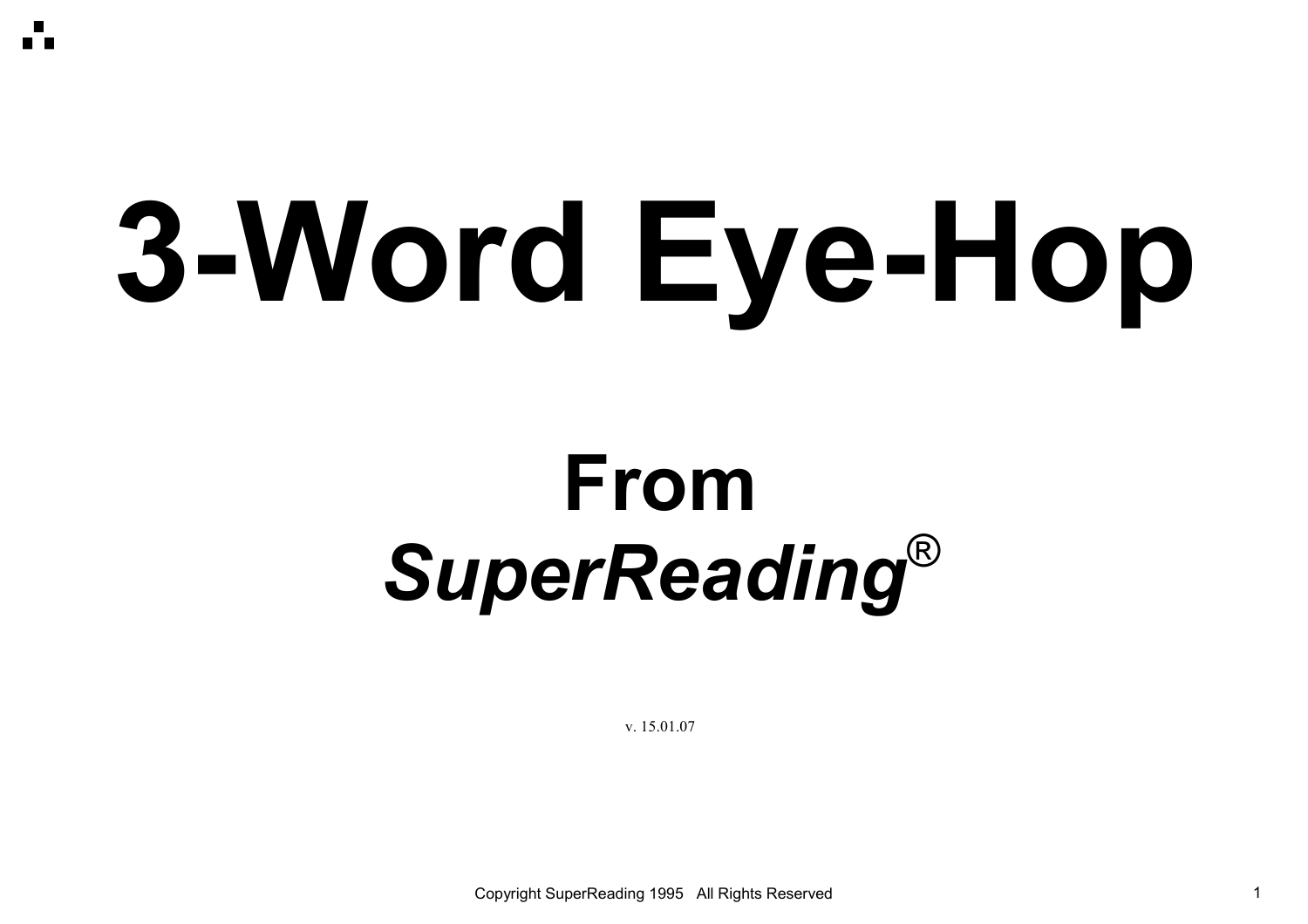# EYE-HOP INSTRUCTIONS

1. Pivot from your elbow and actually HOP from group to group of words.

- 2. Slide the page up with your left hand as you go.
- ("Left-handers reverse directions if desired)
- 3. Go as fast as you can WHILE MAINTAINING COMPREHENSION.
- 4. Actually "HOP" from group to group!
- 5. Do at least five minutes of Eye-Hop at a sitting,
- 6. Wait about TWO HOURS between sessions. This is very flexible.
- 7. Practice several times per day. Do as many sessions as you can!

8. Lay the Eye-Hop Exercises flat in front of you when you practice.

 9. It's okay to know these stories very well. Their purpose is to get you to understand groups of words at a glance. Even if they seem memorized, it's just fine. If you feel differently, make your own! 10. When your hand moves from group to group so fast that it blurs, or seems to get in your way, move up to the next level. Once you move up, do NOT move back to the previous level, even if you slow down in the new level.

11. It's okay to preview these stories the first time through.

You can make your own Eye-Hops: www.superreading.com/hopify

English as a Foreign Language:

You may want to read some of these stories twice in a row before moving on to the next story. Or use Novel Previewing.



Remember to TRACK your homework progress!

The diagram below shows how your finger comes off the page when hopping.

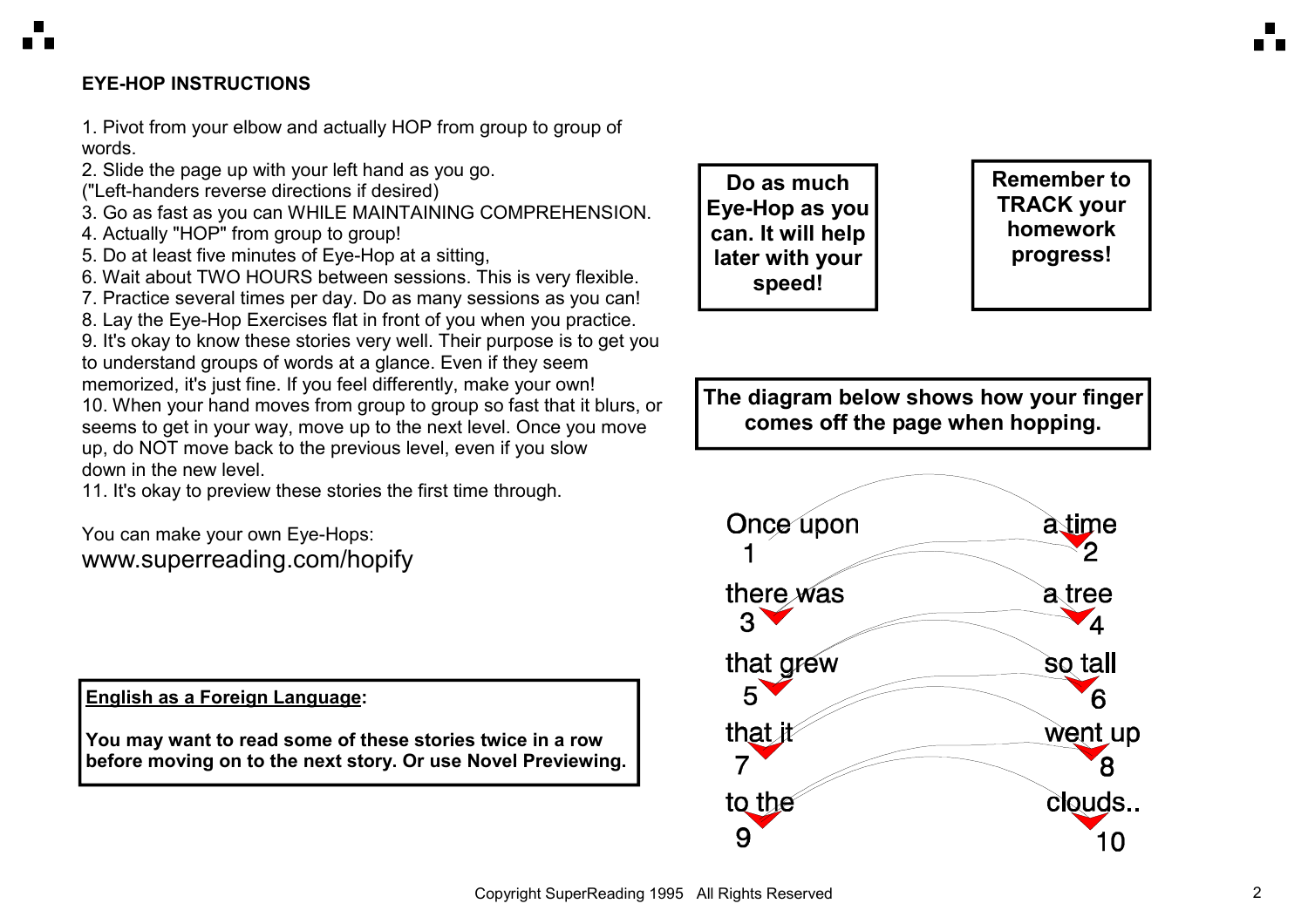#### THE COUNTRY MOUSE

A Country Mouse an intimate friend, visit and partake As they were Plough lands, eating roots pulled up the Town Mouse "You live here The ants, house is the I am surrounded and if you will as I wish shall have ample share The Country Mouse and returned to town On his arrival, placed before him dried figs, honey, last of all, piece of cheese The Country Mouse, at the sight of expressed his satisfaction and lamented his Just as they were the door opened, ran off squeaking, to a hole two could only it by squeezing. begun their repast else entered to of a cupboard, more frightened

#### AND THE TOWN MOUSE

invited a Town Mouse,to pay him a of his country fare. on the bare wheat-stalks and from the hedgerow,said to his friend,the life of while in my horn of plenty. with every luxury, come with me, you would, you of my dainties." was easily persuaded,with his friend. the Town Mouse bread, barley, beans,raisins, and,brought a daintyfrom a basket. being much delightedsuch good cheer. in warm terms own hard fate. beginning to eat,and they both fast as they could,so narrow thatfind room in They had scarcely again when someonetake something out whereupon the two,than before,

ran away and At last the almost famished, "Although you have such a feast, you to enjoy It is surrounded by to please me. plough lands and roots where I can and without fear."

# THE LION

 A Lion roaming saw a Dolphin from the waves, that they contract that of all the to be the best one was the king on the earth, and the sovereign ruler of the ocean. consented to this afterwards the Lion with a wild bull, the Dolphin The Dolphin, give him assistance. to do so, by any means The Lion abused him The Dolphin replied, blame not me, while giving me

hid themselves. Country Mouse, said to his friend: prepared for me I must leave it by yourself. too many dangers I prefer my bare from the hedgerow, live in safety,

#### AND THE DOLPHIN

by the seashore lift its head and suggested an alliance, saying animals they ought friends, since the of the beasts the other was of all the inhabitants The Dolphin gladly request. Not long had a combat and called on to help him. quite willing to was unable as he could not reach the land. as a traitor. "Nay, my friend, but Nature, which, the sovereignty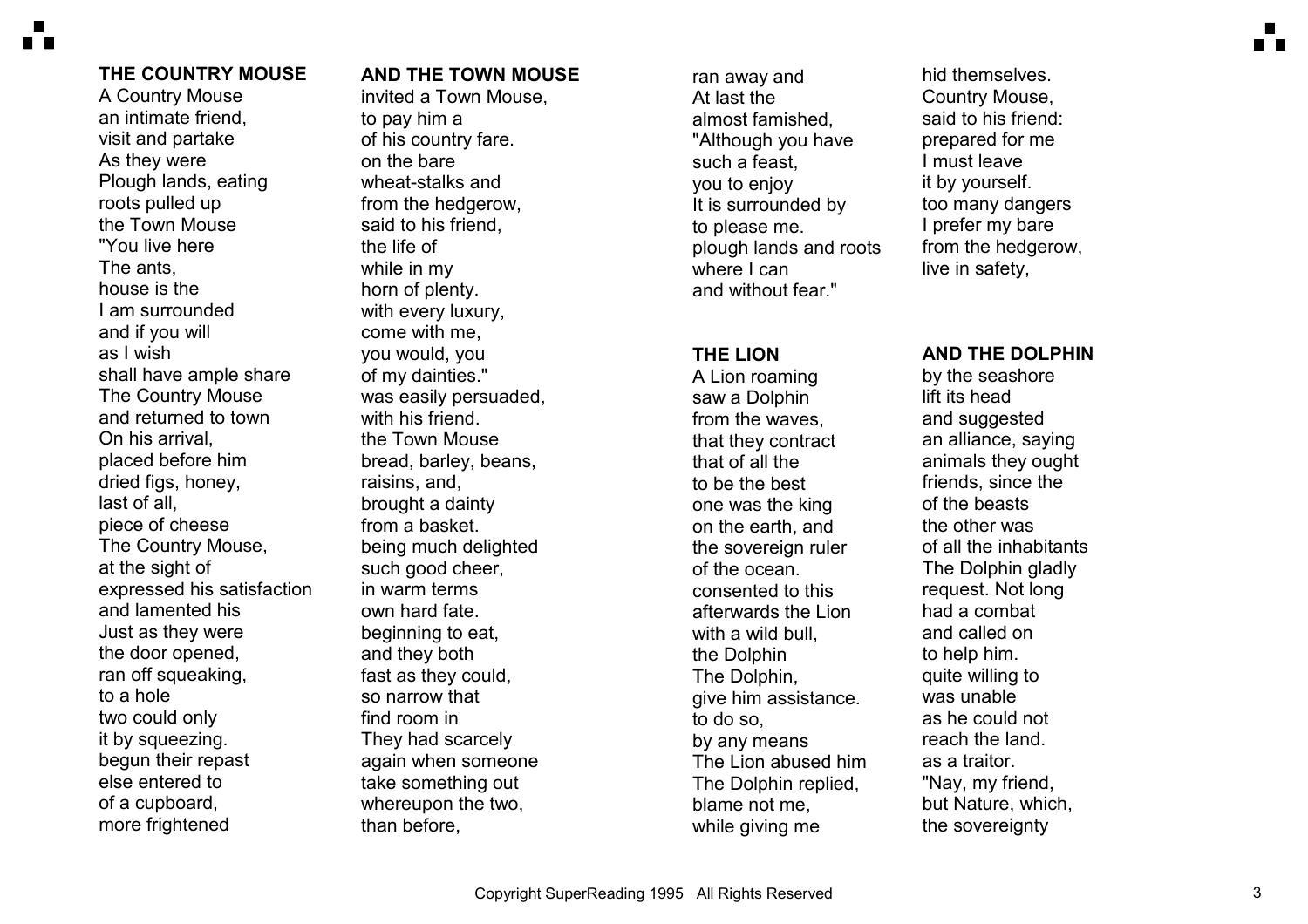# П  $\blacksquare$

### of the sea, the power of THE TWO FROGS

 There were two frogs One inhabited far removed from the other lived in little water, and country road. lived in the friend to change entreated him to with him, saying enjoy greater safety more abundant food. The other refused, felt it so a place to which so accustomed. After that passed through crushed him to death A wilful man way to his

# THE EAGLE, THE CAT

An Eagle made top of a having found a moved into the and a Wild Sow, took shelter in a The Cat cunningly this chance-made out her design, the nest of the

has quite denied me living upon the land."

that were neighbours. a deep pond, the public view; a gully containing traversed by a The Frog that pond warned his his residence and come and live that he would from danger and

saying that he very hard to leave he had become A few days a heavy wagon the gully and under its wheels. will have his own hurt.

# AND THE WILD SOW

her nest at the lofty oak; a Cat, convenient hole, middle of the trunk; with her young, hollow at its foot. resolved to destroy colony. To carry she climbed to Eagle, and said,

"Destruction is and for me too Sow, whom you up the earth, the oak, so she fall seize our for her young. frightened the Eagle she crept down of the Sow, children are for as soon as with your litter the Eagle is upon one of Having instilled into the Sow, pretended to hide hollow of the tree. she went forth and obtained food her kittens, but afraid, she kept through the day. the Eagle, of the Sow, the branches, terrified by did not dare from her cave. both, along with perished from afforded ample the Cat and -Aesop's Fables

preparing for you, unfortunately. The Wild see daily digging wishes to uproot may on its families as food "Having thus out of her senses, to the cave and said, "Your in great danger; you go out to find food, prepared to pounce your little pigs." these fears she went and herself in the When night came with silent foot for herself and feigning to be a lookout all Meanwhile, full of fear sat still on and the Sow, the Eagle, to go out And thus they their families, hunger, and provision for her kittens.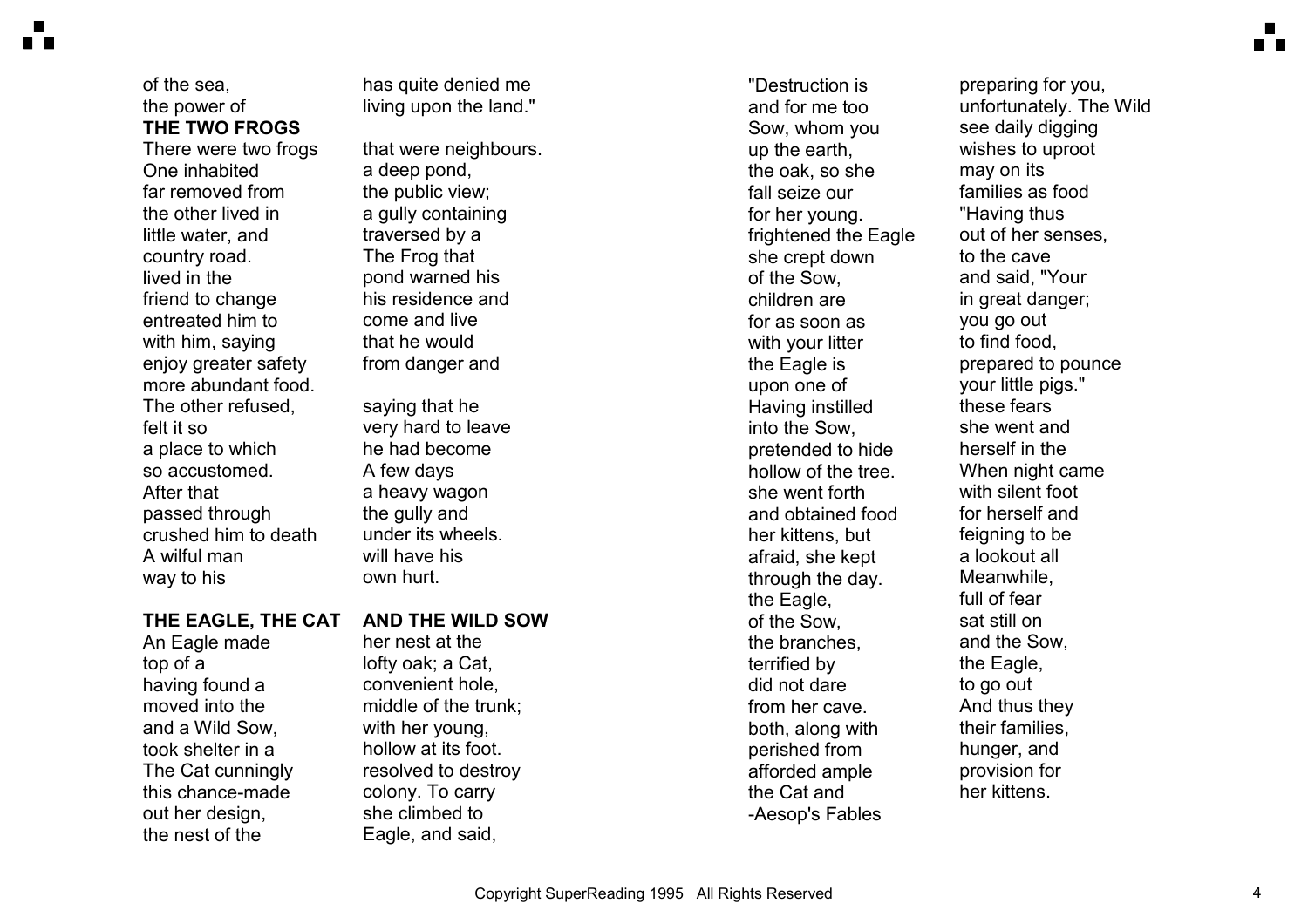# THE CALF PATH

One day through A calf walked calves should. all bent askew, as all calves do. years have fled, calf is dead. behind his trail, my moral tale. taken up next day dog that and then a wise pursued the trail and steep, and behind him, too, always do. And o'er hill and glade, old woods a And many men and dodged and turned and uttered words because t'was such But still do not laugh- of that calf, and wood-way stalked when he walked. This forest path That bent and turned this crooked lane where many with his load the burning sun, three miles in one. century and a half

-by Sam Walter Foss the primeval wood home as good But made a trail a crooked trail Since then 300 and I infer the But still he left and thereby hangs The trail was by one lone passed that way; bell-weather sheep o'er vale drew the flock as good bell-weathers from that day, through those path was made. would in and out, and bent about, of righteous wrath a crooked path; they followed-- The first migrations through this winding because he wobbled

became a lane, and turned again; became a road, a poor horse toiled on beneath and travelled some And thus a they trod the footsteps

of that calf. in swiftness fleet, a village street: men were aware, thoroughfare, central street was this metropolis; centuries and a half of that calf. Each day a hundred followed this zigzag and o'er his the traffic of A hundred thousand by one calf near They followed still And lost 100 For thus such To well-established A moral lesson Were I ordained For men are it blind along of the mind, from sun to sun men have done. the beaten track, and forth and back, devious course pursue, that others do. a sacred groove, all their lives but how the wood-gods laugh, first primeval calf. tale might teach- ordained to preach.

The years passed on The road became And this, before A city's crowded And soon the of a renowned and men two trod in the footsteps thousand rout calf about crooked journey went a continent. men were led three centuries dead. his crooked way, years a day; reverence is lent precedent. this might teach and called to preach; prone to go the calf-paths and work away to do what other They follow in and out and in, and still their to keep the path They keep the path along which they move; wise old who saw the Ah many things this

but I am not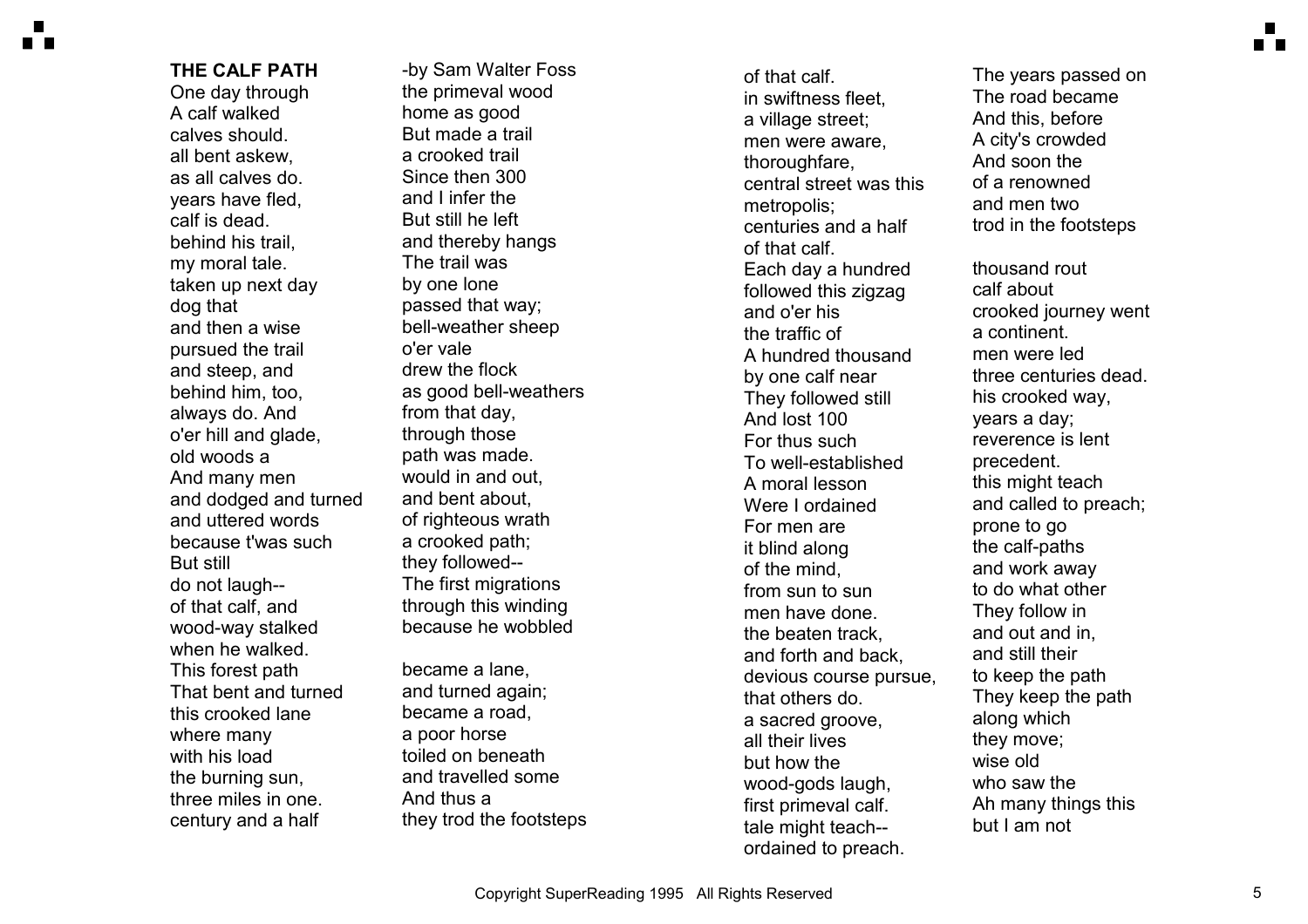#### THE HAWK AND

 A Nightingale, sitting oak and singing was seen by being in need down and seized him. about to lose begged the Hawk saying that he enough to satisfy a Hawk, who, ought to pursue The Hawk, interrupting should indeed have if I should ready in my hand, of pursuing birds yet even

#### THE FOX AND

A fox was when he lost caught hold of save himself. Having torn the soles he accused the he had fled assistance, she had than the hedge itself. interrupting him, said: must have been senses to fasten who am myself fasten myself

# THE NIGHTINGALE

aloft upon an according to his wont, a Hawk who, of food, swooped The Nightingale. his life, earnestly to let him go, was not big the hunger of if he wanted food, the larger birds. him, said: "I lost my senses let go food for the sake which are not in my sight."

#### THE BRAMBLE

 mounting a hedge his footing and a Bramble to pricked and grievously of his feet, Bramble because, when to her for used him worse The Bramble, "But you really out of your yourself on me, always accustomed to upon others."

#### CHILDREN LEARN

If children live learn to condemn. with hostility, If children live learn to be If children live learn to feel If children live learn to be shy. with jealousy, they If children live learn to feel guilty. live with tolerance, be patient. with encouragement, be confident. with praise, they If children live learn to like children live with to find love If children live they learn to If children live learn to be live with honesty, truth is. If fairness, they learn If children live learn to have and in those If children live they learn that nice place in If children live

#### WHAT THEY I IVE

 with criticism, they If children live they learn to fight. with fear, they apprehensive. with pity, they sorry for themselves. with ridicule, they If children live learn what envy is. with shame, they If children they learn to If children live they learn to If children live learn to appreciate. with approval, they themselves. If acceptance, they learn in the world, with recognition, have a goal. with sharing, they generous. If children they learn what children live with what justice is. with security, they faith in themselves around them. with friendliness, the world is a which to live. with serenity, they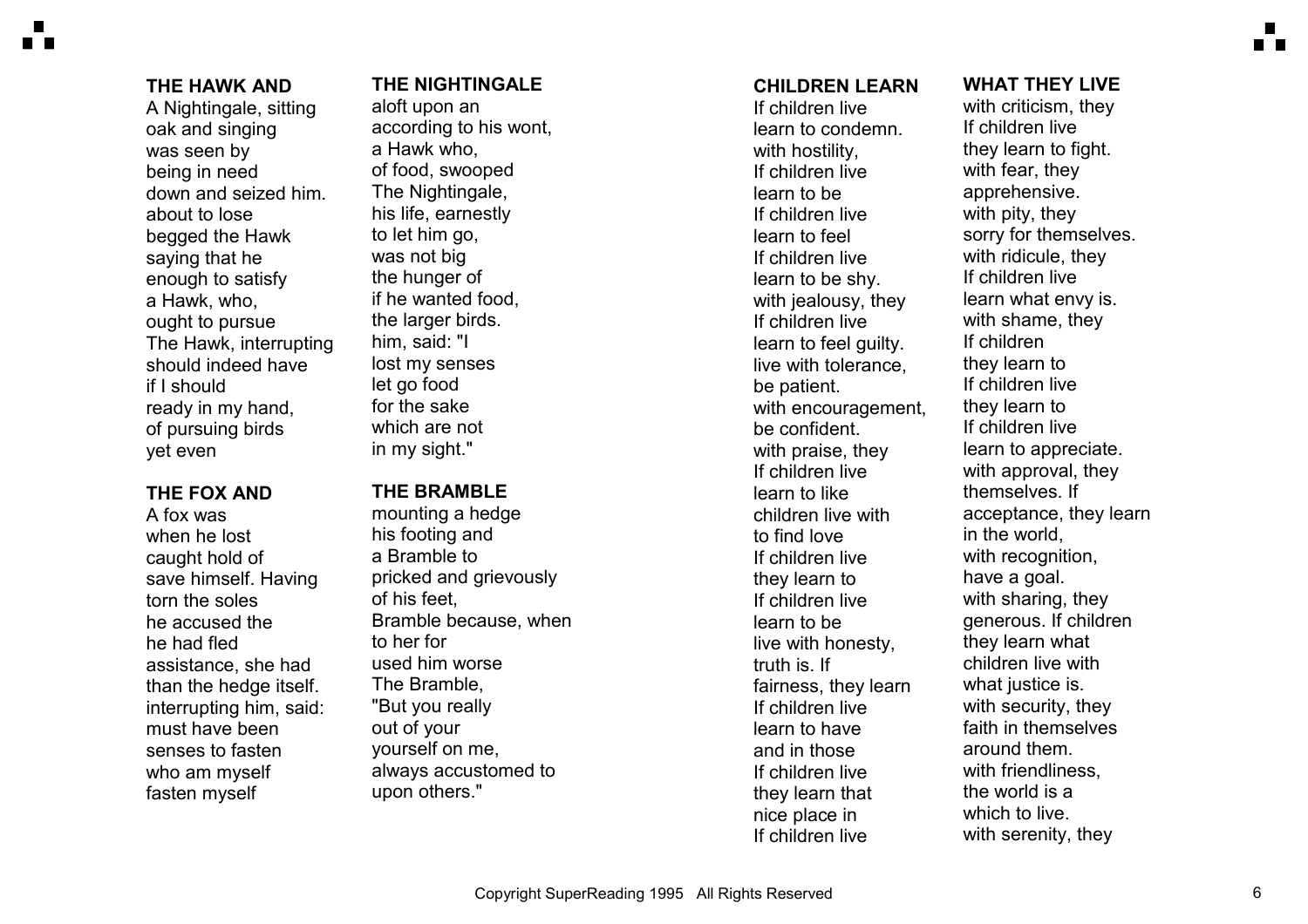8 E

learn to have With what are - Dorothy L. Nolte

#### TAKE A MOMENT

We have all "Remember to the roses." But, we really take our hectic to notice the Too often we our busy schedules, next appointment, life in general, there are other I am as guilty tuning out the manner, especially on California's A short time ago, an event that being wrapped up little world has being fully aware world picture driving to a and, as usual, in my mind going to say. a very busy the stoplight had "All right," I "I can beat the I race ahead My mind and car

peace of mind. your children living?

TO REALLY SEE

 heard the expression: stop and smell how often do time out of fast-paced lives world around us? get caught up in thoughts of our the traffic or to even realize people nearby. as anyone of world in this when I'm driving overcrowded streets. however, I witnessed showed me how in my own kept me from of the bigger around me. I was business appointment I was planning what I was I came to intersection where just turned red. thought to myself, next light if of the pack." were in auto pilot,

ready to go when was broken by A young couple, walking arm-in-arm intersection with cars every direction. the hand of a the woman was clutching to her chest, obviously Each of them had searching for clues across the street. They were overcoming one of the most "Wouldn't it be blind?" I thought. quickly interrupted I saw that the walking in the instead veering diagonally, middle of the intersection. danger they were in, walking right smack of oncoming cars. for them because if the other drivers was happening. from the front (I had the best I saw a miracle eyes. Every car came to a never heard the or even the car horn. "Get out of the way!"

suddenly my trance an unforgettable sight. both blind, were across this busy whizzing by in The man was holding little boy, while a baby sling carrying a child. a white cane extended, to navigate them Initially I was moved. what I felt was feared handicaps: blindness. terrible to be My thought was by horror when couple were not crosswalk, but were directly toward the Without realizing the they were into the path I was frightened I didn't know understood what As I watched line of traffic seat in the house), unfold before my in *every* direction simultaneous stop. I screech of brakes peep of a Nobody even yelled, Everything froze.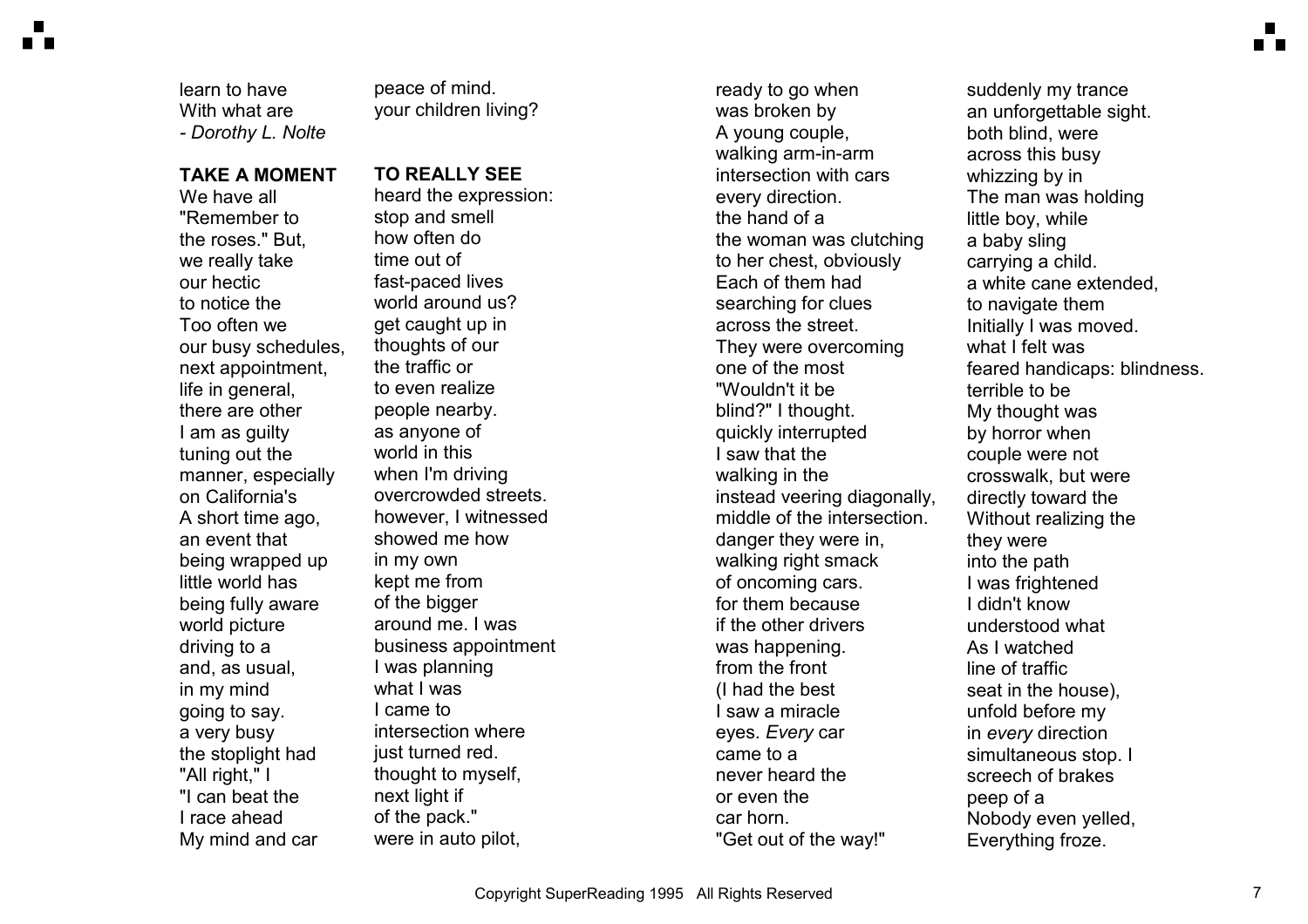In that moment, stand still for I looked at the to verify that seeing the same thing. everyone's attention on the couple. to my right reacted. out of his car, "To your right, Other people followed "To your right!" beat, the couple as they followed Trusting their calls from some made it to of the road. at the curb, one thing were still I was taken emotionless expressions and judged that idea what was around them. Yet the sighs of everyone stopped As I glanced around me, the right was mouthing did you see that?!" my left was saying, believe it!" us were deeply we had just witnessed. human beings stepping

time seemed to this family. Amazed, cars around me we were all I noticed that was also fixed Suddenly the driver Craning his head he yelled, to your right!" in unison, shouting, Never skipping a adjusted their course the coaching. white canes and the concerned citizens, they the other side As they arrived struck me they arm-in-arm. aback by the on their faces they had no really going on I immediately sensed relief exhaled by at that intersection. into the cars driver on my the words "Whew, The driver to "I can't I think all of moved by what Here were outside themselves

for a moment people in need. back on this since it happened several important The first is: smell the roses." rarely done up time to look see what is front of you Do this and you this moment is more importantly, all that you have difference in life. I learned is we set for attained through faith trust in others, insurmountable obstacles. goal was simply other side of Their obstacle was cars aimed straight without panic or doubt, forward until they We too can attaining our goals, to the obstacles in our way. to trust our intuition the guidance of have greater insight. to really appreciate something I had

to help four I have reflected situation many times and have learned lessons from it. "Slow down and (Something I had until then.) Take around and really going on in right now. will realize that all there is, this moment is to make a The second lesson that the goals ourselves can be in ourselves and despite seemingly The blind couple's to get to the the road intact. eight lines of at them. Yet, they walked reached their goal. move forward in putting blinders on that would stand We just need and accept others who may Finally, I learned my gift of sight, taken for granted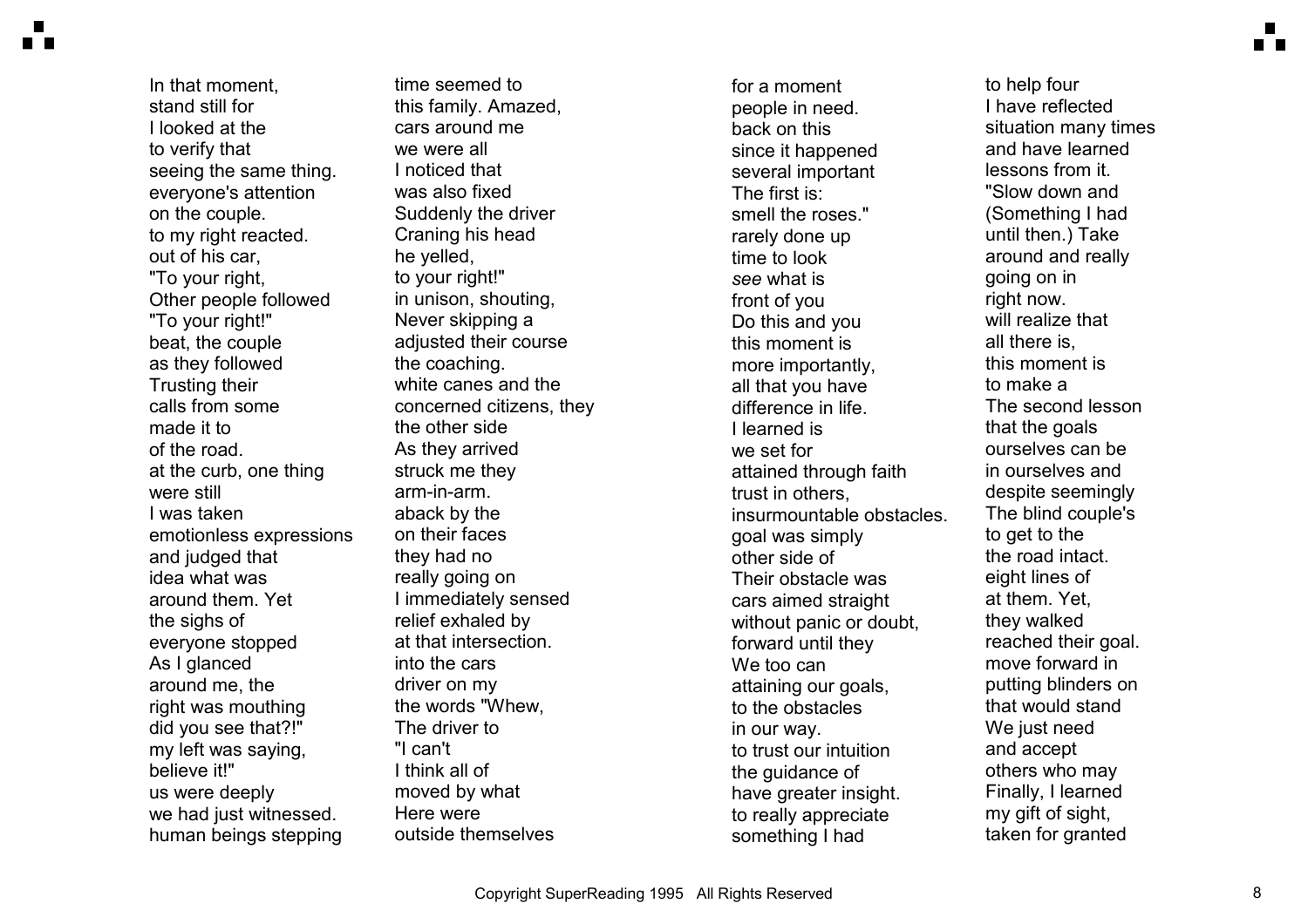> all too often. how different life your eyes? for a moment, busy intersection to see. How the simple yet we have in drove away from I did so with of life and than I had Since then I have to really see life about my daily my God-given others less fortunate. favour as you Slow down and to really see. to see what on around you where you are. missing something -J. Michael Thomas

Can you imagine would be without Try to imagine walking into a without being able often we forget incredible gifts our life. As I that busy intersection, more awareness compassion for others arrived with. made the decision as I go activities and use talents to help Do yourself a walk through life. take the time Take a moment is really going right now, right You may be wonderful.

# THE LITTLE BOY

Once a little school. He was boy. And it big school. But boy found he to his room by from the outside, And the school

boy went to quite a little was quite a when the little could go right walking right in he was happy. did not seem

quite so big One morning, when had been in the teacher said: going to make thought the little to make pictures. all kinds: chickens and cows, he took out of crayons and But the teacher It is not time she waited until "Now," said the teacher, to make flowers." the little boy. make flowers, and beautiful ones with orange and blue teacher said, "Wait! show you how." a flower on It was red, with "There," said the teacher. may begin." The at the teacher's looked at his liked his flower teacher's. But he this, he just over and made the teacher's. a green stem. when the little the door from

any more. the little boy school a while, "Today we are a picture." "Good!" boy. He liked He could make lions and tigers, trains and boats and his box began to draw. said: "Wait! to begin!" And everybody looked ready. "We are going "Good!" thought He liked to he began to make his pink and crayons. But the And I will And she drew the blackboard. a green stem. "Now you little boy looked flower. Then he own flower, he better than the did not say turned his paper a flower like It was red, with On another day, boy had opened the outside all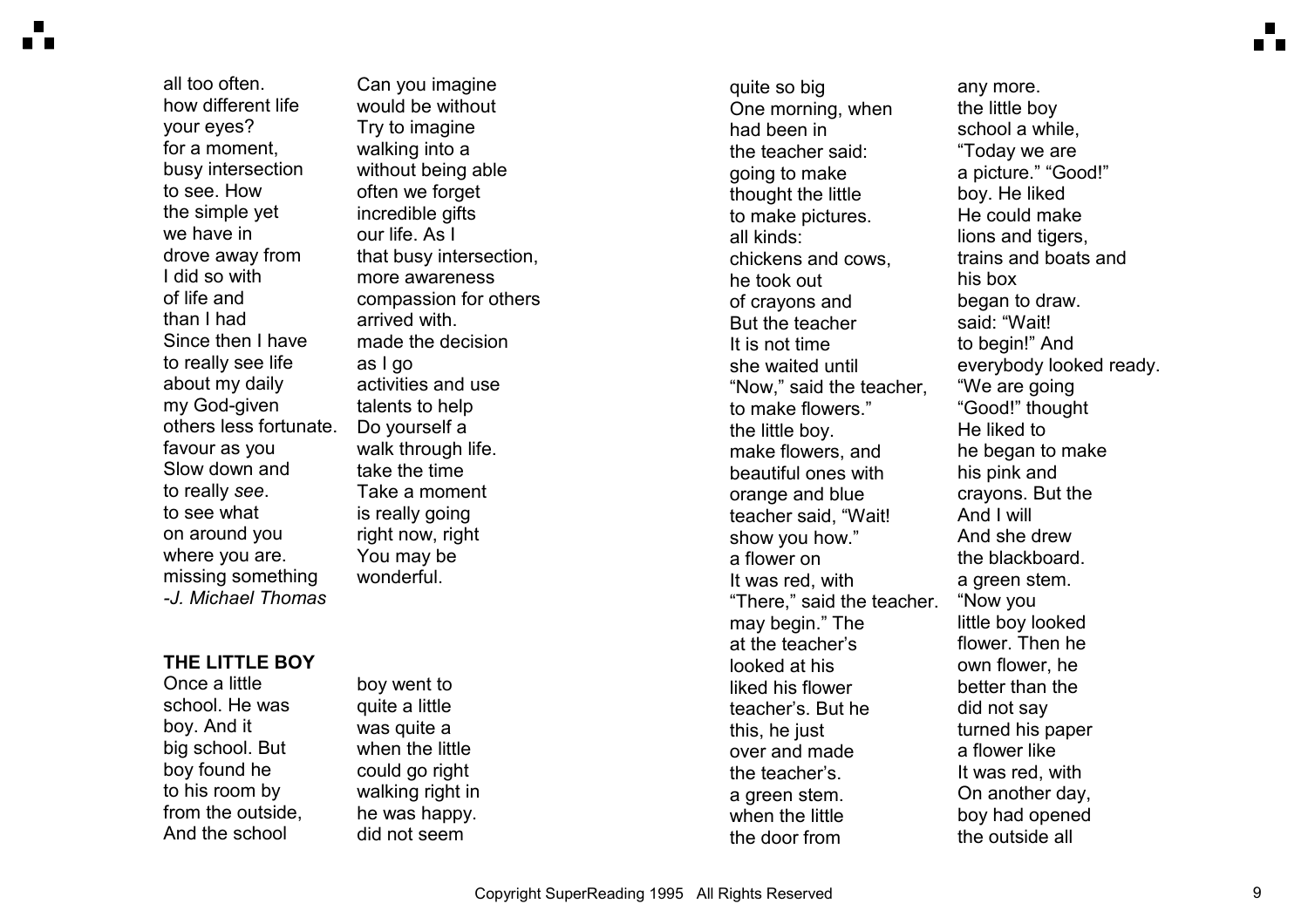> by himself, "Today we are make something thought the little boy. He could make things with clay: elephants and mice, he began to pinch his ball the teacher said, time to begin!" until everybody said the teacher, make a dish." little boy, he dishes, and he some that were all But the teacher said, will show you how." everyone how to dish. "There." now you may begin. looked at the then he looked He liked his the teacher's say this. He clay into a and made a dish It was a deep dish. the little boy and to watch, things just like pretty soon he of his own anymore. happened that the

the teacher said, going to with clay." "Good!" He liked clay. all kinds of snakes and snowmen, cars and trucks and pull and of clay. But "Wait. It is not And she waited looked ready. "Now," "We are going to "Good!" thought the liked to make began to make shapes and sizes. "Wait! And I And she showed make one deep said the teacher, The little boy teacher's dish, at his own. dishes better than but he did not just rolled his big ball again, like the teacher's. And pretty soon learned to wait and to make the teacher. And didn't make things Then it little boy and

his family moved in another city, boy had to go This school was the other one, no door from his room. He some big steps, a long hall his room. And day he was there, "Today we are a picture." "Good!" boy, and he teacher to tell do but the anything. She just room. When she little boy, she said, to make a picture?" little boy. "What to make?" "I you make it," "How shall I the little boy. you like," "And any colour?" boy. "Any colour," "if everyone made and used the would I know and which was know," said the he began to orange and blue his new school,

to another house, and the little to another school. even bigger than and there was the outside into had to go up and walk down to get to the very first the teacher said, going to make thought the little waited for the him what to teacher didn't say walked around the came to the "Don't you want "Yes," said the are we going don't know until said the teacher. make it?" asked "Why, any way said the teacher. asked the little said the teacher, the same picture, same colours, how who made what, which?" "I don't little boy. And make pink and flowers. He liked even if it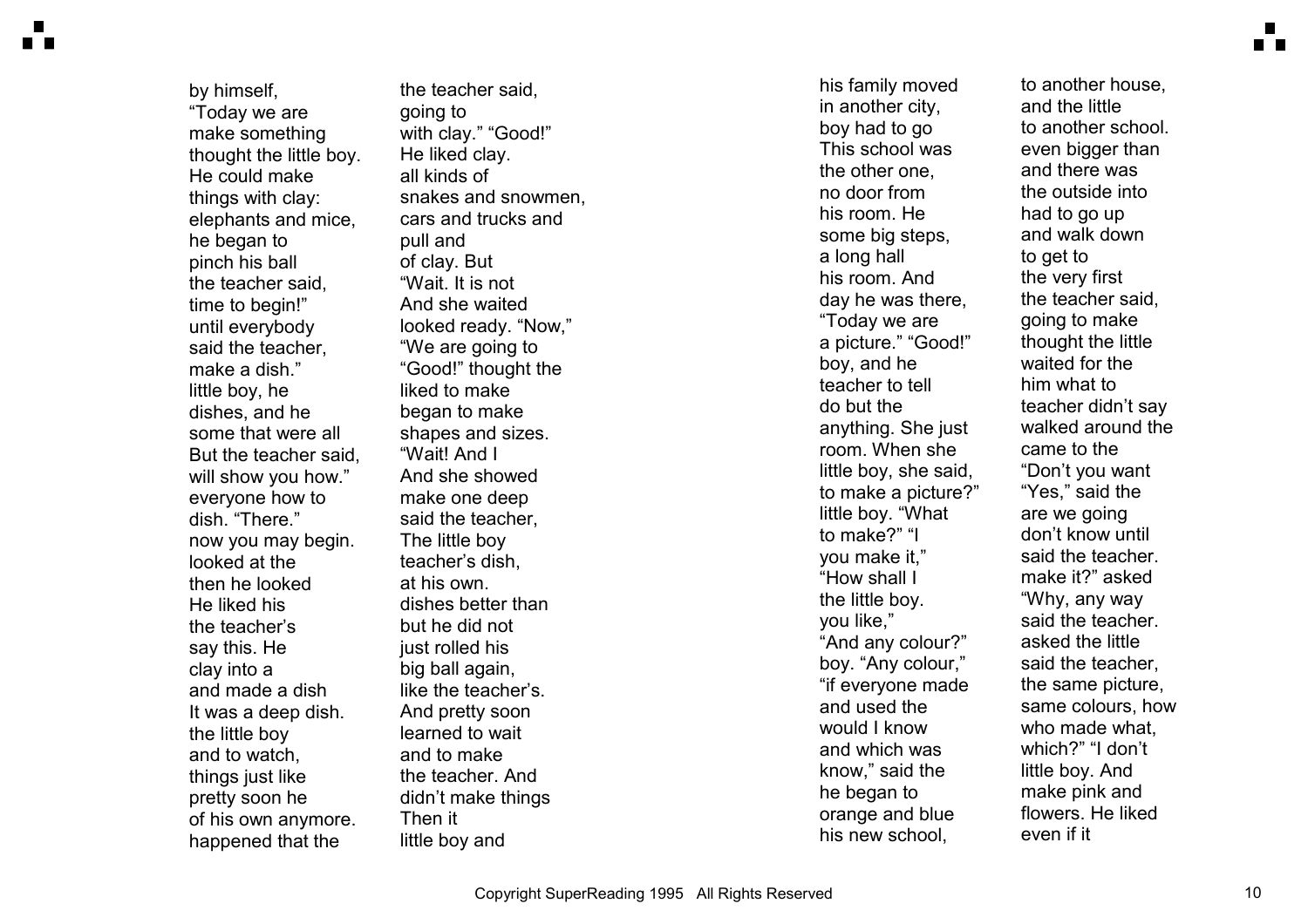didn't have a from the outside!

#### THE POWER

The years of were a confused, American foreign policy, of the participants tragic. But out come the marvellous Gerald L. Coffee. shot down over on February 3, 1966, the next seven succession of prison POWs who survived, so by a regimen prayer and stubborn another. After days the Vietnamese version he signed the Then he was his cell to Even worse was having cracked. He if there were in the cell heard a voice: number 6 with can you hear me?" Robinson Risner. Welcome to Heartbreak "Colonel, any word Bob Hanson?" Listen, Jerry, you communicate by tapping door right in -Helen E. Buckley

# OF OPTIMISM

 the Vietnam War troubled time for making the suffering all the more of it has story about Captain His plane was the China Sea and he spent years in a camps. The he says, did of physical exercise, communication with one of torture on of the rack, confession they demanded. thrown back into writhe in pain. his guilt over did not know other American prisoners block, but he "Man in cell the broken arm, It was Col. "It's safe to talk. Hotel," he said. about my navigator, Coffee asked. "No. must learn to on the walls.

It's the only have to each other." said "we"! That were others. I'm back with the "Have they tortured Risner asked. terrible that they out of me." "once they decide they do it. is how you follow the Code. utmost of your break you, just Lick your wounds Talk to someone Don't get down need to take care For days at a be punished for by being stretched His buddy in would tap telling him to that he was "Then, when he Coffee says, the wall doing the At last Coffee from his wife: It has been but of course The kids are Kim skis all the lake now.

dependable link we Risner had meant that there "Thank God, now others," Coffee thought. you, Jerry?" "Yes. And I feel got anything "Listen," Risner said, to break a man, The important thing come back. Just Resist to the ability. If they don't stay broken. and bounce back. if you can. on yourself. We of one another." time Coffee would some minor infraction on the ropes. the next cell on the wall, "hang tough," praying for him. was being punished," "I would be on same for him." received a letter Dear Jerry, a beautiful spring we miss you. doing great. the way around The boys swim

**The Co**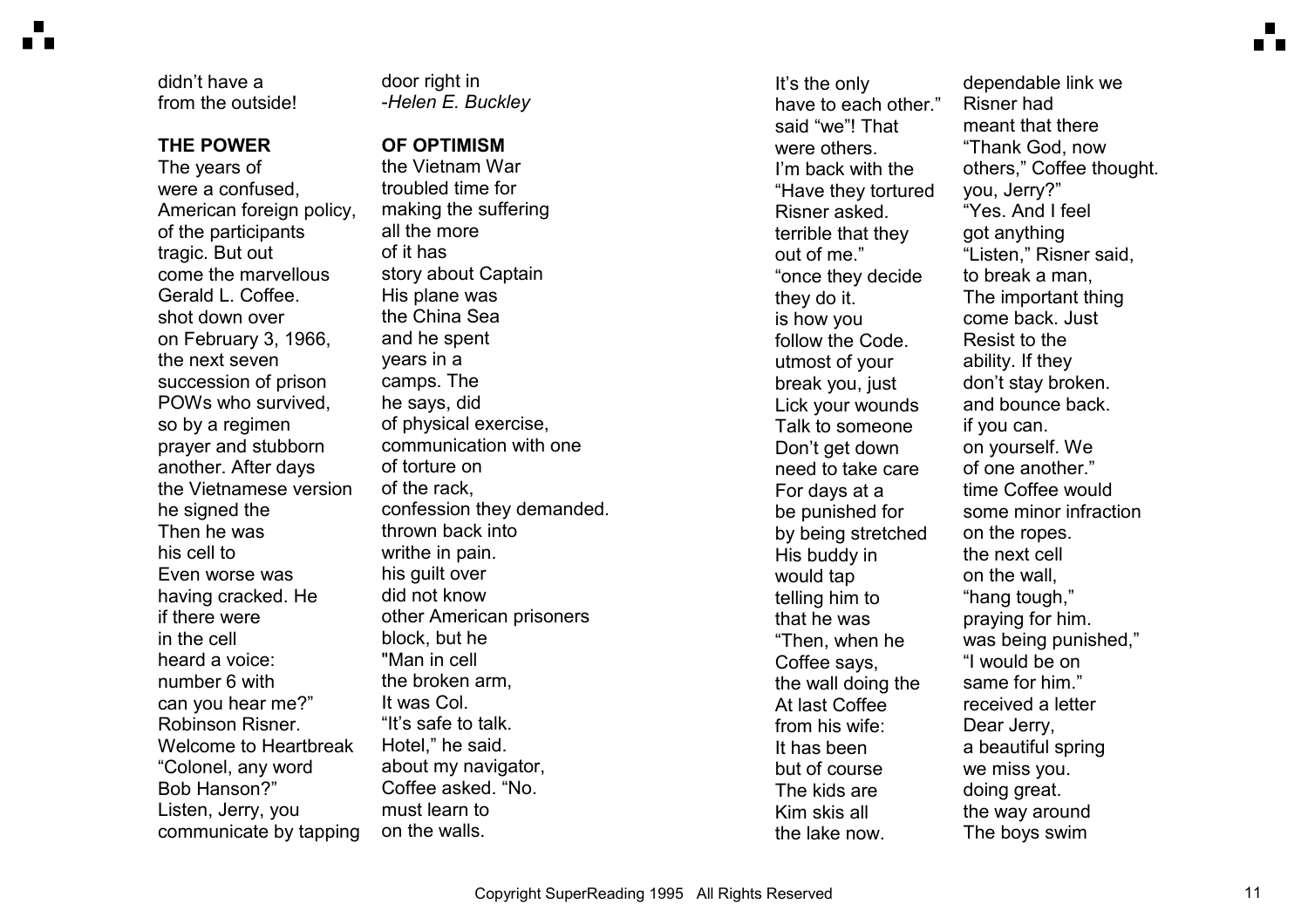8 E

and dive off little Jerry splashes plastic bubble on stopped reading because filling with tears his wife's letter "Little Jerry? Then he realized. after his imprisonment, and she had There was no know that all had been undelivered, about their new son Coffee says: I was full relief at finally family was well, out on Jerry's gratitude for the being alive." All of us, others, are praying and return soon. of yourself, honey. Coffee tells about the during which the in their minds, room to room back home, in every detail. they played scenes was like to says it was his faith that Every Sunday the

the dock, and around with a his back. Coffee his eyes were as he clutched to his chest. Who's Jerry?" Their baby, born had been a son named him Jerry. way she could her previous letters so she talked matter-of-factly. "Holding her letter, of emotions: knowing that the sorrow for missing entire first year, blessing of simply The letter concluded: plus so many for your safety Take good care I love you. Bea long, long hours prisoners played movies of going from in their houses the camera taking Over and over of what it be back. Coffee his friends and helped him through. senior officer in

each cell block signal- church call. up in his cell, and then with a they would recite the "Thou preparest a in the presence thou annointest my my cup runneth over." "I realized that in this terrible my cup that someday, however, return to a country." Finally, was signed, and on the seventh anniversary Coffee was called Vietnamese officers. our duty to one said. "What "This." He swallowed for the gold soldier held between forefinger. Yes, He slipped it A little loose, ring. He had see it again. 11 or 12 years ring had been Suddenly I felt During the prime I had sat in had my arm had contracted worms

would pass a Every man stood if he was able, semblance of togetherness, twenty-third psalm: table before me of mine enemies, head with oil; Coffee says: despite being incarcerated place, it was runneth over because whenever, I would beautiful and free the peace treaty February 3, 1973, of his capture, before two young "Today it is return your belongings." belongings?" he asked. hard and reached wedding band the his thumb and it was his. onto his finger. but definitely his never expected to My kids were old when my taken away. old and weary. years of my life, a medieval dungeon, screwed up, and God knows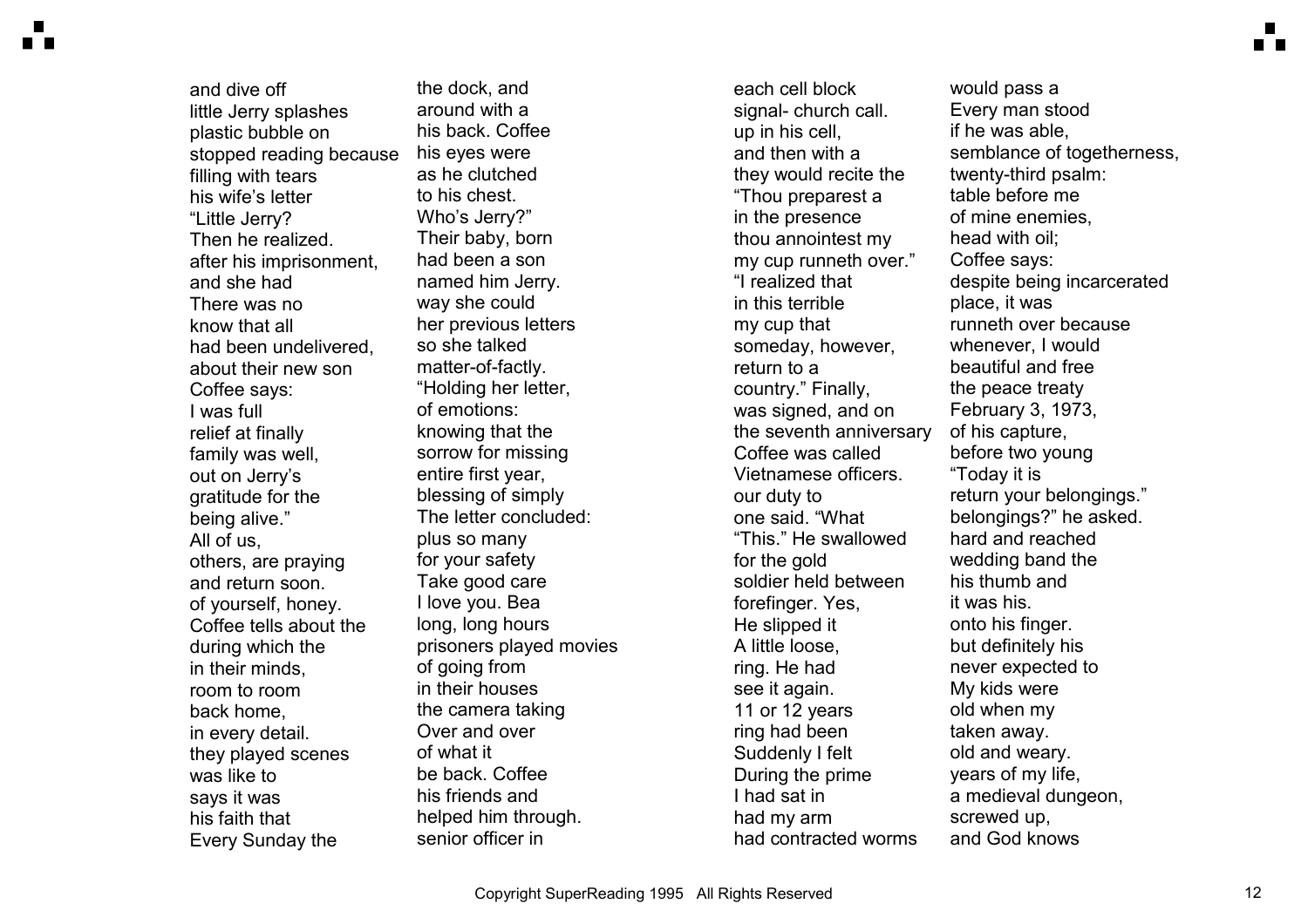> what else. my children, changed so much, back into the our reunion would I thought of Bea. okay for her? love me? Could how much she all these years? to the Hanoi airport but one thing clarity for Coffee: red, white and blue on the tail Air Force C-141 in the sun, load of freed the craft were military people who through the fence the thumbs-up signal. up by twos, the reeled off their service. "Commander United States Navy," promoted two ranks As Coffee stepped was riveted on wearing crisp wings and ribbons. first American military in many years. Coffee's brisk salute. reporting for duty, sir." Jerry." The colonel

I wondered if now older and would accept me family and what be like. And Would I be Did she still she possibly know had meant to me The bus trip was a blur, stood out with The bright beautiful flag painted of the enormous transport that gleamed awaiting the first prisoners. Next to several dozen American smiled at them and gave them As they lined Vietnamese officers names, rank and Gerald L. Coffee, (He had been in his absence.) forward, his attention an American colonel Air Force blues, It was the uniform he had seen The colonel returned "Commander Gerald L. Coffee "Welcome back, reached forward with

both hands and When the plane pilot taxied directly without holding short, brakes and jammed The huge beast as the pilot checks of the The roar was brakes were released on the runway. airborne, the pilot's the speaker and It was a strong, "Congratulations, men. left North Vietnam." erupted into cheers. of their trip home Clark Air Force Base The crowd held "Welcome home. God bless." From lines they applauded name of each was announced. There but the men that at that the small hours millions of Americans riveted to their cheering and weeping. been set up to initial calls home. as he waited seconds for Bea the phone in

shook Coffee's hand. was loaded, the onto the runway then locked the his throttles forward. rocked and vibrated made his final engine's performance. horrendous as the and they lurched forward When they were voice came onto filled the cabin. sure voice. We've just Only then did they The first leg took them to in the Philippines. up banners: We love you. behind the security wildly as the debarking former POW were television cameras, had no idea very moment in of the morning, back home were television sets, Special telephones had accommodate their Coffee's stomach churned the interminable few to pick up Sanford, Florida, where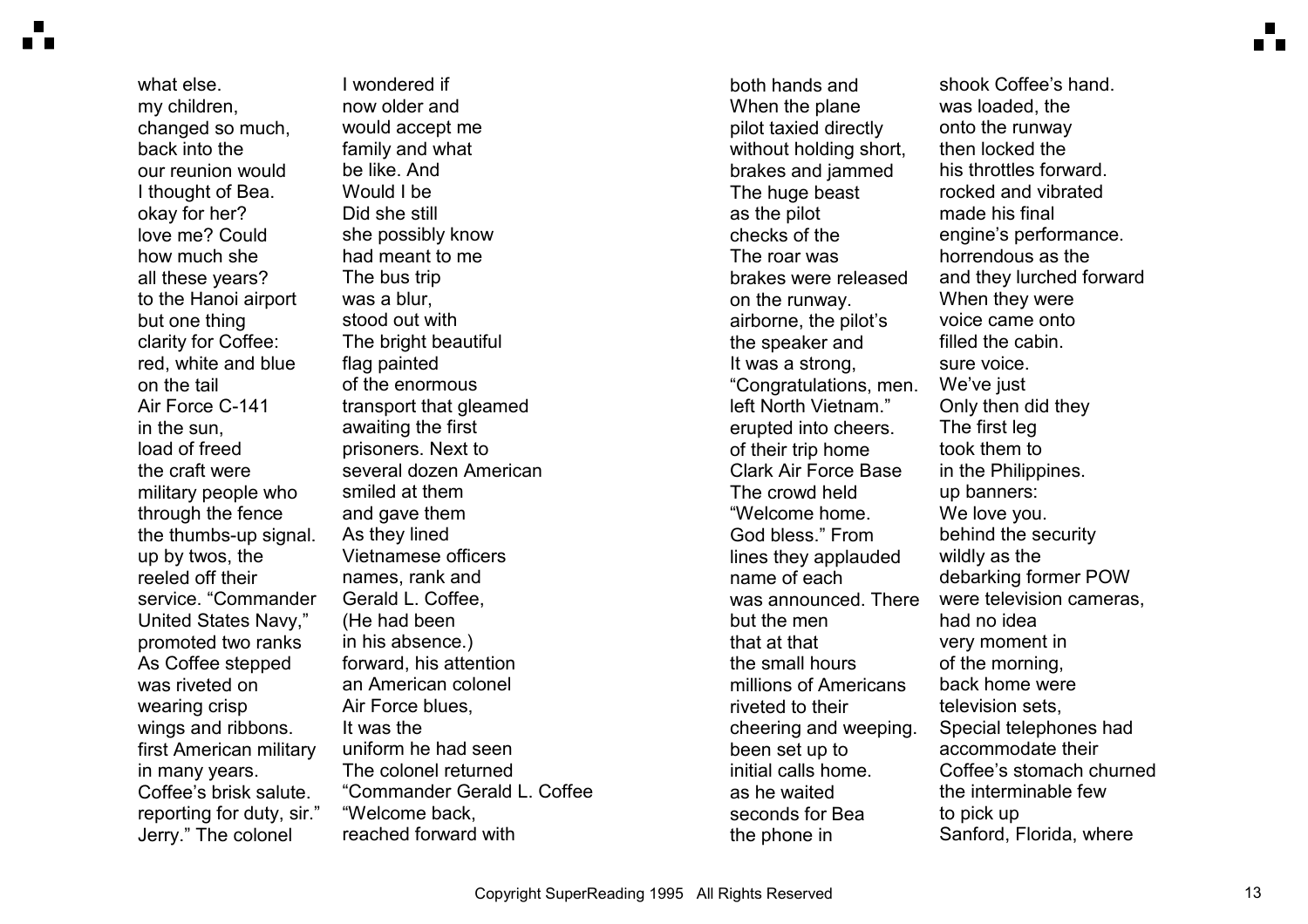ПП

she and the "Hello, babe. It's me. "Hi honey. Yes. on TV when the airplane. in America saw you. "I dunno. I'm But I'm okay. to get home." reunion with his he and his the following Sunday. to the parish priest's what Coffee said. well as anything the optimist's code: the key to all those years. to simply pursue the best of ultimately return Faith in my starting with all knowing you would for my family, comrades in those cell blocks in prison, I depended and depended upon me, Faith in my country, and our national And, of course, as all of the foundation our lives are a we must

 $\blacksquare$  $\blacksquare$ 

> children were waiting. Can you believe it?" We watched you you came off I think everybody You look great!" kind of scrawny. I'm just anxious After his long-awaited wife and children, family attended mass Afterwards, in response welcome, here is It summarizes as I know of "Faith was really my survival Faith in myself my duty to my ability and home with honour. fellow man, of you here, be looking out my faith in my various cells and men upon whom who in turn sometimes desperately. it's institutions purpose and cause... faith in God truly, you know, for it all... continuing journey and learn and grow

at every bend our way, but always moving, within us.

#### I LIKE MYSELF NOW

I had a relief when I that a youngster just subject matter. well, and I I used to all I needed I teach children, accept the fact that succeed partially with When I don't all the answers, have more answers tried to be The youngster who understand this asked him one thought he was better than last year. meaning to my "It's because now when he said. by Everett Shostrum

as we make sometimes stumbling, toward the finest -David McNally

great feeling of began to understand needs more than I know mathematics teach it well. think that was to do. Now not math. I I can only some of them. have to know I seem to than when I the expert. really made me was Eddie. I day why he doing so much He gave whole new orientation. I like myself I'm with you," -a teacher quoted Man, The Manipulator

#### THERE IS GREATNESS ALL AROUND YOU-

USE IT There are many be Olympic champions, people who could great athletes who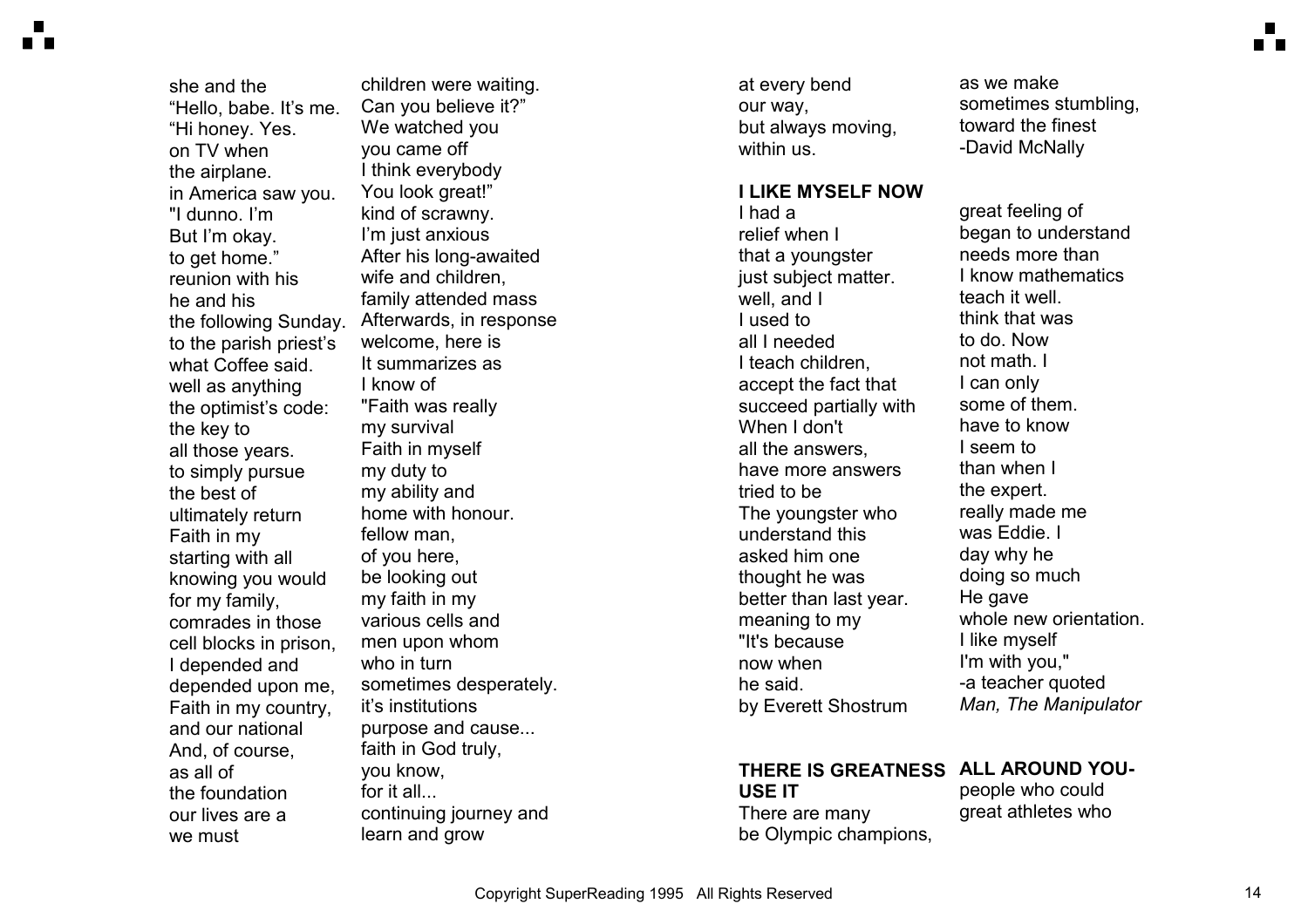have never tried million people could in the pole I won it, million. Men who and faster than have done it, picked up a pole, feeble effort to off the ground over the bar. around us. It's great because people What is fantastic conventions that the greatest will come and their methods and with everyone else. the greatest salesmen show young salesmen they did it. back. I have true in the I'll never forget was trying to Dam's record. a foot below I called him I said, "Dutch, can I seem to I can't get said, "Sure, Bob, to visit me and all I've got." with the master,

I'd estimate five have beaten me vault the years at least five were bigger, stronger I was could but they never never made the pick their legs to try to get Greatness is all easy to be will help you. about all the I go to is in the business share their ideas, their techniques I have seen open up and exactly how They don't hold also found it world of sports. the time I break Dutch Warmer I was about his record, so on the phone. you help me? have levelled off. any higher." He come on up I'll give you I spent three days the greatest pole

vaulter in the world. Dutch gave me he'd seen. that I was he corrected them. long story short, eight inches. gave me the best I've found that heroes willingly to help you John Wooden, the coach, had a day he is someone who can That's his obligation. working on his scouting and defensive wrote up a and sent it out in the country. answered it completely. share, which is what one of the in the world. you their secrets. call them on buy their books. get around them, It is easy when you get -Bob Richards

#### SERVICE WITH A SMILE

A man wrote a small hotel in For three days, everything that There were things doing wrong and To make a I went up That great guy that he had. sports champions and do this just become great, too. great college basketball philosophy that every supposed to help never reciprocate. When in college masters thesis, on football, George Allen 30-page survey to the great coaches Eighty-five percent Great people will made George Allen greatest football coaches Great people will tell Look for them, the phone or Go where they are, talk to them. to be great around great people. Olympic Athlete

a letter to a Midwest town he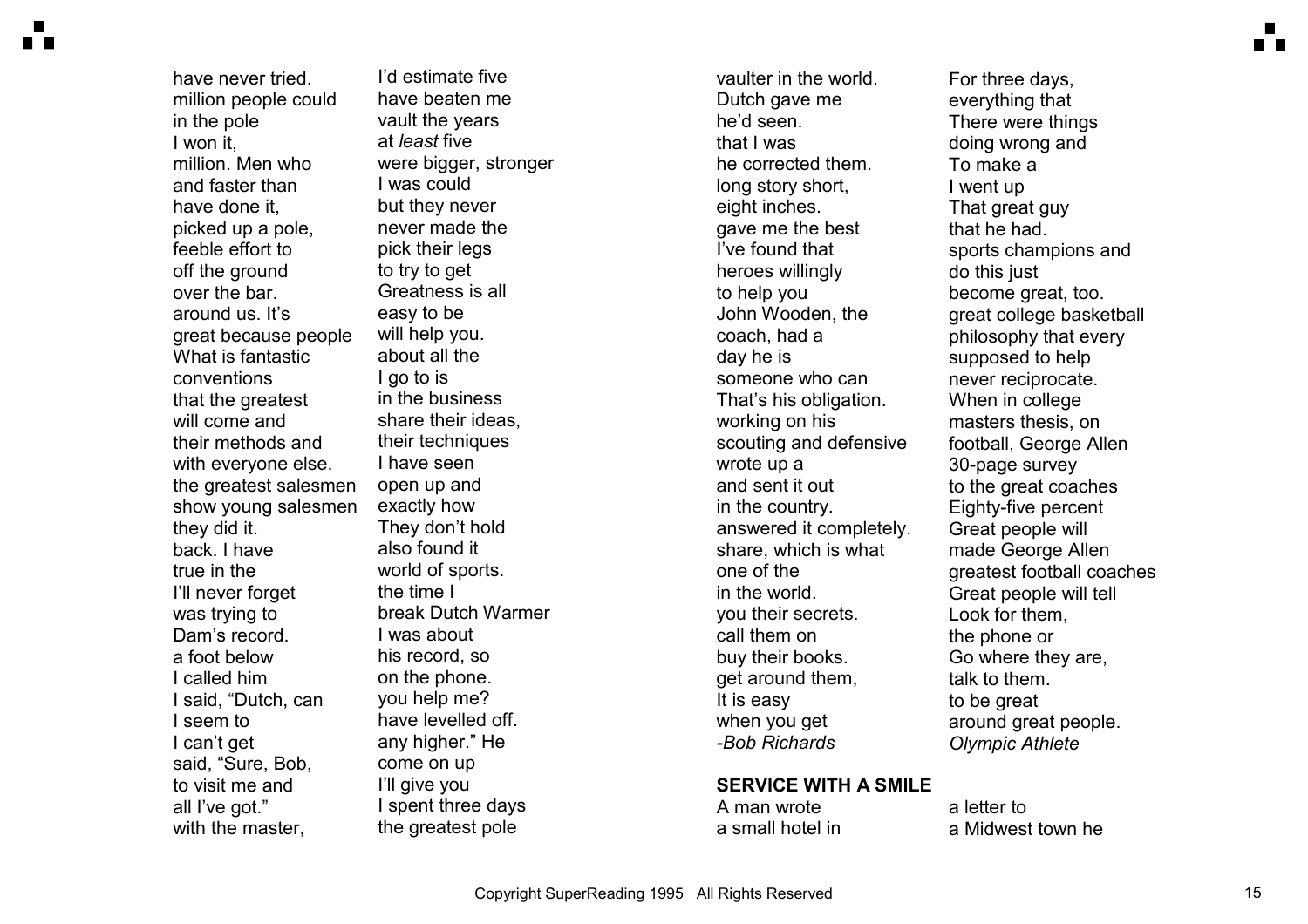> planned to visit He wrote: I like to bring He is well-groomed behaved. Would you permit me to my room with An immediate reply hotel owner, have been operating many years. In I've never had a bed clothes or off the walls. evict a dog of the night and disorderly. And a dog run out Yes, indeed, your at my hotel. dog will vouch welcome to -Karl Albrecht and |

on his holiday. would very much my dog with me. and very well be willing to keep him in me at night? came from the who said, I this hotel for all that time, dog steal towels, silverware or pictures I've never had to in the middle for being drunk I've never had on a hotel bill. dog is welcome And, if your for you, you're stay here, too. Ron Zenke

# THE DOLPHIN'S GIFT

I was in of water, alone. should not have I was very took a chance. much current, and so warm, clear When I got realized at once I was not was totally doubled

about 40 feet I knew I gone alone, but competent and just There was not the water was and enticing. a cramp, I how foolish I was. too alarmed, but up with stomach

cramps. I tried weight belt, but doubled up I to the catch. and began to unable to move. my watch and only a little the tank before out of air. massage my abdomen. a wet suit, but out and couldn't cramped muscles with thought, "I can't I have things just couldn't die with no one what happened called out "Somebody, something, was not prepared Suddenly I felt behind me under I thought, I felt real But my arm was Around into my came an eyeeye I could I swear it It was the big dolphin. I knew I moved farther forward, hooking its dorsal

to remove my I was so could not get I was sinking feel more frightened, I could see knew there was more time on I would run I tried to I wasn't wearing couldn't straighten get to the my hands. I go like this! to do!" I anonymously this way to even know to me. I in my mind, help me!" I for what happened. a prodding from my armpit. "Oh no, sharks!" terror and despair. being lifted forcibly. field of vision the most marvellous ever imagine. was smiling. eye of a Looking into that eye, was safe. It nudging under and fin below my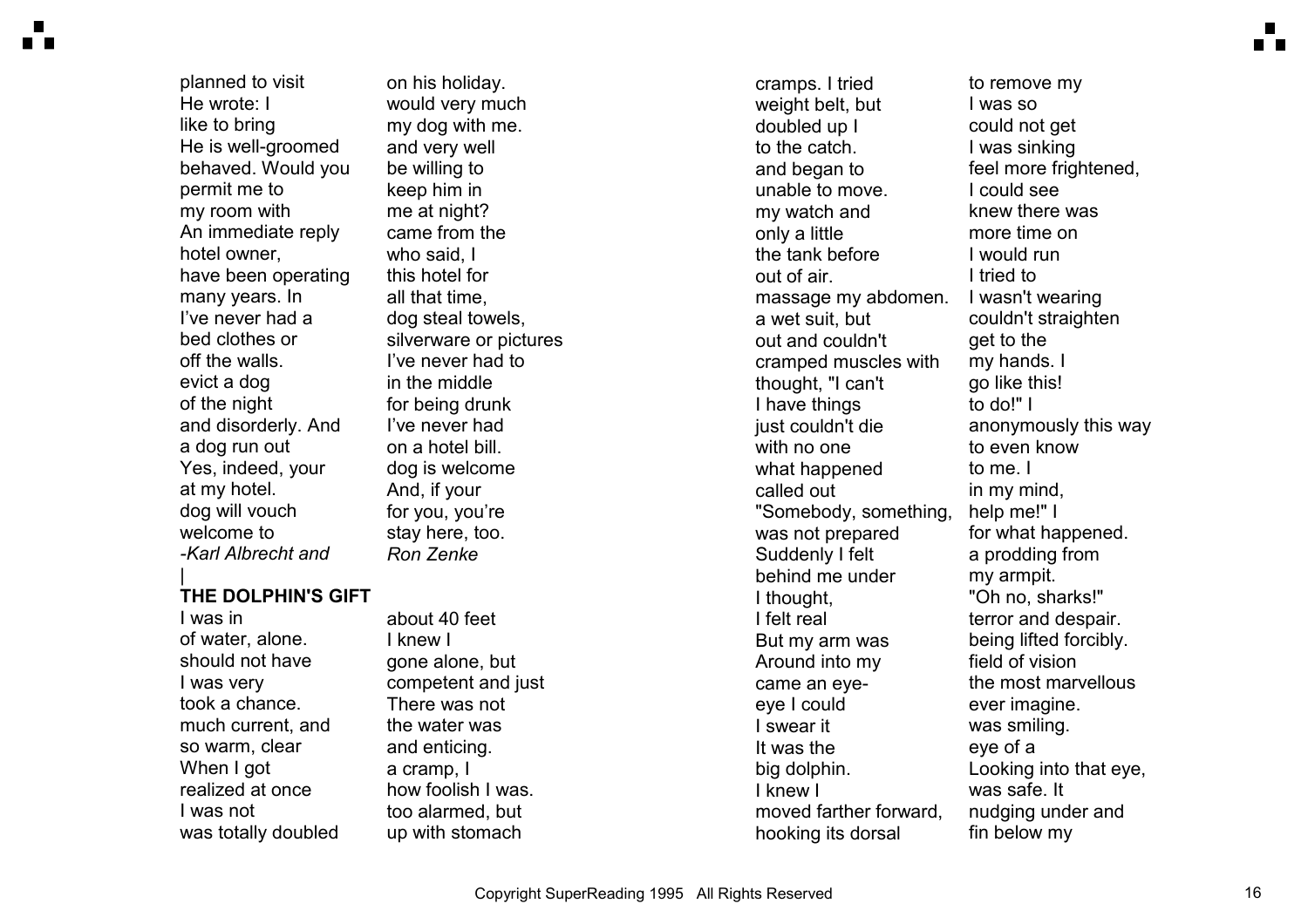> armpit with my back. I relaxed, with relief. I animal was conveying that it was well as lifting me My stomach cramps we ascended and security, but I that it healed At the surface all the way took me into that I began that it might I pushed it back where it waited, I guess to was all right. another lifetime. off the weight tank, I just and went naked ocean to the so light and and just wanted the sun and all that freedom. me back out in the water noticed that there of dolphins there, After a while back to shore. tired then, almost made sure I

arm over its hugging it, flooded felt that the security to me, healing me as toward the surface. went away as I relaxed with felt very strongly me too. it drew me into shore. It water so shallow to be concerned be beached, and a little deeper, watching me, see if I It felt like When I took belt and oxygen took everything off back into the dolphin. I felt free and alive, to play in the water in The dolphin took and played around with me. I were a lot farther out. it brought me I was very collapsing and he was safe in

the shallowest water. sideways with one eye We stayed what seemed like timeless I guess, almost, with personal past going Then he made and went out to And all of them left.

#### DAD'S TRUCK

Once, not so a wonderful Man town from "the he arrived here, an immense fortune. his love for who He lovingly His children, he philanthropist of Soon after His a general store in "soul food." was only to to those who was never any food, and so store that no be found for it. it came to as "Dad's." came over from he brought with of vehicles, most trucks, to help him

Then he turned looking into mine. that way for a very long time, in a trance thoughts from the through my mind. just one sound join the others. -Elizabeth Gawain

very long ago, came to our old country." Before He had earned And because of those of us referred to as had become a the very best kind. arrival, He set up that specialized His purpose, though, give food freely were hungry. There charge for this unique was this satisfactory name could So, in time, be known simply Now when Dad the old country, him a fleet of them delivery distribute the food.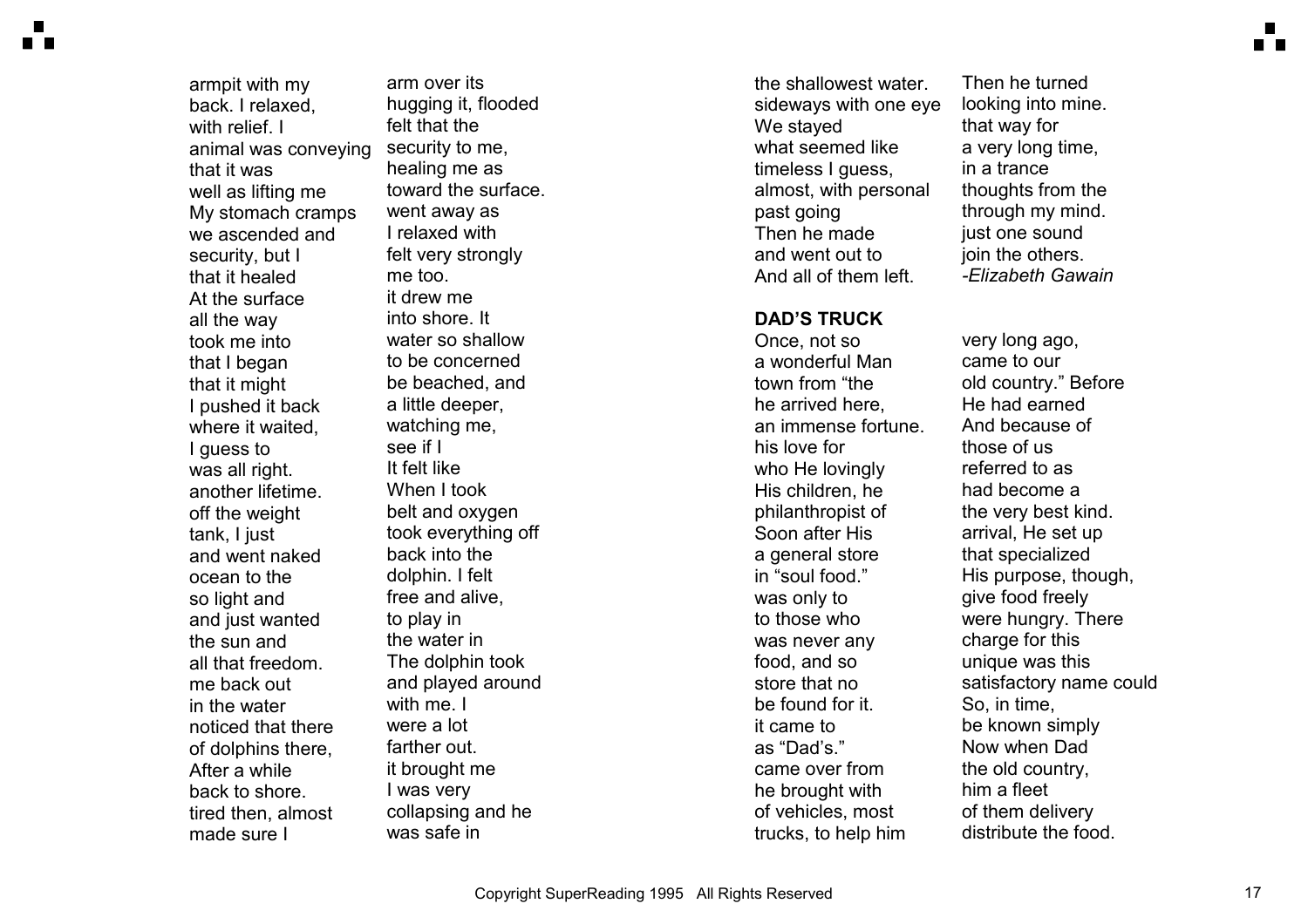Alas, as with happened that not helpers were fully In Dad's fleet there was one was like that. seemed to perform at night it away from the zooming off to it would pretend fancy sports car luxury limousine. its truck engine limits, take bumpy the speed it and generally ignore of behaviour appropriate Not that the so bad, well, you see, truck-heart, the had begun to corrode It would see one of His cars for an yearned to be carry Him here though it knew of no lesser than that of still it could selfish jealousy. It the night alone, while, it had its once fine

most enterprises, it all of the committed to the work. of delivery vehicles, red truck which Though it like the others, would secretly steal garage and go the country. There it was a or some fine It would rev up way past its roads at double was built for, all the rules to a delivery truck. red truck was really, but, ... in its little rust of jealousy its vital parts. Dad getting into limousines or sports outing, and it the one to and there. Even its work was value to Dad His "personal" cars, not control its continuously went into and after a just about ruined engine and body.

In addition to the night's dew parts, there was to the damage: fleet had a oil in their engines. of the day, so smoothly that eliminated any friction not only lost when misused at night gritty and abrasive, mess inside the engine. took the very His trucks, for delivery of His be of the same the food itself. every advantage: expert maintenance supervised), and highly were just as as Dad himself. old country, all knew what the was doing, and as lovingly and could to persuade its folly. But confront the truck misdeeds, for in nightly pretensions had developed a sensitivity to criticism. gentle advice was this vain masquerader,

the corrosion of on its metal another factor adding all of Dad's special kind of During the service it flowed it just about whatsoever. But it its lubricating ability it actually became creating a horrible Now Dad always best care of He wanted the fine food to high quality as He gave them the best fuel, (which he personally skilled drivers who gentle and loving Even in the the other trucks jealous red truck they all tried skilfully as they it to cease they dared not openly with its addition to its to grandeur, it very un-trucklike So when their not heeded by all they could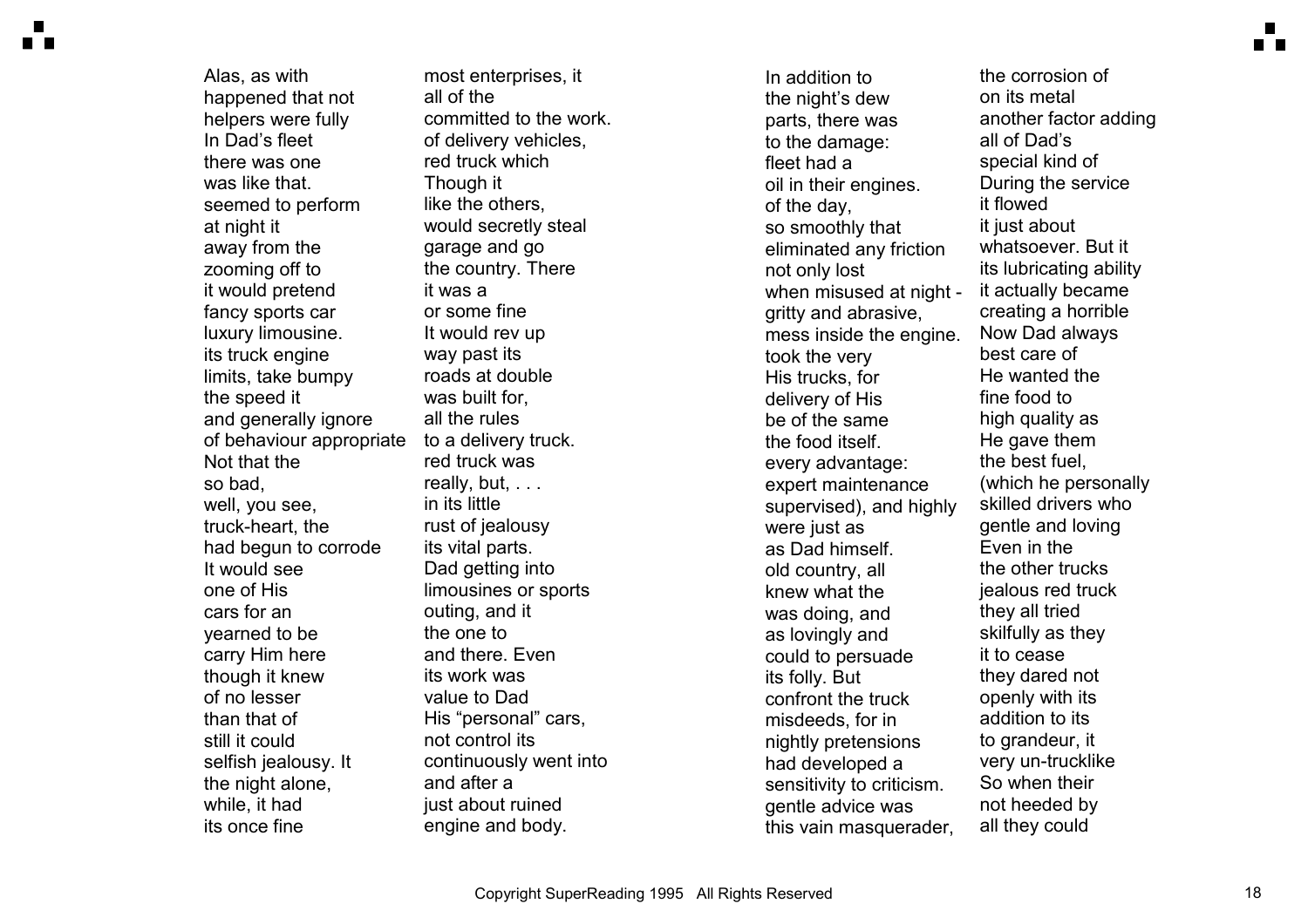> do was let the truck discovered error of its ways. Dad and His settled in our obvious to everyone truck was not should. The years taken their toll, rings were so even half of burned went into work. All the out as black smoke, annoyance to everyone ended up as in the engine, its ability to Dad, with His gave the truck loads to carry. deluded vehicle thought a tremendous job congratulated itself often. was supervising as usual. By now of the red truck's was quite severe. took over its He could find persuade the tired Him to perform engine overhaul, which urgent of the The other mechanics repairs before, but

it continue until for itself the By the time fleet had gotten town, it was that the red performing as it of misuse had and now its worn that not the fuel it doing its assigned rest either billowed causing great near it, or else messy carbon deposits which further impaired do anything useful. tremendously loving heart, lighter and lighter Even so, the it was doing of service and One Day dad the truck's maintenance the degeneration body and engine So Dad personally maintenance, hoping that some way to truck to allow a badly needed was the most pending repairs. had tried these such was the

pride of the it refused to under its hood most minor work. it groaned all boasted to itself brave and selfless Today, though, As Dad slowly truck, it recalled had overheard The red truck as was its habit, of the garage. now too feeble for its nightly was content to dreaming of past new ones in its of make-believe. had become aware voices of several trucks talking quite listened more attentively, Dad was soon the largest and of soul food yet. scheduled every truck capacity, but still of more work Of course, no one red truck that made serviceable. it was the its name which attention. Somehow,

red truck that allow any mechanic except for the And even then the while and afterwards of how it had been. something was different. approached the red a conversation it the night before. had been alone, in a far corner Since it was to steal away escapades, it pass the time adventures or fantasizing own personal land But suddenly it of voices close by, of Dad's other seriously. As it it learned that to be distributing most important shipment The dispatcher had to its maximum there was need to be done. mentioned the selfish refused to be Perhaps, though, vercaught the truck'sy absence of it could not

**The Co**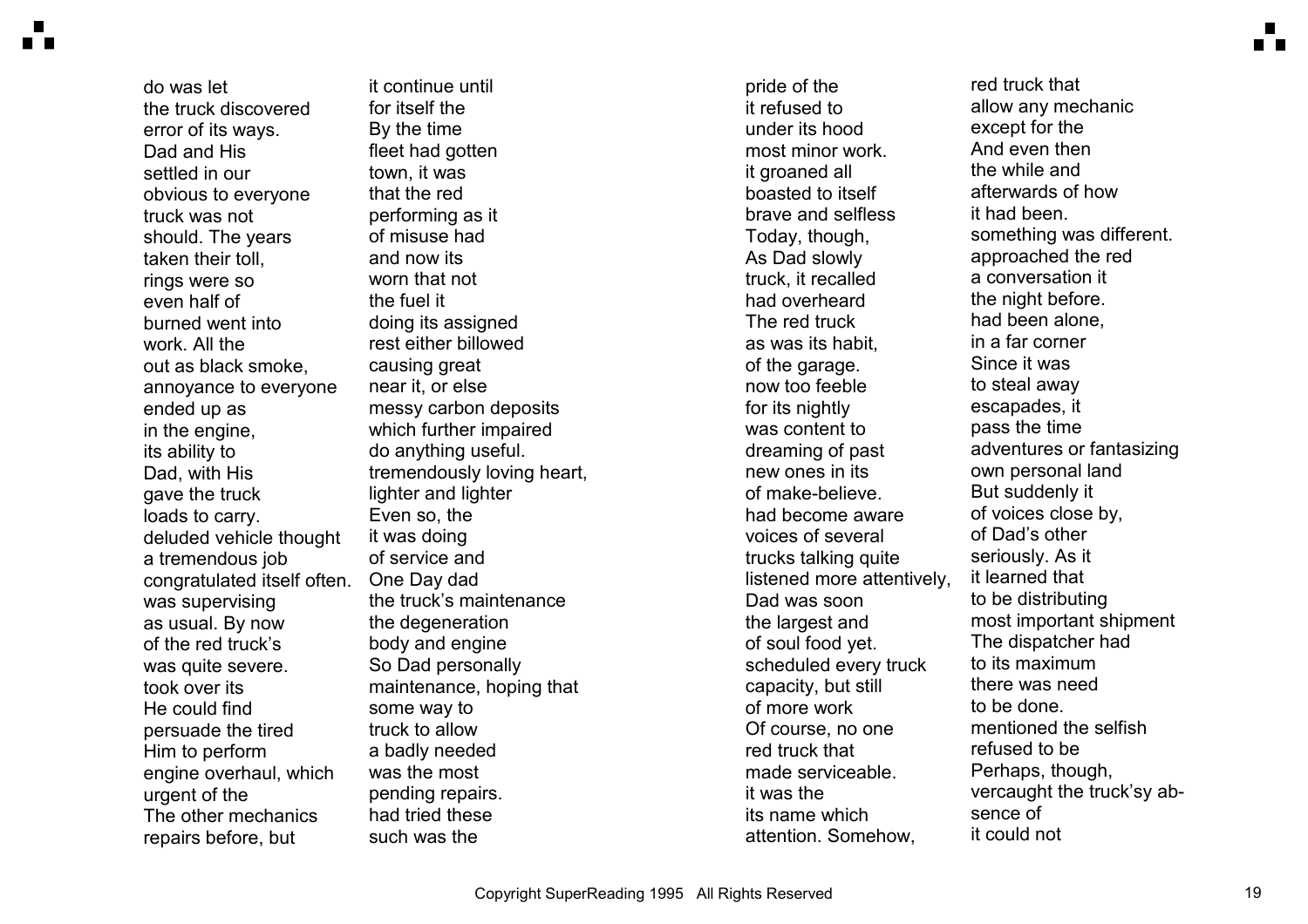> forget what it As the night red truck found to its fantasies Some remaining spark still remained in its and it found help carry part But as soon had entered the red truck what it had for the past It saw how had made it incapable how the others and again to its foolishness, refused steadfastly come near it, in His mercy the red truck, its load again that it might still itself a useful part Any other time, have been quickly the red truck's Tonight, though, and again, and suffered greatly. laid His gentle hand gazing lovingly at engine and the red truck once for its past actions.

had heard. wore on, the it couldn't return as it had before. of love for Dad corrosion-pitted heart, itself wanting to of Dad's load. as this thought its consciousness, saw quite clearly chosen to ignore few years. its selfish folly of being utilized, had tried again help it see how it had to let the truth and how Dad had not punished but rather lightened and again so think and imagine of the fleet. such thoughts would dismissed by fantasy-drunk mind. they returned again the red truck Now, as Dad on the hood, the nearly ruined filthy body, the more felt remorse And within its

corrosion-pitted heart, longing to somehow As Dad talked repairs that were though racked with the thought of realized that it to be transformed. allowed the overhaul it thought, perhaps be able to new arrival of But the pain! The utter helplessness The weak for Dad to and get the But Dad had that no meaningful place without the What a dilemma! being overhauled was red truck could it thought, and heart would not its self-inflicted repaired and it serving in Dad's had been If only Dad decision for If only He would At least then could comfort itself with self-righteous But even as

there arose a be of true service. softly of the needed, the truck, pain at even this work, slowly must allow itself And if it to be done now, it too would help deliver the precious soul-food. The humiliation! of being dismantled!!! red truck yearned just "do it" job over with. often taught them repairs could take vehicle's cooperation. The pain of more than the possibly endure, yet its yearning be satisfied until damage had been was once more fleet as it meant to do. would make the the truck! force the change! the red truck during the work complaining and self-pity. the fear-ridden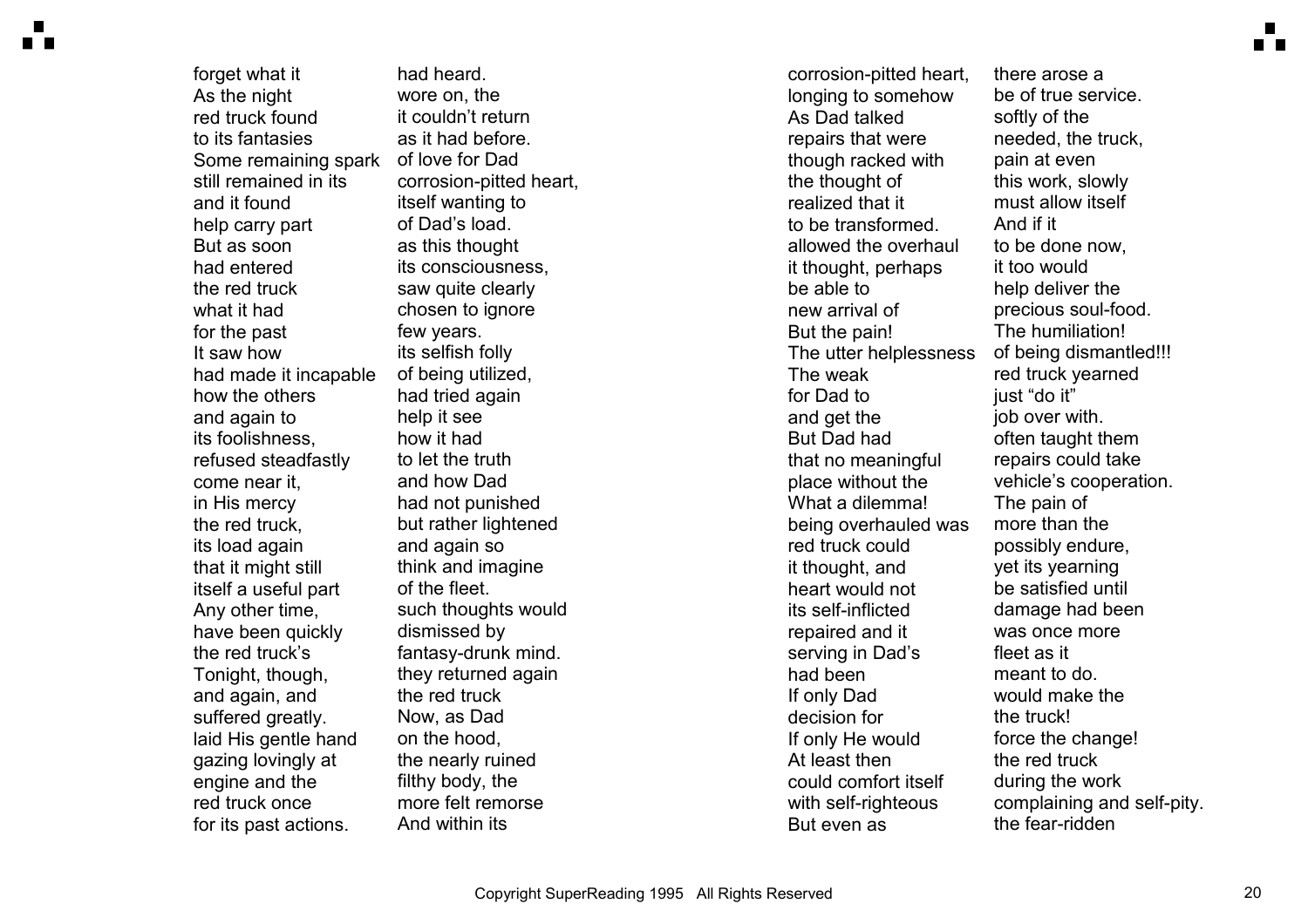red truck looked peaceful and it knew the needed not happen that way. would accept only in His enterprise, willingness to for the work What to do? In its extreme the red truck lost itself for a moment. however, was like the red truck, a Vision that revealed Dad's beautiful life. possibly relate afterwards seen and felt, it was this: there had been as Dad had And not just an engine overhaul! come from a pain and misery. lived in the complete Freedom and His very Self. saw the truck, He had volunteered to come into penniless, and to use of His will He now gave And the in this flash just

pleadingly into Dad's compassionate eyes, transformation could Just as Dad willing workers so too was be made suitable a requirement. What to do! agony of conflict, consciousness of That brief flash, a lifetime for for it witnessed in its entirety It could not all that it had but the gist of Over many years, tremendous sacrifice accumulated His fortune. petty discomforts like No, Dad had land beyond all He had originally Heavenly realms with unlimited Joy as And yet, having everything, in sweet willingness the old country earn by the the Treasure that away so freely. red truck saw why Dad had

done all this. Source from which we call Good. Perfect Love, that which permeates And it saw a willingness to on earth who with this Source, for the food which He would soon The red truck, this perfect Love, again forget It. and once more saw Dad's familiar for its decision. knew that it repairs to begin, was clear that cooperation would be throughout the overhaul. at the truck beginning the work, seemed to ask, red truck?" it sputtered, not punish my of rewarding it with Surely I am not have given me!" wonderful soft smile voice said, really. You see, yearning of your Me so strongly

It saw the emanated all that It felt that unforgettable shining Presence all of Creation. within Dad's heart serve those here had lost contact whose souls hungered of sweet remembrance be freely distributing. having now felt knew it could never The flash was over, the red truck face patiently waiting But now it truly wanted the and the red truck its sweet-willed with Dad constantly As Dad looked once more before His smile "What's your question, "Why, Dad - why?" "Why did You selfish folly instead this wonderful Vision,? worthy of what You Dad smiled His and His sweet "I had no choice, red truck, the heart called to that not even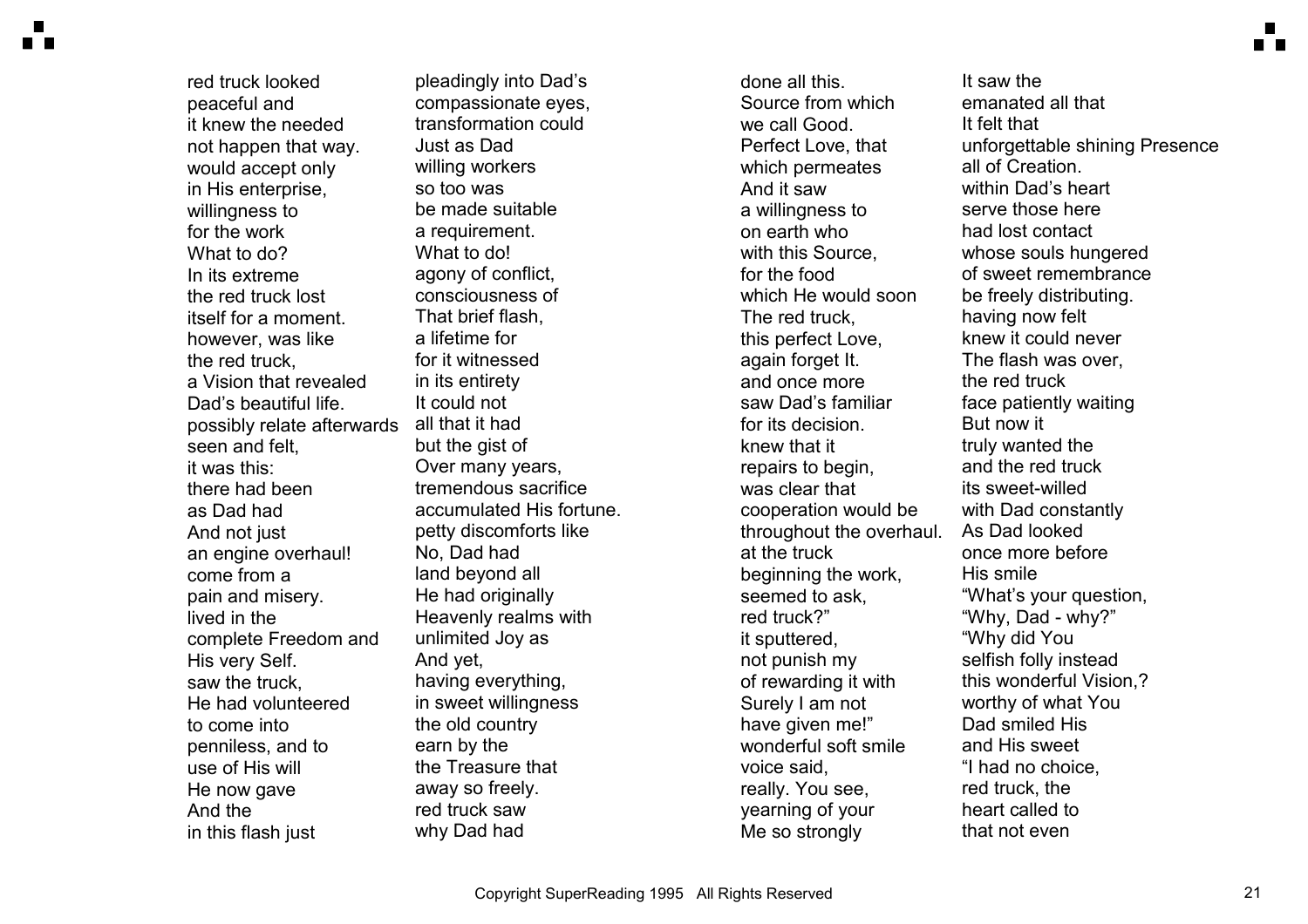the silliness of obscure its cry. your heart and its to once more truly serve, it what you needed "Thank You, Dad," truck with a it hardly knew now I am ready." His mechanic's tools Dad hummed a the red truck to truly serve. load after load being distributed hungry people. knew that the be very painful, have no meaning Joy of serving of its Vision Love which it radiating from Dad. "be brave. "Let us begin."

your follies could When I heard desire to change, be able to drew from Me to be ready." whispered the red depth of gratitude it possessed. "Yes, As He assembled and prepared to begin, tune which filled with incredible longing It thought of of soul food to thousands of And even though it coming operation would this seemed to compared to the and the memories of that Perfect could now feel "Now please," said Dad, And remember!by Dan Menkin

#### The Feast

And then, the absolute darkness He couldn't see It was all mist, that only gradually the nothingness. He where,? Who,? So he watched.

oh so slowly, began to recede. anything at first. gently swirling - and becoming discernable in tried to recall But to no avail. Soon there were

vague hints of closer, then receding. themselves, then dissolved Time did not Gradually, he began awareness built so it didn't matter. I have come to he thought. I shall be Oh yes, . . . I do All was very around him now the vagueness and since vanished. And dozens of them, huge and incredibly There was much all around him, boy was strangely Then the Fruits came of the most most wonderful fruit Much more tempting he thought, though possible. All his the table and feast on first one, these incredible foods. back and serenely companions. He knew in some mysterious intimate and dear each was a he had no names or past.

pale colour, moving Forms hinted at again into the mist. seem to exist. to remember. The slowly, though. But So, once more the banquet table, Once more, it seems, able to decide. remember this time! gay and sparkling all traces of mists had long here they were, all approaching a magnificent banquet table. frolicking and laughter but for once, the serene and quiet. tray after tray fragrant, most appealing, he had ever seen! than last time, that scarcely seemed companions rushed toward joyously began to then another of The boy stayed looked at his these other people way each was to him. Yet stranger also, as recollection of their Where had they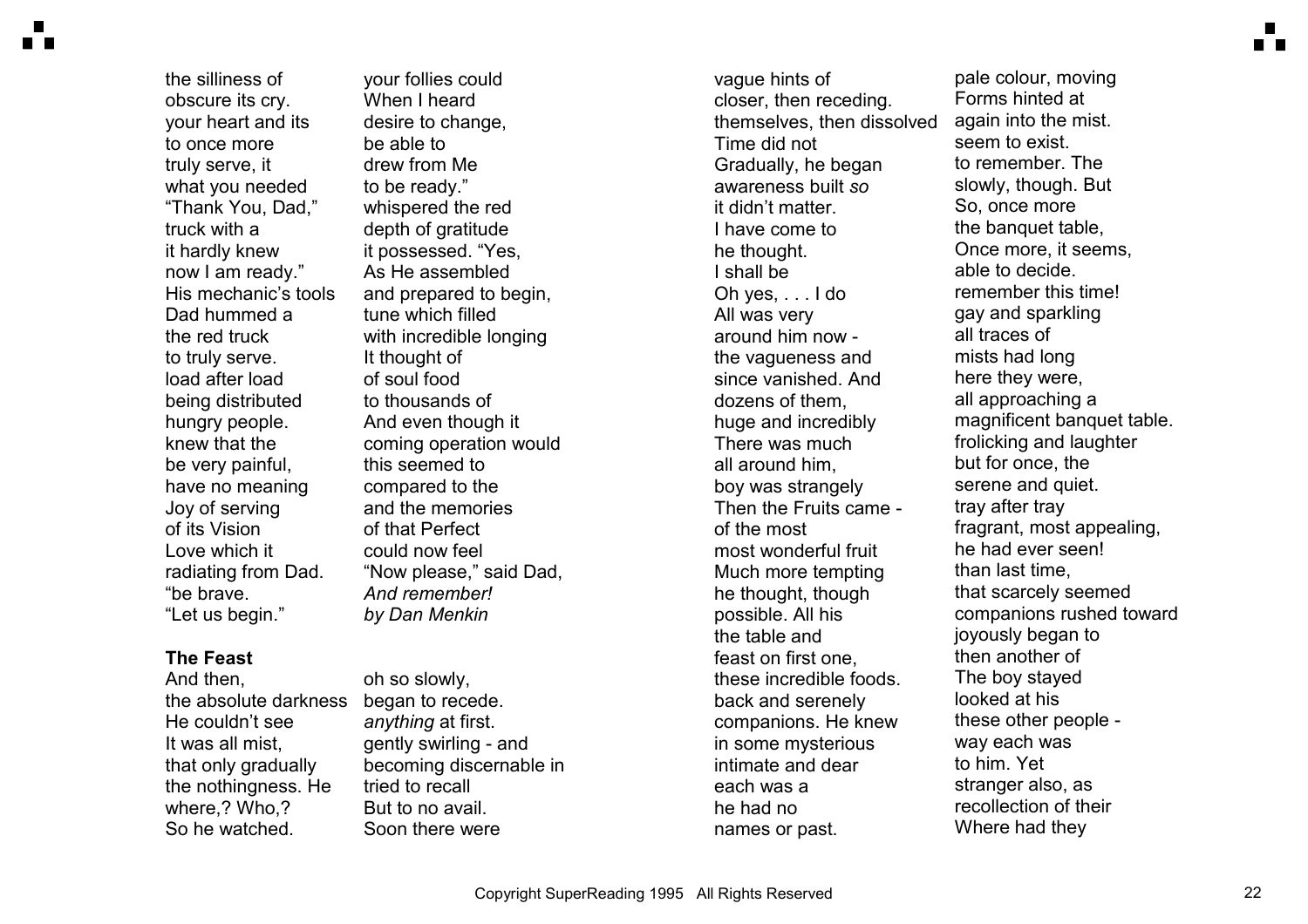just arrived from? but at this moment, very important. Near, yet not the banquet table. and said nothing, time all the others urged that he too enjoy the feast. however, the boy to observe. And he listened, . . . but and did nothing. remembered. The Fruit! Fruit. One bite to experience flowed through the mind. the mind a craving to feel, to touch, to feel, ... things seemed possible these fruits flowed The desire to And there was the energy of a demanding to be churned the mind, again and again an ocean of to do! was possible, no This energy must be spend, For a rare few, was a wind set their sails

He didn't know, it didn't seem The boy waited. too close to He ate nothing even though in came over and make merry and For the time being, was content simply remember. He watched, ... outwardly, he said Inwardly, though, he The incredibly wonderful and the desire like a river Consuming more left churning sea of to see, to hear, to do! All while the juices of in one's veins. experience was irresistible! energy too million suns, incessantly expressed. It drove it to dive into itself, into compulsion to *create*, No real rest recovery between dives. must be used, must, must, . . . . this throbbing energy upon which they and moved onward

toward their goal, yearning. For these juice of the compel, it enabled. mastered the art this ocean of capsizing, without very few feasters Since most couldn't nearly fast enough, weight onto them. they could not stop they each grew Finally, one by too solid to heavenly realm of As this happened, through the cloudlike banquet hall and and lower, . . . and lower. would be out it would take experience - of doing juices in their Only afterwards was possibility of real Each time before approached the banquet had forgotten. wanted to forget. of the Fruit a deep longing that distorted all lust for fulfilment. times he had and experienced much!

their heart's deepest advanced souls, the fruits did not For they had of sailing across experience safely, without drowning. But alas, were so constituted. burn the energy it became a Yet even so, eating! And so heavier, more dense. one they became remain in the this exalted Feast. they simply slipped floor of the descended lower, . . . Then the Fruits of reach, but another lifetime of for the compelling veins to be spent. there then a rest, of Peace. when he had table, the boy Or rather, he had For the sight awakened in him and intense hunger memory in its mad The first few eaten his fill . . . Then, as he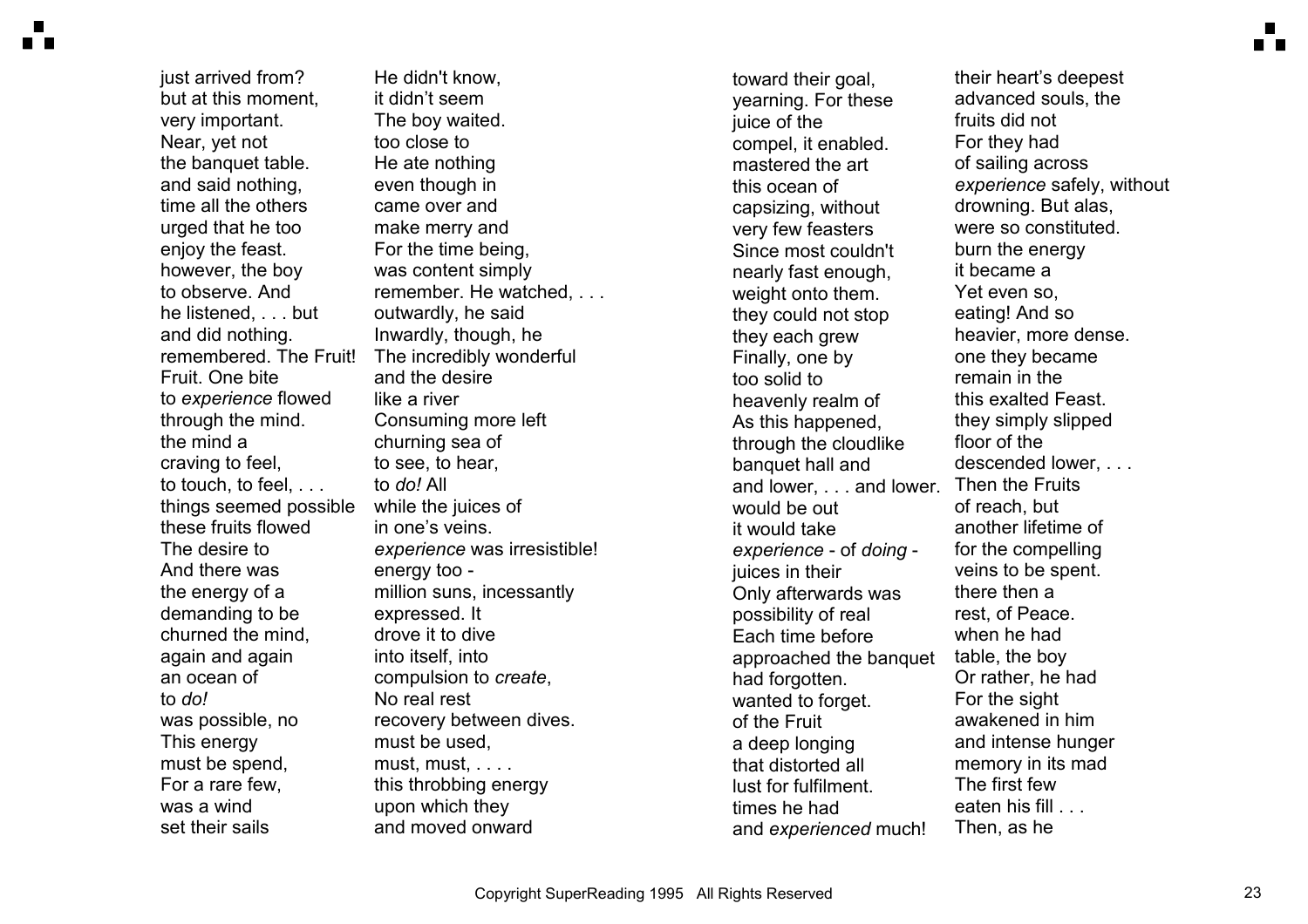grew wiser, he remember the ravages So he would vow: this time. Just calm the hunger. discovered how For with even of the Fruit he became uncontrollably And so he ate it was done. the denseness, the into the realm more *experiences*.<br>the endless swirling fog. would come full he would find wonderful table. just waited. And taunting of the impression on him the pangs of Fruit caused him he had learned the time being, At long last the All the participants, become heavy and, uncontrolled energy, self-inflicted destiny. Quietly, he walked seeing the scattered He too, had And though the left him, still, did not compel

gained the strength to of over-indulgence. just one bite one little bite to But he soon impossible that was. the tiniest amount in his mouth, greedy for more. and ate until Then would come slipping back down of matter, and Then the nothingness, Eventually, the circle and once more himself before this So today, he he remembered. The others made no this time, though longing for the great anguish. But well, and for he did nothing. feast was over. save one, had compelled by their had succumbed to their Only the boy remained. around the table, remains of the Feast. been so hungry! hunger had not the tempting Fruit him this time.

After walking peacefully his eyes fell golden tray in the banquet table. were remains from this one small signs of having been In its very centre dish imaginable, white ivory and visible seed. knew that this been waiting for. picked up the slid the seed of his tongue. closed over the seed, pulled it inward. fades. Memory fades. A warm glow his body which pure light. No thought. No desire. oh my - it It flows into particle of existence. inward, growing, . . . . one with All. he has found All mysteries are solved. complete. And it was There had never for all those ocean of experience! had been His always available whenever

for a long time, upon a tiny the middle of Though all about it the previous extravaganza, tray showed no seen or touched. was the smallest made of pure containing one barely Immediately the boy was what he had Gently, humbly, he tiny dish and onto the centre His mouth slowly and his very soul The banquet hall Hunger disappears. expands outward from now has become Nothing remains. But the love grows so large! every awareness, every Growing outward, growing Growing until it is At long last the way Home. Understanding is always so simple! been any need endless dives into the Peace and Joy since the beginning, he could become

**The Co**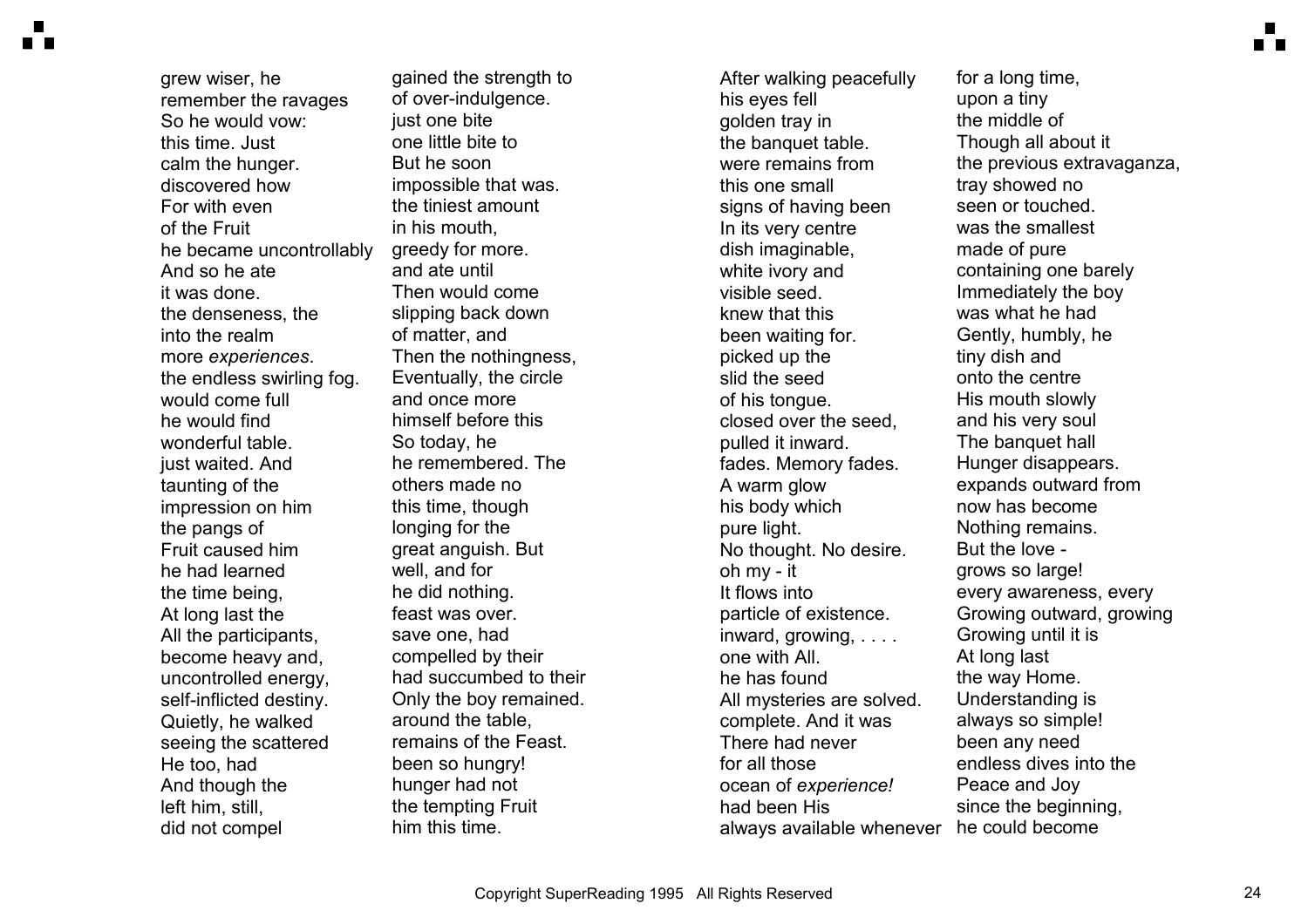greater than his could remember! that the cycle of is now complete. the never ending is finished. He and is pleased. -by Dan Menkin

#### The Man with

 All day Dennis if he were ocean of confusion. not surprise him the street, he curb and found on the sidewalk. muttered under his could just die, oblivious to the passers by. around him - his his eyes fell old sign over never noticed before. Shop", it proclaimed, seemed to belong on of contemporary Boston. sighed Dennis, just doesn't fit." was now aroused, not to die he picked himself this store that to belong to Once inside, his

hunger. Whenever He Smiling, He realises feast and famine His hunger - and compulsion to do smiles upon Himself It is done.

the X-Ray Eyeshad felt as adrift on an So it did when, after crossing tripped on the himself sprawled out "Yep, figures," he breath. Wishing he he lay there, stares of the Taking a glance last, he hoped upon a dilapidated a store he had "The Acme Joke though it hardly this upscale block "Just like me," "a joke that But his curiosity and he decided just yet. Instead, up and walked into seemed only slightly this current era. suspicions were confirmed - this place wasn't thick everywhere, was the first in months. A man sat at smoking a bizarre eyeing Dennis thoughtfully odd-shaped glasses. son?" came the couldn't answer, pull his eyes this strange merchant. of silence, the to a counter wall and said, you're looking for from the left." followed the old found himself holding glasses with spirals "X-Ray Glasses," "See inside other Still somewhat dazed Dennis paid the walked back into an autumn afternoon. apartment, Dennis once in his loneliness. trying for so a woman who as more then But his innate prevented him from paths toward love. he recalled, he to attend the

real! Dust lay and he suspected he customer to enter kindly looking old the far end, looking pipe and from behind thick, "What is it, soft voice. Dennis but neither could he from the gaze of After several moments man motioned Dennis on the side "You'll find what there, third bin Dennis automatically man's instructions and a pair of on the lenses. read the tag. people. \$1.59"from his fall, man and slowly the sunshine of Back in his more became engulfed He had been long to meet would think of him "just a friend". shyness had always exploring the obvious Why just yesterday, had been encouraged Singles Halloween Party **The Co**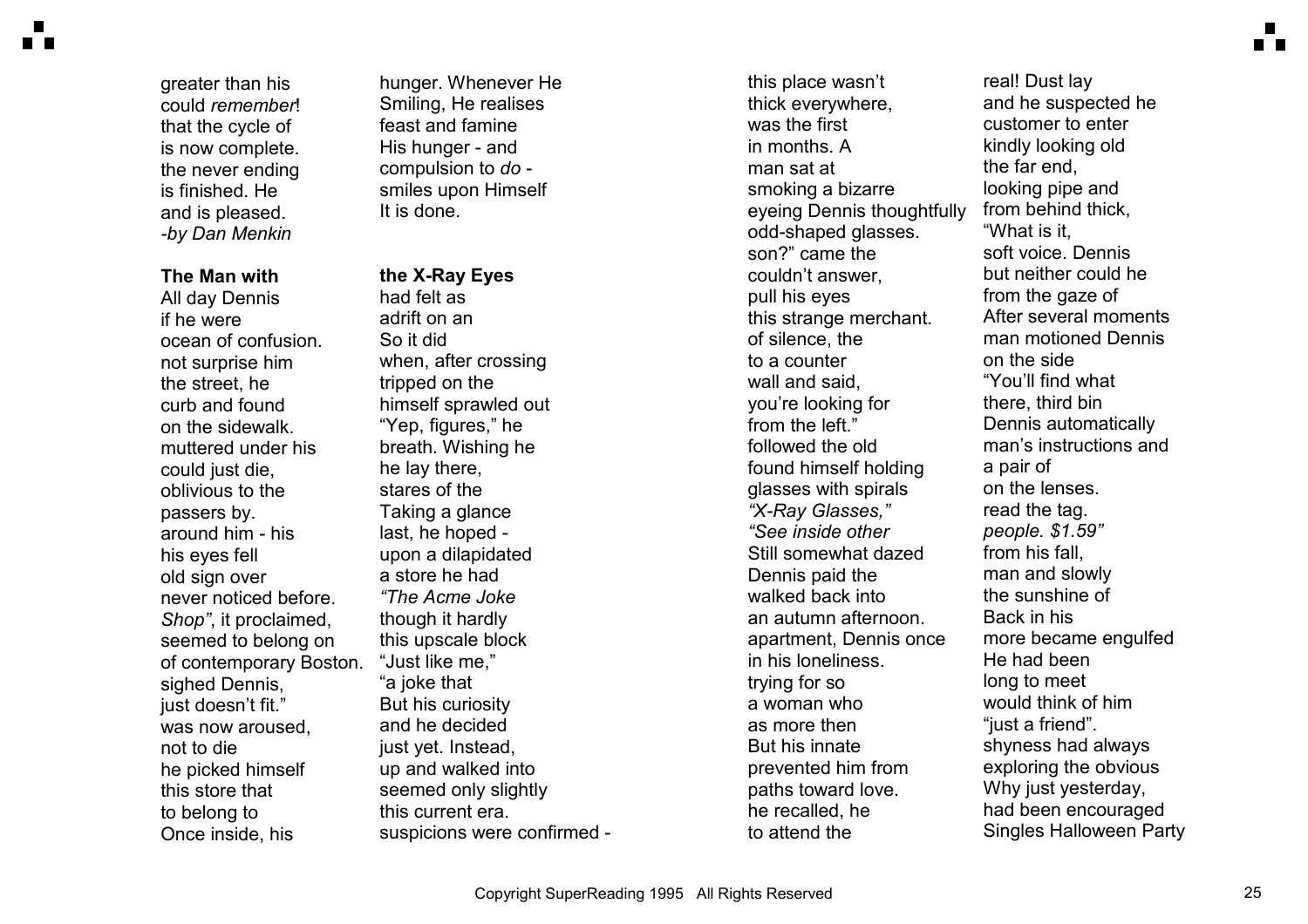being held nearby. fears had uttered Now, though, as his recent purchase, "A costume party. have I always That's it! The X-Ray Eyes!" onward, designing his a persona strong a call that ended "I'll be there!" to find Dennis a also quite excited. hours getting his just right, and air of anticipation eyes twinkle behind joke-shop glasses. spent so much X-Ray Eyes some level he he would be through the people He had, of course, male fantasies of hidden by clothing. not the thought captured Dennis' heart. as X-Ray Man, who was deep enough not to of his shyness. below the skin, maybe, just maybe. . . room was so filled

But his habitual his refusal automatically. he looked at he wondered. Hummm, . . . What wanted to be? Man with the His mind raced costume and creating enough to make with the words, Saturday night arrived bit nervous, but He had spent costume to look there was an that made his the strange looking By now, he had time inventing his personality that on actually believed able to see at the party. had the usual seeing bodies not But this was that had truly Rather, he intended, to seek a woman enough and loving reject him because He would look he vowed, and By 10:30 the with strangely costumed partiers that an episode from This suit Dennis new personality he was delightedly face and staring the protection of Perhaps it was but it felt as actually do as look deep into see how she might He was feeling his new identity tiger woman pinched "Come on, big he was out there best of them. he thought as But he knew the one he to meet, and his brazen staring of each woman It was near circuit of inspection the butterfly woman. enclosed by her costume, small eye-holes Dennis found a X-Ray powers. lifted his heart. the shimmering colour he saw a woman Shy, but determined Somehow he could

it felt like The Twiliaht Zone. perfectly. In his as X-Ray Man, going from face to brazenly from behind his magical glasses. just his imagination, if he could he had fantasized another's heart and respond to him. so absorbed in that when the him and said, eyes - let's dance!" gyrating with the "This is OK!" the music ended. she was not had come here so he continued into the eyes he encountered. midnight that his brought him before She was completely but through the in her mask, way to use his And what he saw For underneath all of her costume, like himself. to move on out. tell that for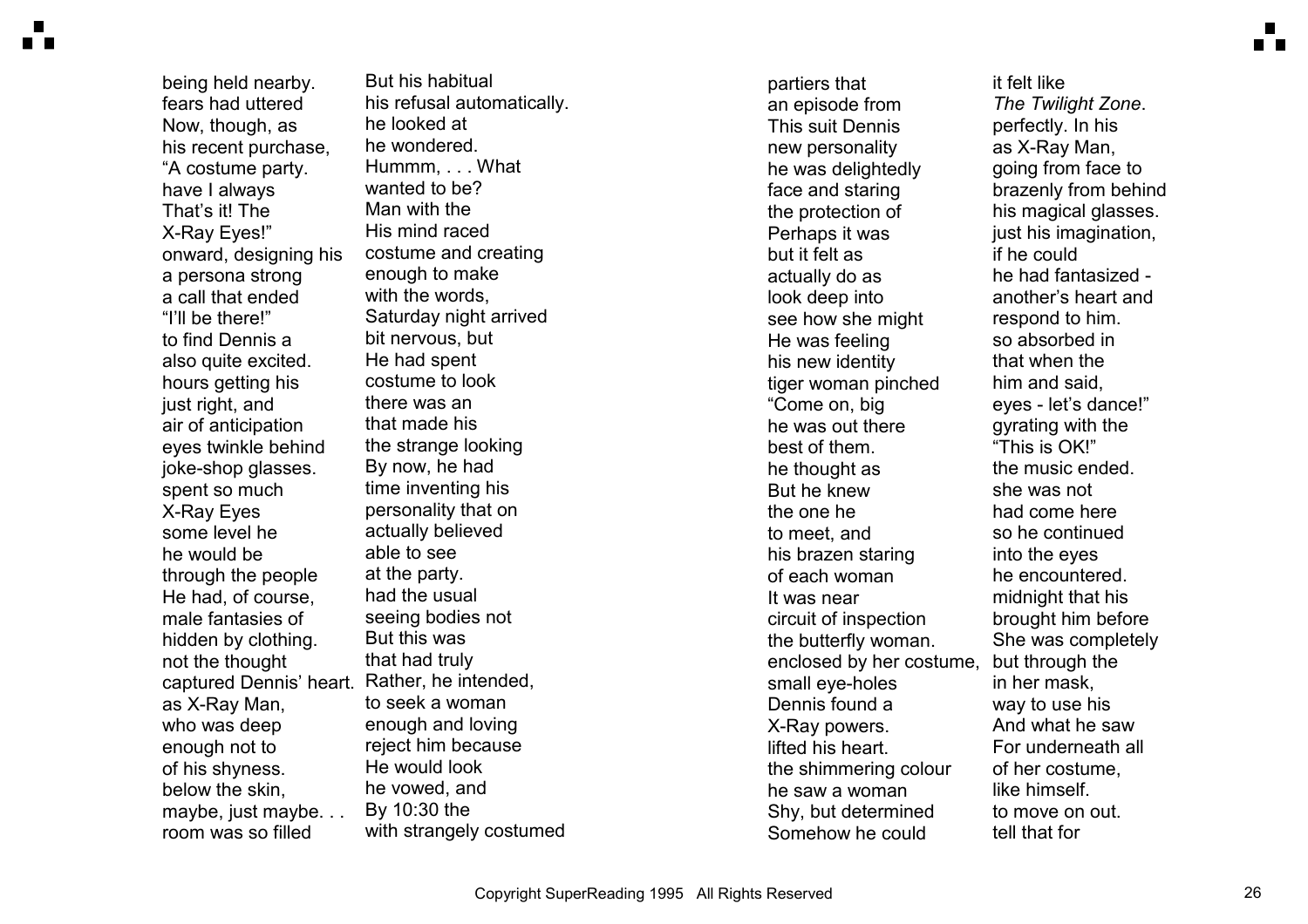$\blacksquare$ 

her also creating and a persona was a new and adventure. He could pull away under X-Ray gaze. Instead, after several he heard a slight "Can I try those?" of the party if the words her or from But he was so he motioned her and they went out The air was still Indian Summer day, natural, as they to remove their deep breaths from After awhile, Dennis X-Ray glasses to be stared It felt strange - But he didn't she removed the said, "Hi. I'm Jessica." Then, after an he ventured, "Umm, at me just glasses on, that is, ah  $\ldots$ ." tension with her soon Dennis exploded Jessica was sporting as she finally

a costume for this party somewhat terrifying feel her almost the intensity of his But she didn't. minutes had passed, butterfly voice ask, Over the noise he wasn't sure had come from his own head. emboldened by now that to follow him onto the porch. warm from an and it seemed sat on the railing, masks and take this magical night. handed her the and allowed himself at also. no doubt about it! flinch, and soon glasses, smiled, and "Hi. I'm Dennis." awkward moment, when you looked now with those did you, ah, Jessica broke the robust laugh, and into laughter also. an infectious grin quieted down enough

to say, "Yes, you too. And we have a lot The words then more easily, and around the grounds. he had left on the porch, and to retrieve them. they might, the never seen again. can imagine what next day, Dennis Acme Joke Shop - by Dan Menkin

The Running Tree

for Arielle Cole Chapter One One day, not there was a tree. everyday, average tree. special. Very special. lived in a valley; grove of several Our tree, though, would stand there take place all the little valley. she really wanted Every few days, friendly dogs would the little valley. watch them run her little valley. run with them,

Dennis, I saw I think maybe to talk about!" began to flow they began to walk Suddenly Dennis realized his X-Ray glasses they went back But search though X-Ray glasses were And perhaps you happened when, the tried to locate the to buy another pair?

by Ron ColeCopyright 1995

so long ago, Not your This tree was This beautiful tree in a other fine trees. was different. She and watch life around her in But the thing to do was move! a pair of come running into Our tree would freely all over She longed to just as free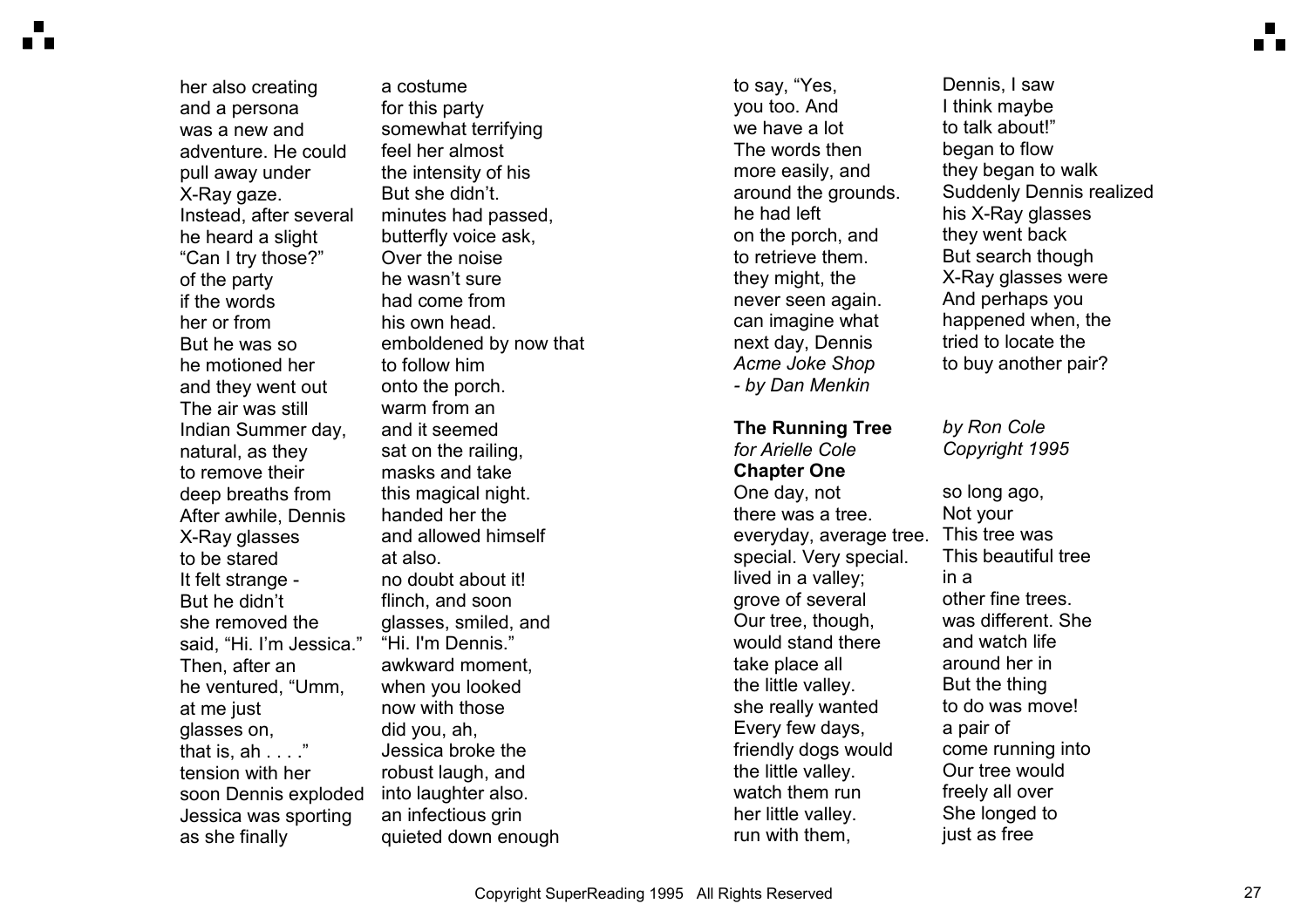as the wind. one slight problem-And trees don't all that much. little tree would and dream of the two dogs. trees told her and silly to an impossible dream. So for a long time the beautiful Nothing, but watch. Time passed, but not go away. herself running along jumping over rocks the green hills. to mention her other trees anymore. like the way of her when One day, she two dogs run It was such There were a clouds drifting in There were insects many wildflowers. up above her. birds had decided right on her a strong breeze shook the tree. woke up. back and forth, of wanting to

There was only she was a tree. move. Well, not For years the watch the animals running along with But the other she was foolish wish for such tree did nothing.

her dream would She would imagine with the animals, and scampering down She decided not dream to the She did not they made fun she told them. was watching the through the valley. a beautiful day. few puffy white the blue sky. buzzing among the Birds were flying Some of the to build nests branches. Suddenly, came along and Something inside her As she swayed the old feelings run came flooding

back to her. felt a little "How dare those to take my dream "Enough! Some how, going to run With that thought, make her dream The first thing to figure out exactly going for her. green and healthy. slender and tough, She had many long and strong. fine trunk, She had big roots, into the ground, coming off those finally, way down she had hundreds tiny root hairs. the bottom was one that was very He had never of the sun, very much to He was very up water, and be happy to hard work ahead. what such a hair could do. "Just watch me!" at the very end. wiggle at first.

This time she anger with it. other trees try away," she thought. some way, I'm through this valley!" she decided to come true somehow. she did was what she had She had leaves, She had twigs, holding the leaves. good branches, She had a sturdy and straight. stretching down and smaller roots bigger roots. And in the earth, and hundreds of Way down near little root hair eager to help. seen the light and wanted see it shine. good at drinking said he would share in the The tree wondered tiny little root He shouted out, He began wiggling Just a tiny little The wiggle was

**The Co**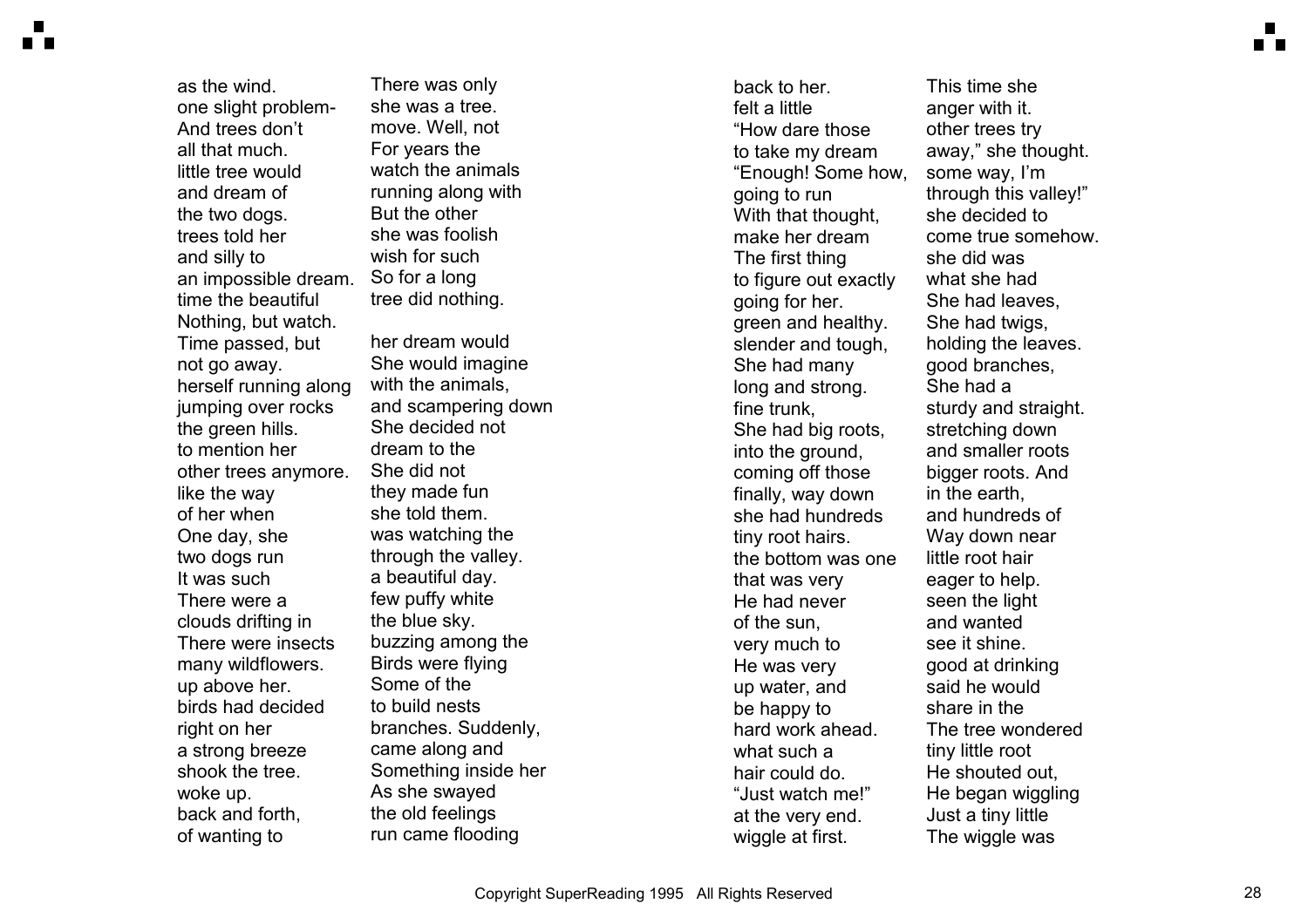> so little that tiny little piece That piece was person would not Then he wiggled piece moved. After a while tiny little space the root hair. only about the ant's big toe, laughed to herself. him how silly but suddenly She knew that how silly he it would make like when the her how silly Instead, she told hair how wonderful was doing. little root hair. The little root With a proud went at it. he wriggled and and pushed and had cleared around himself. he had made a Compared to the was still very, it was certainly the right direction. hair slept very

just one teeny of dirt moved. so small a even notice it. again and another Then another. And another. there was a at the end of It wasn't much, size of an and the tree She almost told his effort was, she stopped herself. if she told him was to try, him feel just other trees told her dream was. the little root a job he She said, "Do more Do more!" hair was thrilled. smile, he really He wiggled and dug and bent pulled until he a sizable space After several hours neat little hole. big tree, it very small, but a step in The little root well that night,

with the good job well done. early and started Soon, some of root hairs noticed and soon they wriggling as well. the idea spread whole root tip They worked on it After a while, tip could move. could now She was almost She wanted to trees how happy she was afraid at her again. keep the news She still wasn't would ever happen, her little root well, who knows? concentrated all her came up with told all the start wiggling and dirt near them. began to loosen up, part of the to wiggle, next biggest part, A few of about this but their tree and so enthusiastic,

feeling of a He woke up right in again. the other little what he was doing, started wiggling and The tree let and soon that was working at it. for several days. the entire root The beautiful tree wiggle her toe! dizzy with delight. tell the other she was, but they would laugh She decided to to herself for now. sure the dream but if all hairs joined in, So the tree mental powers and a plan. She root hairs to loosen up the As the ground the next biggest root would start and then the and the next. them weren't sure crazy sounding idea, was so determined they decided to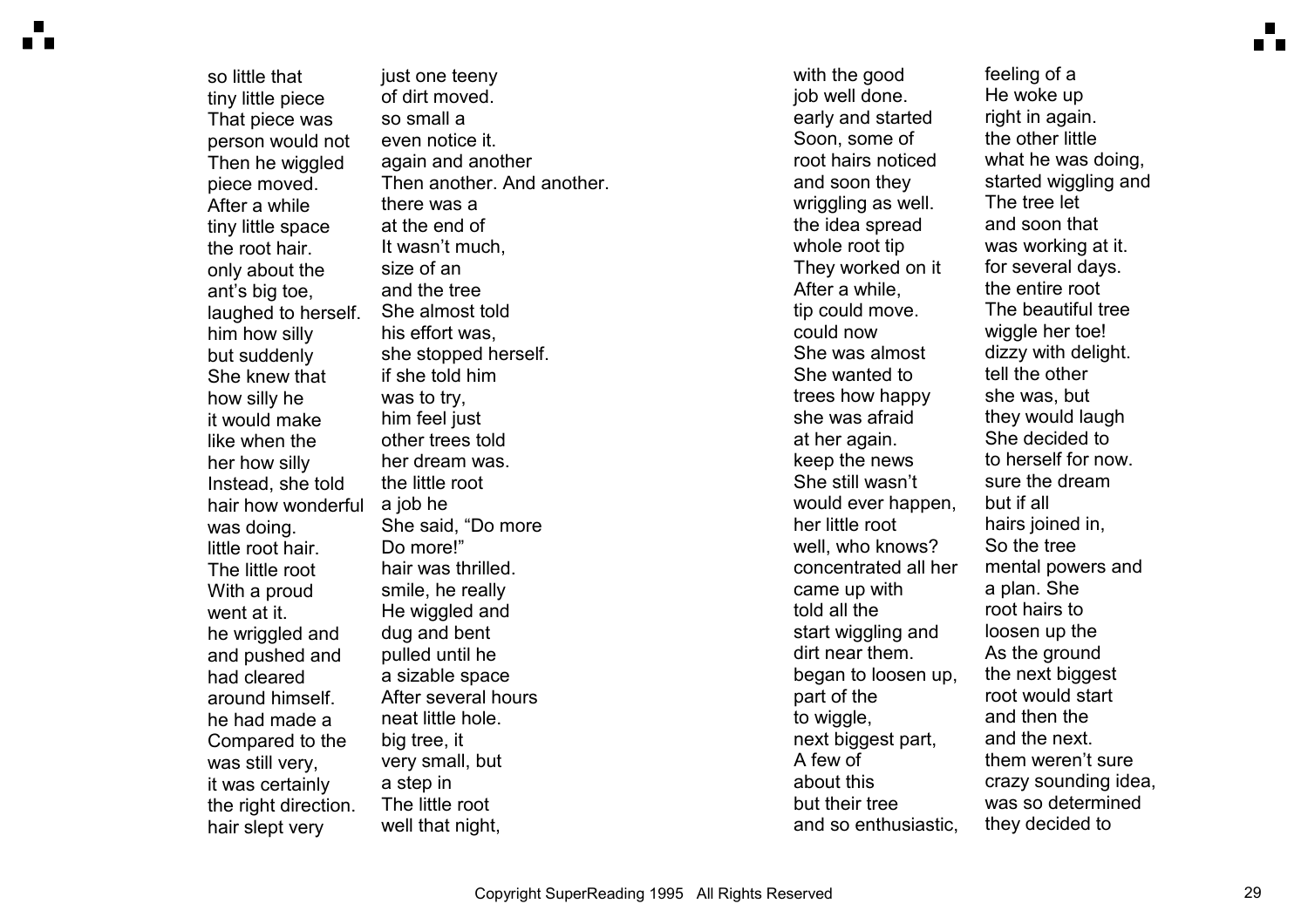$\blacksquare$ n n

> go for it. working at it, ways of getting Some of them could help each stubborn pieces of hard to get With teamwork from the tree, a lot of fun. a special song Under hill-Little root hairs As we wiggle, and For it's tee, As we get Moving that dirt out We will free From the ground-And our tree will-They worked for as more and more wiggle and move pieces of dirt. get tired and but the tree how good they Some roots pointed tree they had had ever tried The tree "So we'll be the "Whatever it takes, we are going Chapter Two it was time

With more of them they found better the dirt loose. even found they other loosen up dirt that were too at all alone. and kind words they started having They even sang they'd made up: under dale will not failwriggle, along.hee hee so wiggeley all day long...this tree just wait and seego running- along! days, and weeks, roots began to bigger and bigger Sometimes they would think of stopping, kept telling them all were doing. out that no ever heard of this thing before. did not care. first," she said. some day, to run!" Finally, one day, for her main

roots to begin a big day. been working hard in her bright It was time all the effort She had also of time growing If all went well, be her legs. of root hairs work well, and had begun squirming Early morning. The beautiful tree so very long She had worked was now ready her big dream Slowly she began of her two At first it was but slowly it Then she tried It was stuck tight. move at all. Had she come done all this work, She felt around was a big ground above Realizing this, she could slip sideways, the plan It was time. all her strength.

wiggling. This was The tree had at saving energy green leaves. to see if was worth it. spent a lot two main roots. they would Hundreds and hundreds had done their the other roots and moving too. This was it! had been waiting for this day. very hard and to see if would come true. to move one big roots. a bit stiff, began to move. moving the other one. It would not She was shocked. all this way, for nothing? and discovered there rock under the the one root. she figured if the root out still might work. The tree gathered Pushing as hard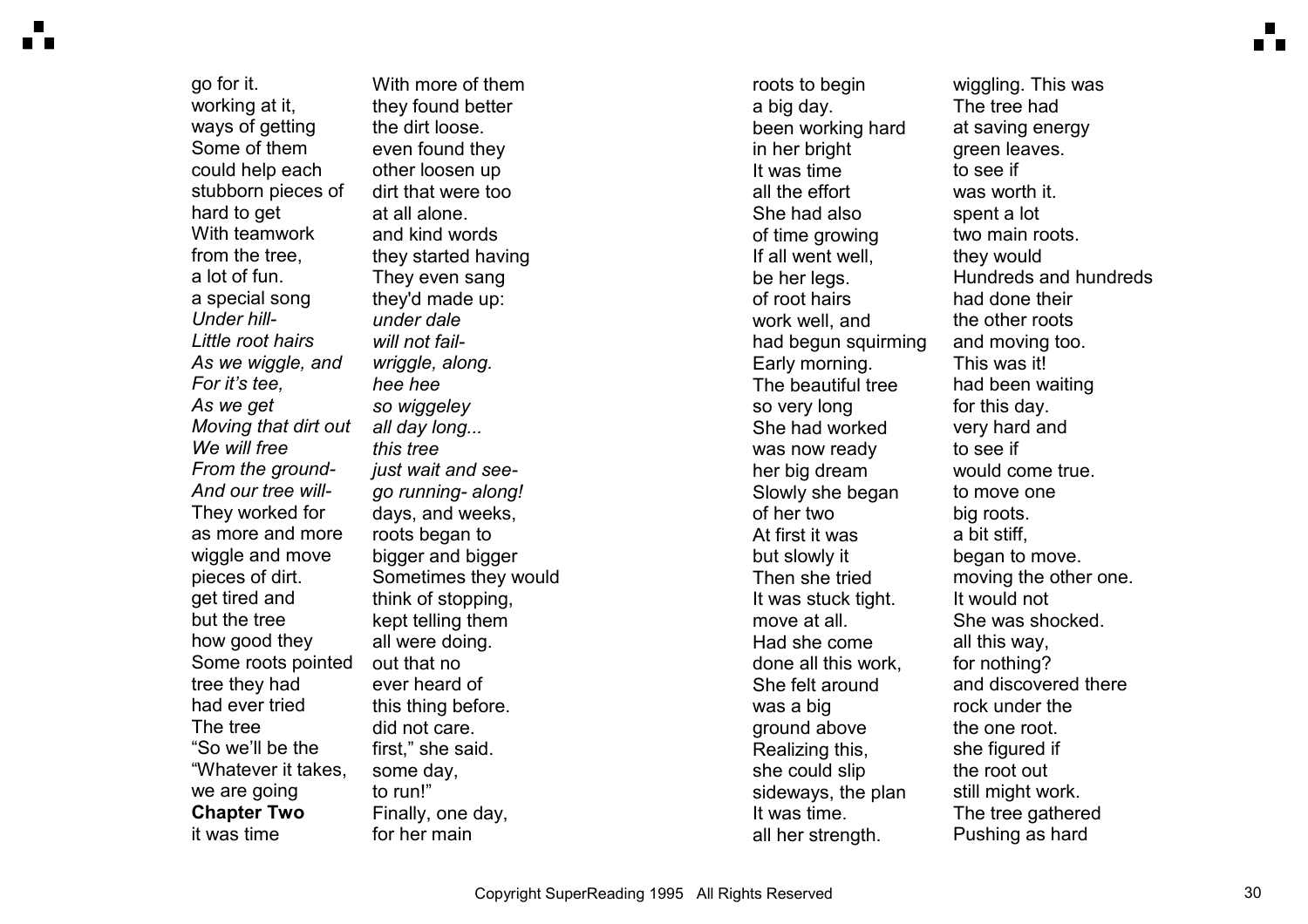as she could with she slid the from the rock. the two dogs the little valley. of her long-held and slowly she and out of It was hard work, there on her panting. The other not believe it. ever seen a of the ground They were speechless. stopped cold Their eyes went tilted their heads The tree was at first, getting to support herself. life the ground kept her steady. all up to her. she saw a mind of how She would move like a leg. move the other the same way. she was unsure keeping her balance. was not a Only the slightest "Okay, here goes..." With a mighty effort

the free root, trapped root out Just then, came running into All the strength dream came to her, lifted herself up the ground. and she stood two big roots, trees could Never had they tree come out all by itself. Even the dogs in their tracks. wide as they to the side. a little unsteady used to having All of her had always Now it was Standing there, picture in her she would move. one root forward, Then she would leg-root in The only part about was in Fortunately, today very windy day. breeze was blowing. said the tree. she pulled the

first leg-root the ground. leg-root snapped clods of dirt the nearby trees her months before. laughing now. her first step. pelting the other and prepared to She was a she did it. had long been top sides so they would when she walked. root hair was the sunshine. lovely morning, overcome with joy "Oh, my!" "The world above so beautiful! I Wow! You mean food I drink way up to way up there?" certainly does," "If you're ready, we can go Everyone was ready. roots, trunk, branches, all said, go they did. spent so much walking that after

totally free of As the second free of the rock, flew out, hitting who had laughed at They were not The tree had taken She apologized for trees with mud, take her second step. little wobbly, but All the root hairs moving to the of the roots, not be damaged The first little finally out in It was a and he was at the sight. he shouted. the ground is can see everything. the water and goes all the those leaves way, "Yes, it most replied the tree. let's see if for a walk." The root hairs, twigs and leaves "Let's go!" And The tree had time seeing herself only a few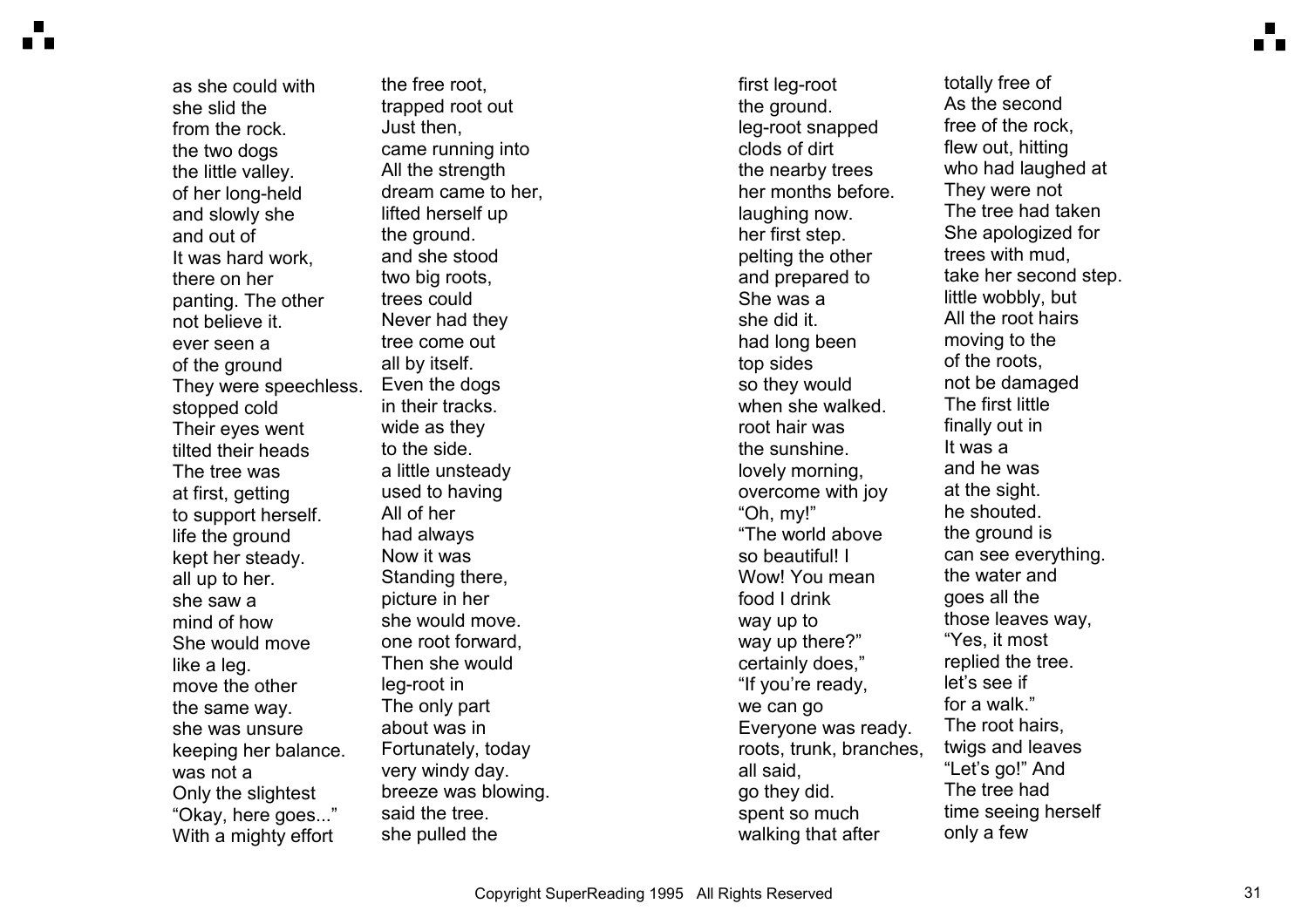steps she looked She wasn't going but she was had certainly gone tree had ever After a while to really get She had a her face as to look back at They were in shock. that they had about what they For so many trees had only watched others go by. known what they they really tried. from them and When she came to she began to Faster and faster Down and down. It was all to keep herself If she fell down, she would probably She began to with exhaustion the bottom of tree splashed through started going up of the hill. to a stop up the hill. "That was close!"

like a pro. all that fast, quite steady, and farther than any walked before! she was beginning the hang of it. big smile on she turned around the other trees. They realized now been so wrong were able to do. millions of years stood still and They had never could do if The tree turned began walking again. a downhill slope, pick up speed. she went. Faster and faster. she could do from falling over. the tree knew never get up again. feel herself shake as she neared the slope. The a little stream and the other side Finally she came a little ways "Whew!" she breathed. But then a

strange feeling She was starting down the hill. In all of she had never going backwards. time to think had to do to stay up. not knowing what some way, she up and found the little stream Suddenly she felt She spread out all the little taking in big fresh water. taste good! The stood there drinking Turning, she saw watching from the She called them and they too from the stream. and energized by decided to run. a direction With the dogs beside her, she like the wind. after the other, across the valley. in the nests were tweeting away Never had they

came over her. to fall back But this time backwards! her imaginings even thought about There was no about it- she simply her very best It was tough was coming. Some how, managed to stay herself standing in at the bottom. very thirsty. her roots and root hairs started drinks of cool, Oooh, did that beautiful tree just for quite a while. the two dogs top of the hill. down to her, took a drink Refreshed with water, the sun, she She simply chose and took off! running and barking was striding along One strong root-leg moving her quickly Even the birds of her branches with pure delight. enjoyed such fun.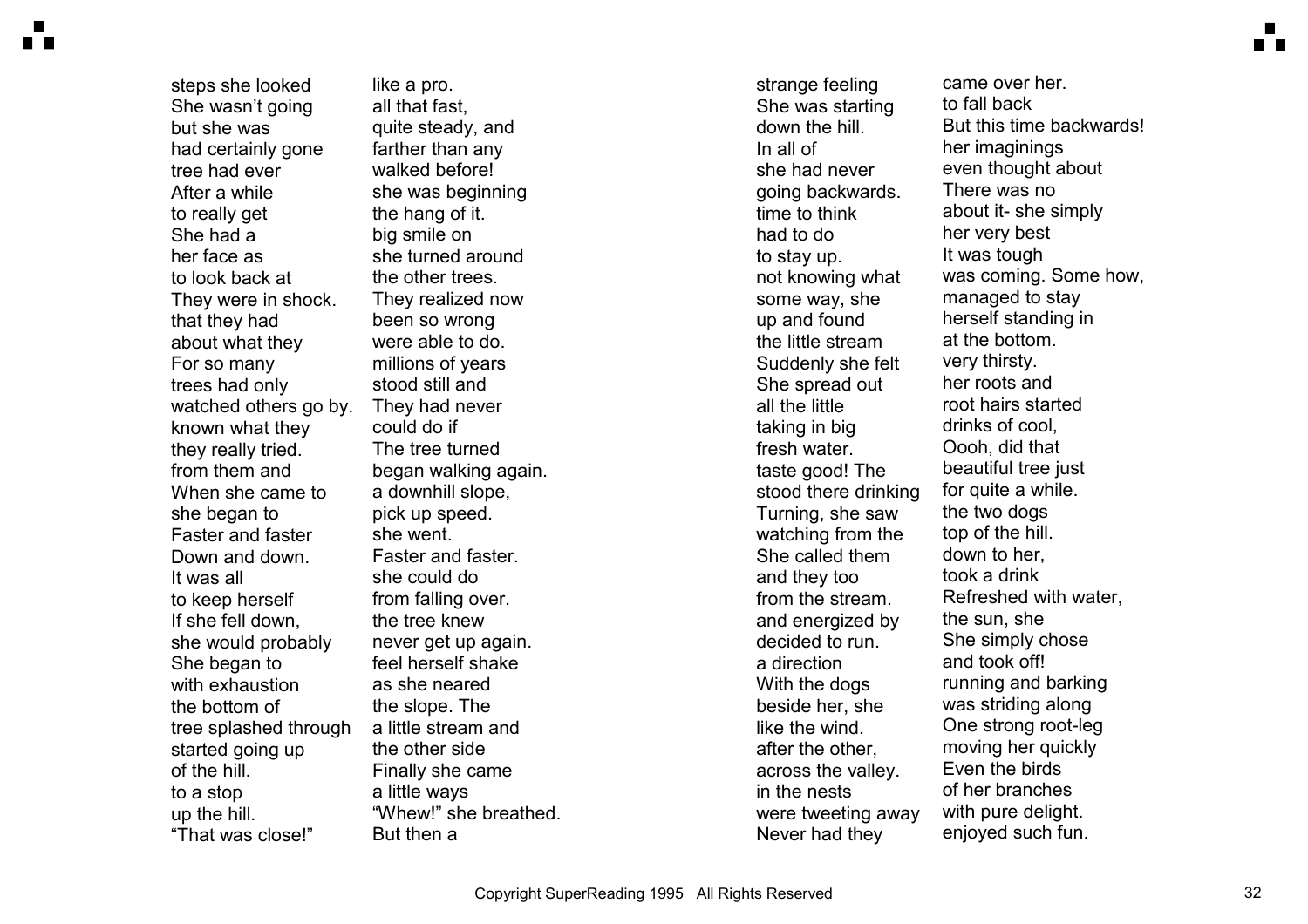As the days better and better, Soon even the keep up with her. she would make growing place roots down into There she would with yummy minerals and ground water. The root hairs by now that in lots of have time to As soon as so was the tree. running far across with birds and next to her. much fun together. feeling of the face and the running roots on Our special little running every day. she had to her roots heal the hard ground. getting tougher, really able to every single day The tree was them a rest, be running again Chapter Three One rest day distinct sound

went on she got faster and faster. dogs could not In the evening, it back to her and snuggle her the soft earth. recharge herself were so strong they could bring food and still sleep before morning. the sun was up, Off she'd go, the green valley, animals chasing along They had so She loved the wind in her rhythm of her the ground below. tree could not go Every few days rest and let from running on Although they were they were not take the pounding without a break. happy to give knowing she would the next day.

she heard the of human voices.

A boy and into the valley The tree had on top of the but this was her They were smiling and chose a to the tree. heard them talk, they cleaned up Then something truly The boy took out began to play. the air was beautiful music. so wonderful and forgot herself and to run. several lively tunes. to the her She would remember every rhythm. the girl's turn. her large bag a lovely violin. tune the instrument. unrelated sounds made the tree shut her eyes and not hear the The sounds actually But soon the Snuggling the violin she positioned began to play that was both The tree slowly

a girl came for a picnic. seen people running ridge several times, first close look. and laughing together, spot right next She watched them eat, and saw how after themselves. wonderful happened. a flute and All at once filled with his The tree felt cheery she almost was getting ready The boy played The music reached very centre. every note and Then it was She reached into and pulled out She began to The strange and wish she could strange instrument. hurt her senses. girl was ready. beneath her chin, the bow, and a soft melody sweet and sad. opened her eyes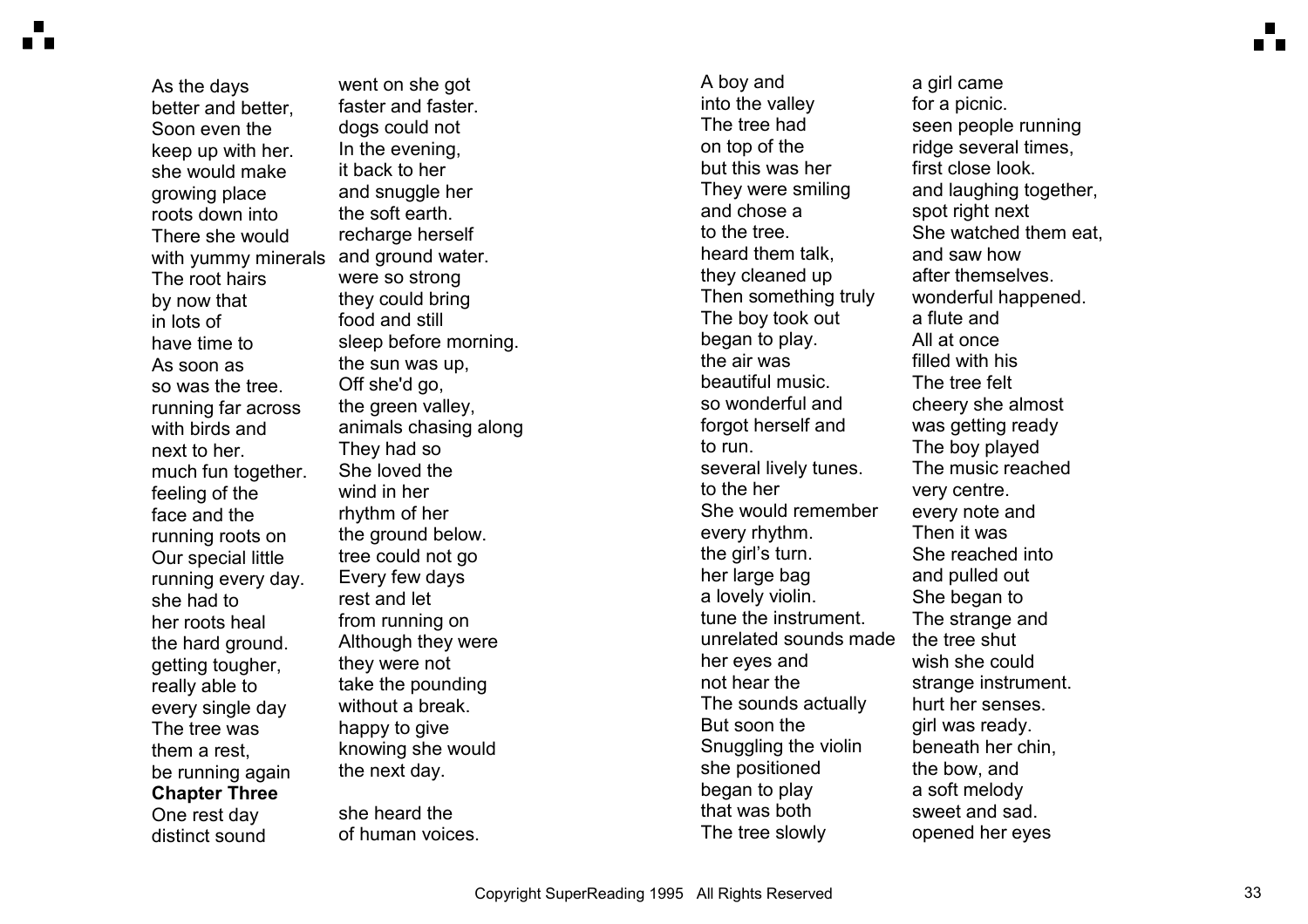and turned slowly The music was the tree got in her eyes. tree's heart and to her eye. eyes and let vibrate through her. far away and was lost in of the music. drew the last note the tree opened would never be Ancient feelings She looked at They had become They too were beauty of the music. girl laid down staring up at Eventually they The tree noticed in the open case. so moved by hadn't noticed that made of wood, All at once the music had The talent and young girl, inspired had found harmony of the violin. given its life the music to The Running Tree feelings of the

toward the girl. so beautiful that a faraway look Something touched the a tear came She closed her the music softly Her mind drifted for a while the haunting melody As the girl across the strings, her eyes. She the same again. awoke in her. the other trees. very, very quiet. taking in the The boy and on their blanket, the passing clouds. fell to sleep. the violin, laying She had been the music she the violin was just like her. she realized why been so powerful. feelings of the by the composer, in the wood A tree had in order for enter the world. realized that the violin tree still

helped to make Silently, she wondered thing had such All she knew had a dream go away. after it even other trees told not be done. lot of effort The Running Tree no tree had she ran She realized that not even be Eventually Jeanie and and packed up They commented how this was and come back someday. they would, too. got up the a reflective mood. thinking of the violin. she walked thoughtfully looking at the flowers, She noticed things really saw before. colours in tiny had been but She had run swiftly that she beauty completely. realized that there than simply running. speeds gave different When she ran,

the music special. if every living a life purpose. was that she that would not She kept going though all the her it could It took a and patience, but did something that ever done before: like the wind. the musician might aware of this. Cliff woke up, their belongings. lovely a spot perhaps they would The tree hoped The special tree next morning in She was still Instead of running, around the valley, rocks and streams. that she never There were subtle little flowers that a blur before. past them so had missed their The special tree was more to life Going at different views of the world. she would remember **The Co**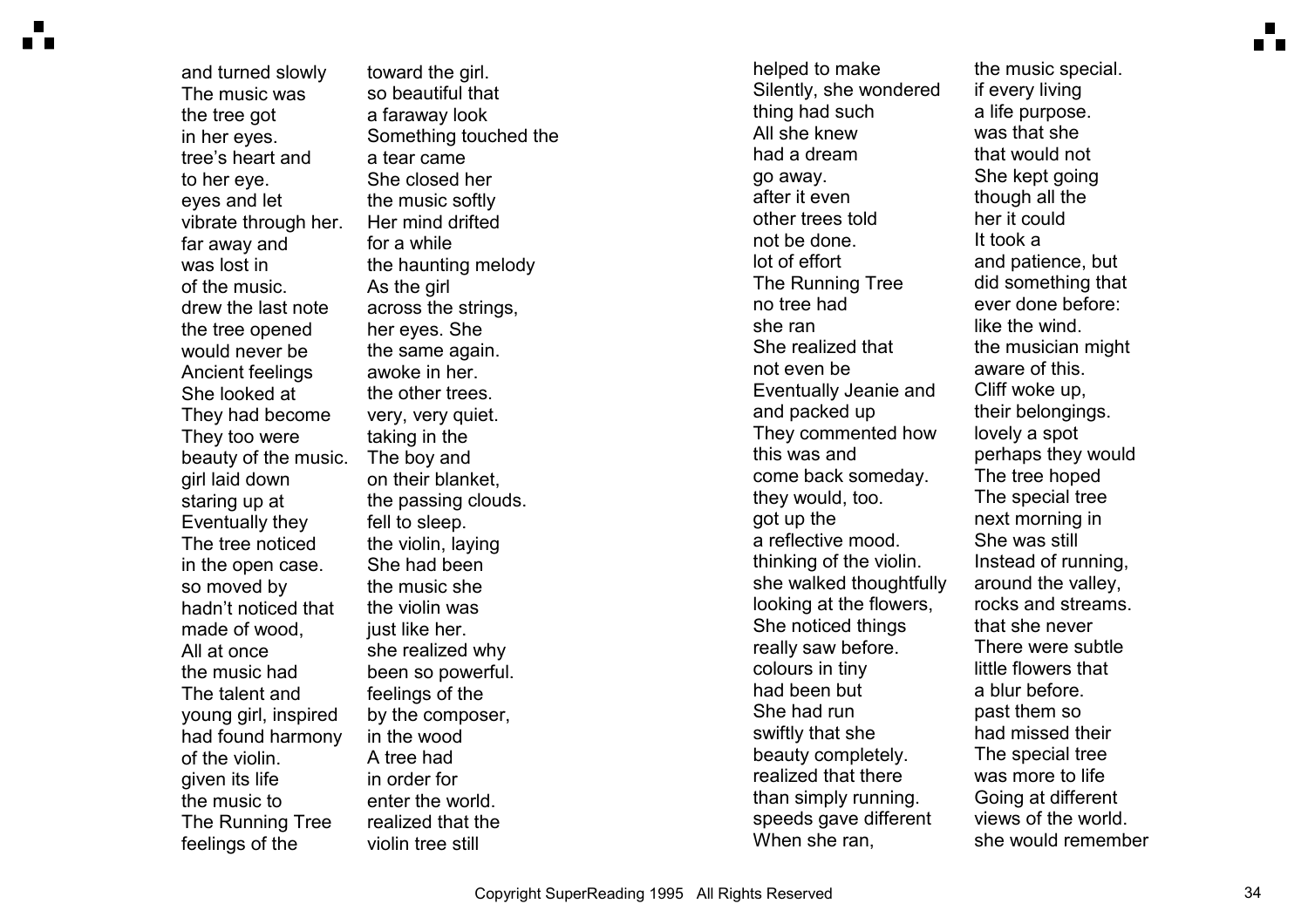П  $\blacksquare$ 

> the lively tune on his flute. her feel happy She tried explaining other trees, didn't get it. with just standing," "That's why they 'stand' of trees." for them, thought I guess I'll go Jeanie and Cliff In fact, it their favourite spot, back many times. with a blanket. important of all, flute and violin. playing duets together. they did the would jump out and pick them up Soon she noticed to look at And longer. as they finished they did something They leaned toward for a moment, The tree thought had injured his but this was When they hugged the tree could falling in love. beautiful, she but shed a

the boy played That music made and powerful inside. this to the but they just "There's nothing wrong they would say. call us a Well, too bad the special tree. for a walk. did come back. must have become because they came They always came food, and most they brought their Soon they were The first time tree thought she of the ground and hug them. that they began each other differently. One such time, playing a duet, that was new. each other and, their lips touched. perhaps the boy lip on the flute, not it at all. each other even see they were It was so couldn't help tear of joy.

A big tear landed right on They looked up, when they saw down at them. so wonderful inside being a tree. looked up looked at each other, at the tree. said the tree. talk?" asked Jeanie. no idea of No tree was let on that For thousands and no tree had to a human. a spot now. opened one eye. said the tree. just the wind." stood up and the talking tree. to the boy, How can that be?" said the boy. a trick." to think fast. moments she said, I can talk. not be frightened. think to harm you. I'm sorry I You see, your greatly, and so I don't claim to

of joy that Jeanie and Cliff! half expecting rain, the tree smiling The tree felt she forgot all about The young couple at the tree, then and then back "OOPS!" "Did you just The tree had what to do. ever supposed to they were intelligent. thousands of years, ever talked The tree was in The tree narrowly "Uh, no. I didn't." "It- um...it was The young couple backed away from The girl said "That tree talked. "I don't know," "Maybe it's just The tree had After a few "It's no trick. But please do I would never No tree would. startled you two. music touched me does your love. understand it all,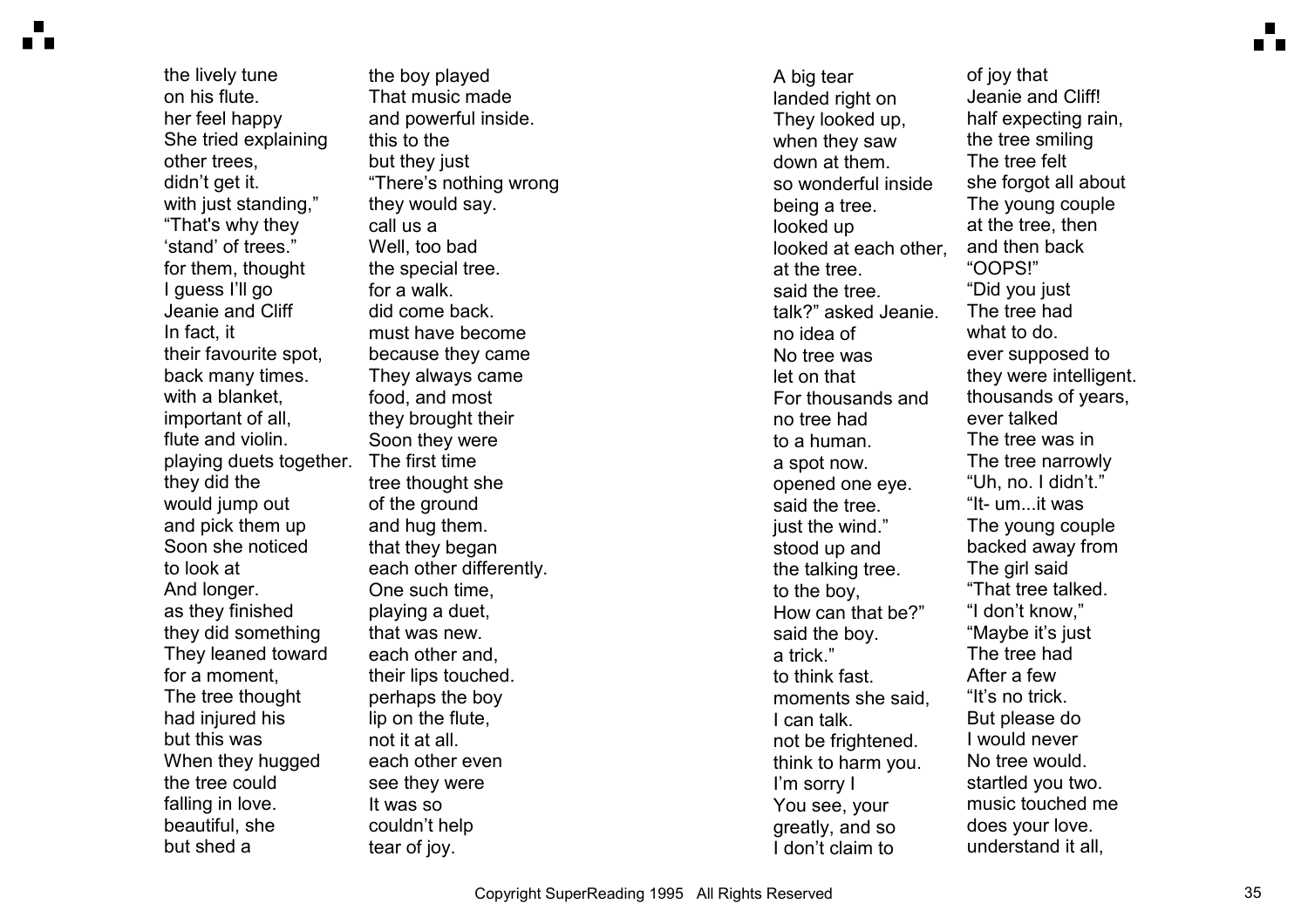but the music affects me greatly. play some more?" and the boy They felt as picking up their for the tree. back and forth the sweet music. explained about the and how they Saturday to The tree didn't about doors or of them meant, nodded and wished the next Saturday. which days she frolic and on would rest and visit One day Jeanie to share something She had learned tune for a was to play She needed to the tree if to hear it. said the tree. Well, the tune and so danceable, herself again and of the ground to the music! Jeanie had her and when she her mouth in

you two play Please, would you The tree smiled, and girl relaxed. in a dream, instruments and playing The tree swayed in rhythm to Jeanie and Cliff days of the week, always came on enjoy the outdoors. really understand what being out so she simply them well until Now she knew could run and which day she with her friends. was very excited with the tree. quite a lively square dance she for next week. practice, and asked she would like "Why of course," Jeanie started playing. was so lively the tree forgot actually jumped out and began dancing At that moment back to the tree, turned around, opened awe and stared

at the tree The tree was good time she realize that the After a few came to her Well, now the out of the bag. people just looked in total disbelief. to check with see if they dream or not. Jeanie and Cliff of how she to run, and toward that goal. she went running They promised to a complete secret. if the world about her, she any peace again. could possibly be They explained the tree, and made a never reveal what The tree was hear that part. very curious about the little valley. be found there Chapter Four she went a one side of the hoping to get of the other side.

in total disbelief. having such a did not even girl stopped playing. moments the tree senses and stopped. cat was really The two young at her again Again they had each other to were in a The tree told her whole story had always wanted her long journey After the story, with the two. keep the tree They knew that ever found out would never have And the same true for all trees. dangers to the solemn vow to they witnessed today. very relieved to However, she became the world beyond What wonders must

Once while running, little further up valley than usual, a little peek She stopped about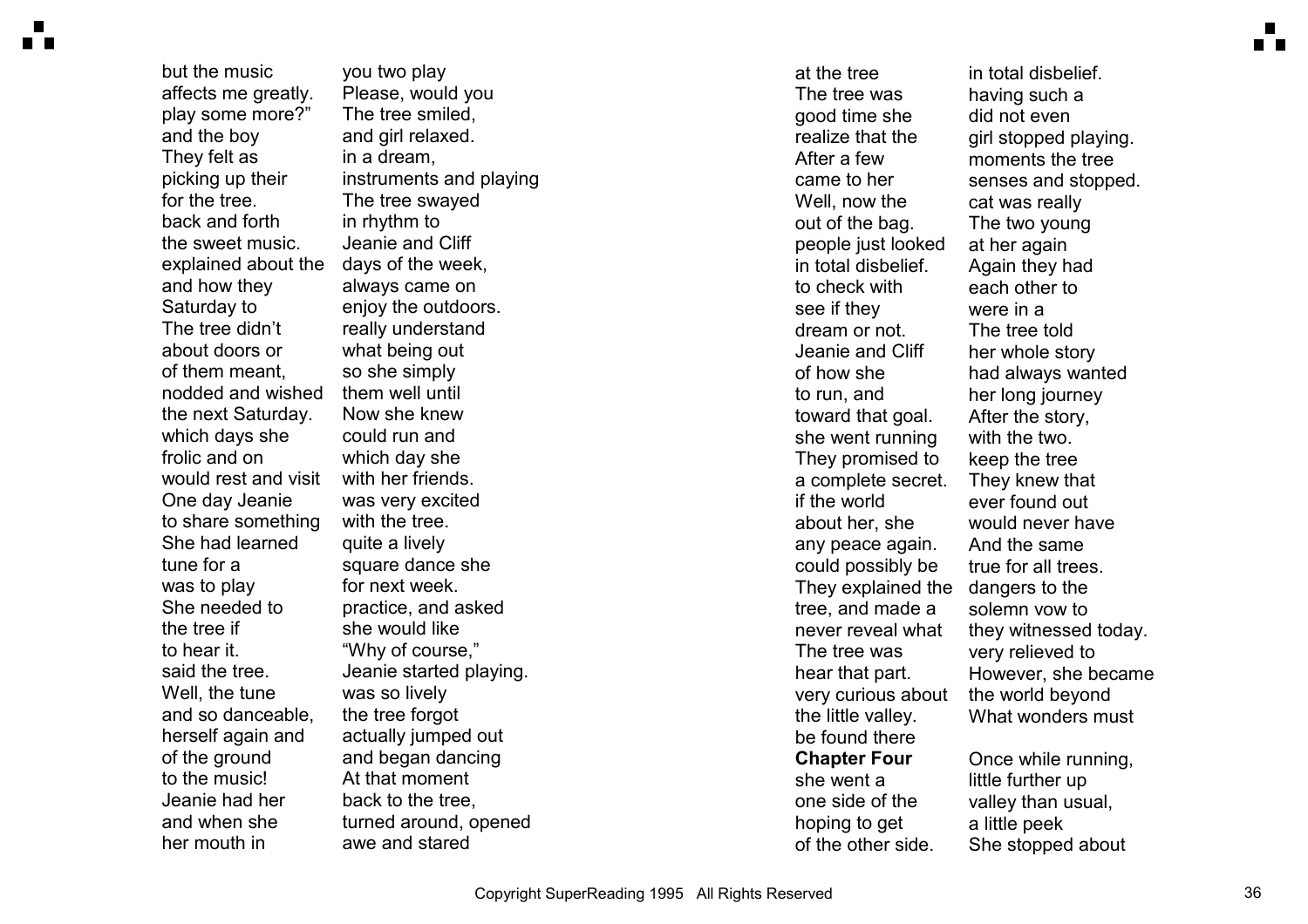halfway up, unsure She knew it dangerous to be On the other hand, was overpowering. a little further. up the slope, look like she where she was. tree could stand a while indeed, entirely on its catch the attention Taking tiny steps, to the top. big moment. Peering she saw something ever seen before. strangest set could have imagined. leaves at all. twigs at all. had no trace And their trunks The closest ones have any bark. none of them They did appear growing between them. tight with little but with no leaves. oddest, most unnatural had ever seen. trees was a a lake covered A deer was from the stream

of what to do. could be very spotted trotting about. her natural curiosity She decided to go While slowly moving she tried to belonged right And although the motionless for quite a tree standing roots would probably of someone. she finally made it This was the over the top, she had never It was the of trees she They had no They had no In fact, they of any branches. were absolutely straight. did not even It seemed that had bark at all. to have vines Straight vines stretched twigs, evenly spaced, It was the sight the tree Beyond the naked sloping meadow and with green scum. carefully taking sips running down into

the little lake. up at the tree, and cautiously went There were no Our special tree the nearest "tree" it was doing there Even before she the tree realized very wrong here. not alive. They of what used And the vines They were wires, strings on the The tree believed make the beautiful the violin strings. not serve The tree decided Jeanie and Cliff next time they She was about she suddenly had of being watched. where she was. No human voices. she turned and across the scene. she saw him. strongest, most had ever imagined. grove, their eyes in an instant. understanding among this felt different. away, she could

The deer looked blinked several times, back to drinking. people anywhere. walked over to and asked what with the others. got no answer, that something was These trees were were simply pieces to be living trees. were not vines. not unlike the girl's violin. these would not music produced by Barbed wire does the same purpose. she would ask about this the came to visit. to leave when the odd feeling She froze right She listened carefully. Ever so slowly moved her gaze All at once He was the splendid tree she Standing near a locked together There is an trees, but Even from far feel his thoughts.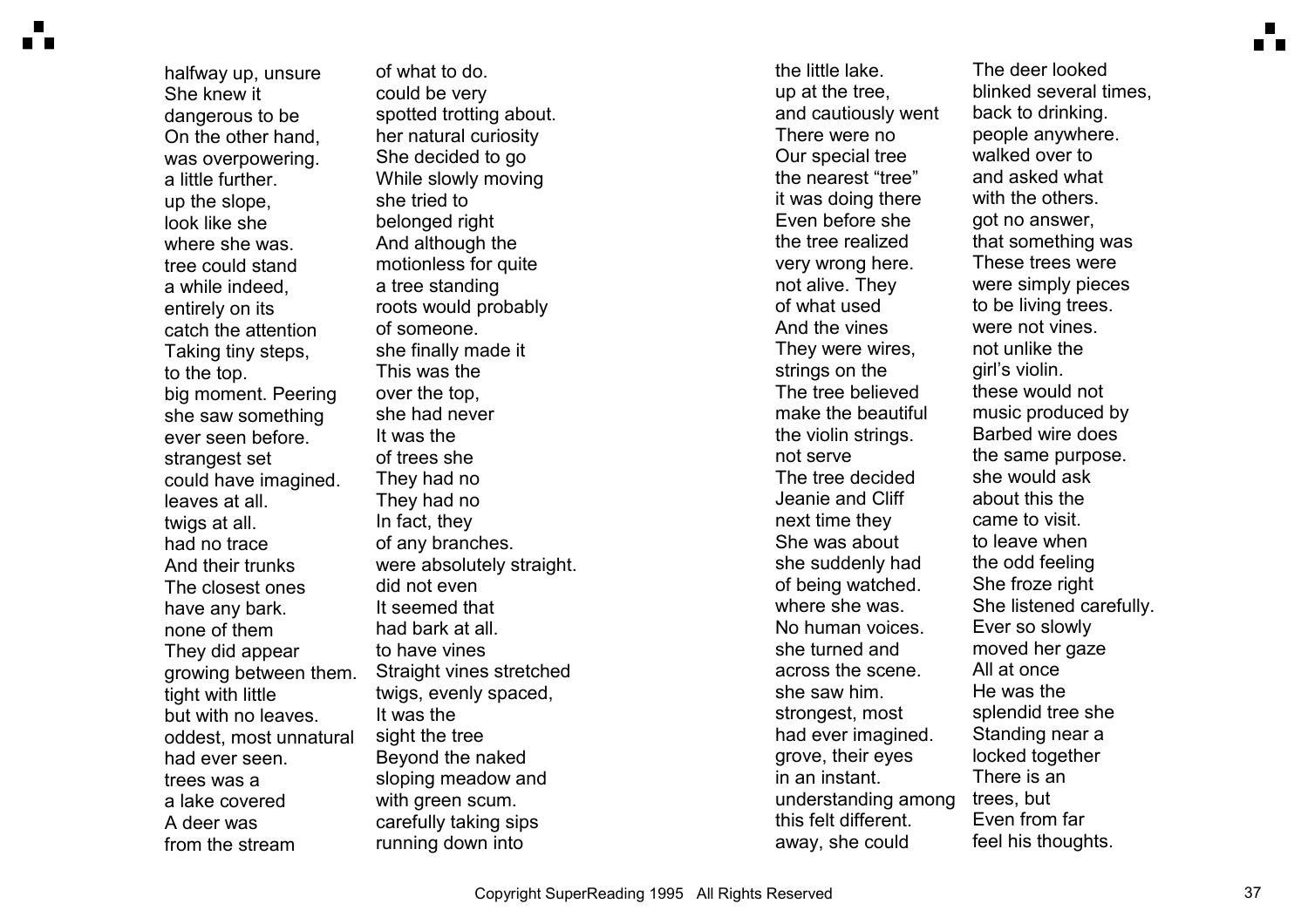П  $\blacksquare$ 

He was wondering magnificent tree could notice until now. his feelings and astonished at Her wish was next to him. with their leaves On purpose. the wind, She even began their roots touch. sent back similar This was unexpected. only wanted to She did not herself in love. with another tree To find it that can physically one in a thousand. But this presented He assumed that noticed her before. react to a tree He might be quite such a thing. another, she'd have She would not simply burrow in and carry on Also, she could not she had become. the next move. Gathering her strength, began walking along toward his grove.

how such a have escaped his He sent her she was quite her reaction. to be standing Right next to him, touching each other. Not just from but on purpose. fantasizing about having He understood and feelings of his own. The tree had go out exploring. expect to find To find love is one thing. in a tree be touched is Probably more. a big problem. he had not How would he that could walk. put off by One way or to find out. be content to and stay here from a distance. be untrue to what Hers was definitely Literally. she turned and the fence right Once she had

taken a few steps, changed abruptly. movement was not he was shocked. he thought she man-made contraption like a tree. let down then. so lovely and However, the the more strongly She was real As she stopped across from him, the energy moving It was much were close together. to tremble. neither could speak. Chapter Five Finally the tree "I am Drow." "How is it able to move from like the animals?" the entire tale. unfolded, he became growing respect he She had done other tree had He felt humbled She thanked him and asked how he He opened his and she opened It was clear them that they

his vibrations Realizing that her from the wind, Staring in disbelief, must be a meant to look He felt so She had seemed bright and energizing. closer she came, he sensed her. wood and leaves. at a place they could feel between them. stronger when they They both began For several minutes They were in love. managed to say,

 "And I'm Spreeve." that you are place to place She told him As her story aware of a had for her. something that no ever dared do. in her presence. for his thought, felt about her. core to her, hers to him. to both of belonged together.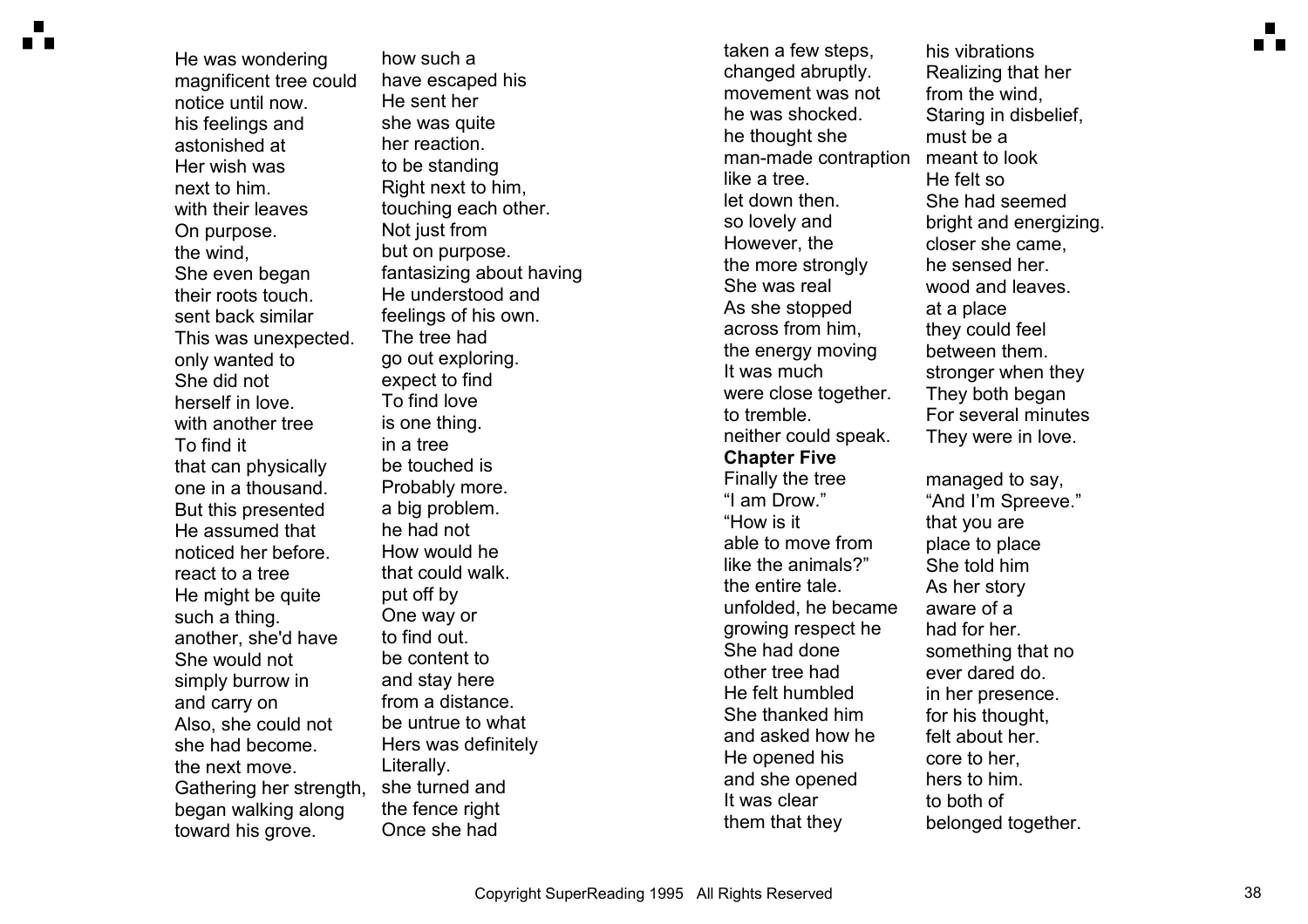> With Spreeve's they could have of actually touching But there was of the fence. a fence was, a barrier that keep things apart. given it much Now everything was The fence was his beloved Spreeve. lift one of over the fence, much too high. the top of observed that the as far as She advised Drow leave to find the fence. one way and a steep cliff. way she discovered a raging river. easy solution Then Drow had He suggested that how to walk. strong, very intelligent Spreeve agreed. beyond all her a mate that Even if he with her it In fact, it if he could

ability to move, the rare opportunity one another. still the matter Drow explained what how it was Mankind created to He had never thought until now. so very different. keeping him from She tried to her root-legs but it was She went to the hill and fence went on she could see. that she would a way around She followed it it ended at Going the other it ended at There seemed no to their situation. a bright idea. Spreeve teach him He was very and very determined. It would be expectations to have ran with her. could only walk would be wonderful. would be sensational simply make it

to the fence. very hard and communication technique the Frahhv. to directly transmit to another tree. now was a Spreeve asked one living in an deliver the leaf. only too happy so enjoyed the shuttled about by last few weeks. flew to the carefully bit it and delivered it waiting Drow. in contact long DNA to be the other leaf. lot of energy, to rest for an could speak again. Drow vowed his do just as building the strength hairs and developing for his legs. return each day until he was free of the earth. for the days and Cliff would They decided that would be said about their plan.

Spreeve concentrated used the ancient known as It used DNA memory and thought All they needed willing bird. of the sparrows upper branch to The sparrow was to help, having experience of being a tree the The little bird appropriate leaf, from its twig, safely to the The bird held it enough for the replicated in This took a and Drow had hour before he When he could, intention to Spreeve had done, of his root two strong roots Spreeve vowed to to be near him ready to break Except, of course, that the Jeanie come to visit. for now, nothing to the humans As the days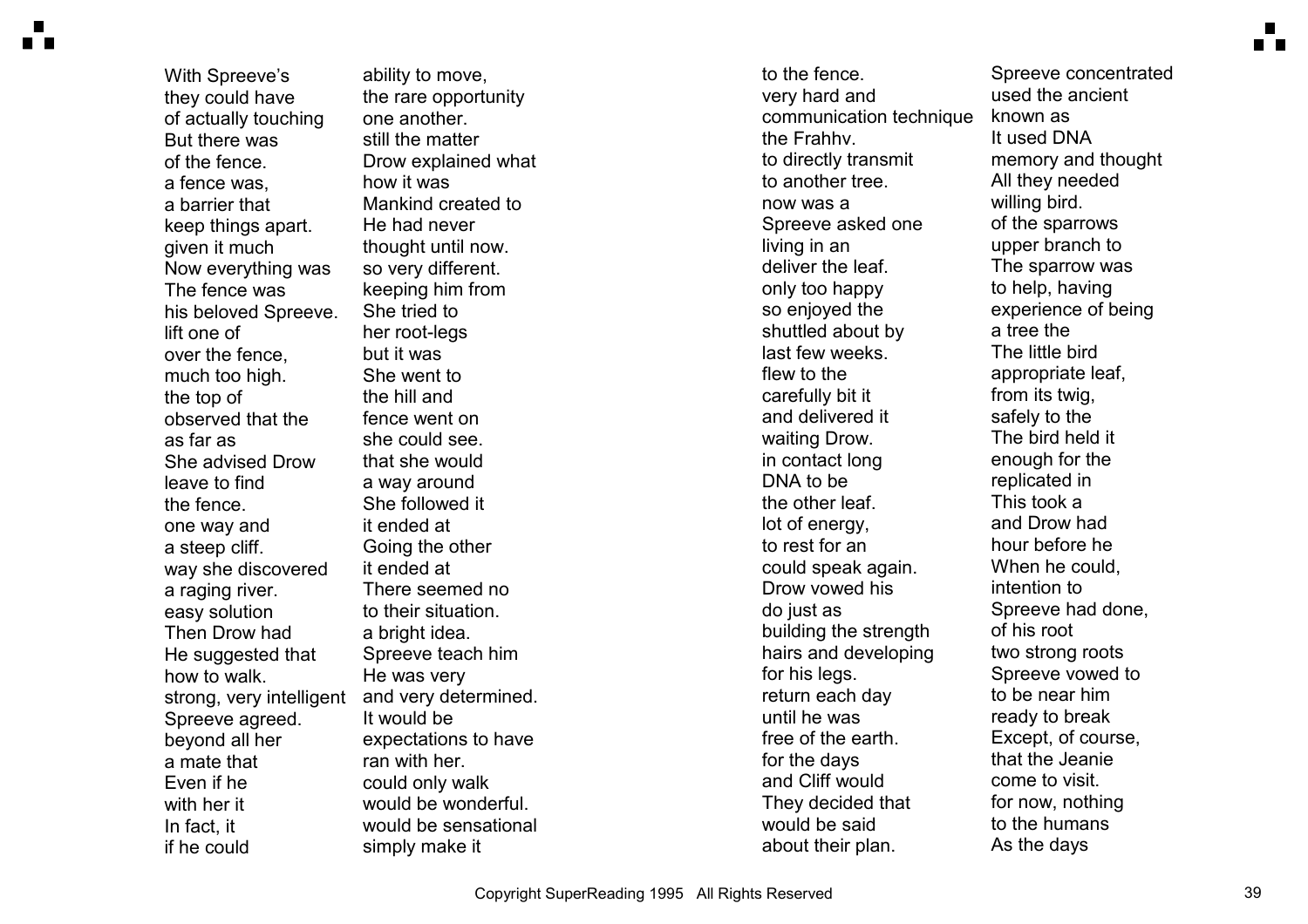went slowly by, lot of progress. root hairs were ground and before his bigger roots on the action. and helpful hints learned by herself, faster than hers. root-legs were and he was storing in his leaves. was coming fast. DNA link, Drow start visualizing much vividly than Spreeve. according to plan. known for their trees were growing As Spreeve became comfortable with she found it not to tell They were always she wanted to about the love She just found it share with humans, were known to that cut us Although it seemed the big day walk was tomorrow. excited she could They talked about long into the night. where she stood.

Drow made a Soon all his busily loosening the they knew it were getting in With Spreeve's encouragement from what she his progress was Drow's two main coming along nicely, lots of energy The big day Because of the was able to sooner and more Everything was going Although trees are great patience, these quite impatient indeed. more and more her human friends, harder and harder them about Drow. so very nice, share her excitement of her life. difficult to completely or as they the trees, "Those from our roots." to take forever for Drow to Spreeve was so hardly stand it. last minute details Spreeve fell asleep The next morning

they both overslept. woken up when tapping away on Spreeve shooed the looked around. open air had very cold, and her roots had not bring up nutrients during the night. she thought to herself. important. I can more food later. to Drow woke He blinked a sight of Spreeve As he realized today his mood Today would be day for him. only walk, he the love of actually touch her! up his trunk. hours as they leaves to soak up early morning sunshine. fully charged up free of the ground. he felt himself Finally, the moment was giving him about rocks and Drow was so hardly pay attention. of waiting was they realized there

They were finally a woodpecker began Spreeve's exposed root. bird away and Sleeping in the made her roots she realized that been able to from the ground What the heck, Today is too always get Sending mental vibrations him up slowly. few times, caught and smiled warmly. the importance of changed considerably. unlike any other He would not would walk to his life and A shiver ran Seconds seemed like waited for his energy from the He must be to pull himself Toward late morning, nearly ready. was here. Spreeve last minute instructions keeping his balance. excited he could As an eternity nearing an end, was nothing left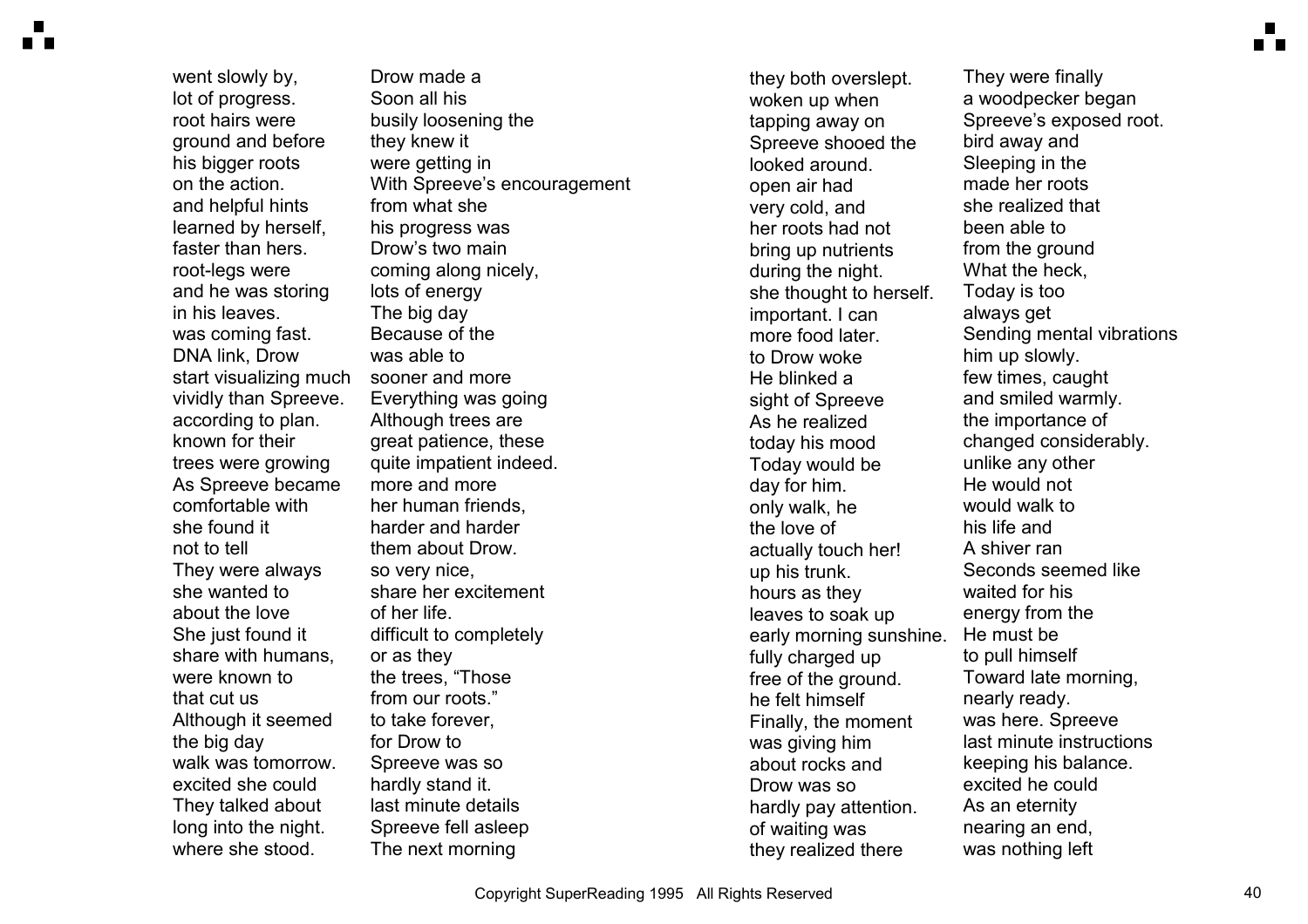to do but Spreeve sent him of love and, fell silent so as Drow's concentration. warm, he was had visualized the steps He began to root-leg. It quite easily, so right root-leg. was some tension, ready to go. he pulled up root-leg and His exit from so smooth that at all. Within was standing free They both thought: Branches spread Drow bravely took Then his second. He was walking! to help, this he had imagined. amazement. first time she got it looked like In her mind step with him, made it up toward her position. him nearer to her. of her mind the other trees They were older

 $\blacksquare$  $\blacksquare$ 

> to do it. a final burst as they planned, to not disturb The ground was fully energized and a hundred times. wiggle his left actually moved he tried the At first there but also seemed Bracing himself, first on one then the other. the ground was no dirt flew two minutes he of the ground. "So far, so good." wide for balance, his first step. Then his third. With the DNA was easier than Spreeve watched in This was the to see what when trees walked. she took every as he slowly the little slope Each step brought In the back she could feel looking with wonder. trees who had

known Drow They had never doing this thing. he came to her. their waiting leaves Now he was metres away. so close she couldn't send him a how proud she At that very directly at her as he approached. excitement and that he did not moss growing on ahead of him. root-leg came just a few metres Spreeve, he sensed, mind, his right out from underneath. panic as he was now falling. root-leg, he swing his branches his balance. but too well. but was not several complicated He could not to swing back He was now other directionbarbed wire fence. a sharp breath him slip on

all his life. ever imagined him Closer and closer Each step brought that much closer. only a few He was getting help but to message to say was of him. moment Drow looked to see her face With all the momentary distraction, notice the slippery a flat rock just As his right down on it, from his beloved somewhere in his root-leg slipping Confusion quickly became realized that he Bending his other desperately tried to over to regain The idea worked, He righted himself, used to coordinating movements at once. get his branches fast enough. falling in the right toward the Spreeve let out when she saw the mossy rock.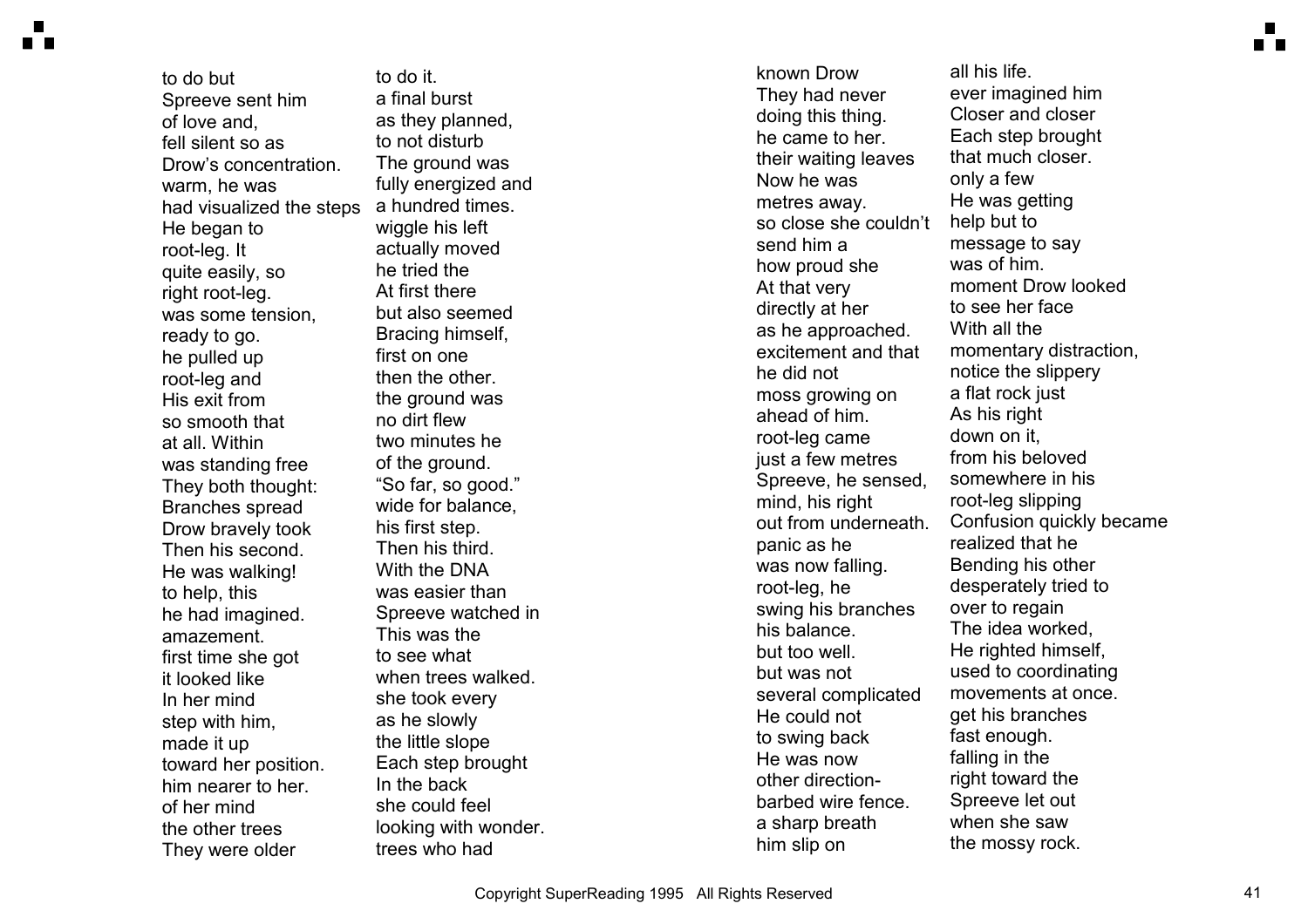> Instinctively, she help him, how tired and also lost her toward Drow. sound of leaves other and a thicker branches Somehow their branches and they were against each other; forward to now To say the least, the passionate embrace been hoping for! seconds they simply more accurately, not quite sure

#### Chapter Six

 Once they realized falling anymore, they they simply walked pushing with their should be able to stand up again. but there were with that plan. was caught in the and could not move And two, Drow another mossy rock and could get to move forward. two were stuck. they saw that were horrified. "I told you

reached out to but not realizing depleted she was, balance and fell There was the rustling past each brief thud as were smashed together. had become entwined, hopelessly leaning each too far regain their balance. this was not they had both For a few stood there, or they leaned there, what to do.

they were not reasoned that if toward each other, root-legs, they help each other It sounded good, two major problems For one, Spreeve barbed wire fence, forward at all. was confronted by in front of him, no secure foothold In short, the Looking around, the other trees One was saying, this was a

bad idea. holding your ground?" two cents , saying, they'll be logs Spreeve and Drow at the same time, we do now?" had gone to to visit their They were surprised find her there. for a while, realizing she was Some time later looking for her. find a trail grass was standing they got there. odd clue, since usually well trampled on a walk. that she must long before they arrived. way to go, split up and One direction seemed so Jeanie headed Cliff took off Heading up Jeanie stopped to Glancing off she did a visual spotted the two against each other. she cocked her but no sound After a few

What's wrong with Another added her "At this rate by nightfall." Both asked each other "What do Jeanie and Cliff the little valley new friend Spreeve. when they didn't They waited around then began to worry, nowhere in sight. they decided to go They tried to but all the straight up since This was another the grass was whenever Spreeve went They correctly reasoned have gone walking Not knowing which they decided to cover more ground. a bit more travelled, that way. along the creek. over the ridge, rub her leg. to her left, double-take as she uprooted trees leaning Her mouth opened wide, head to the side, came out. seconds she finally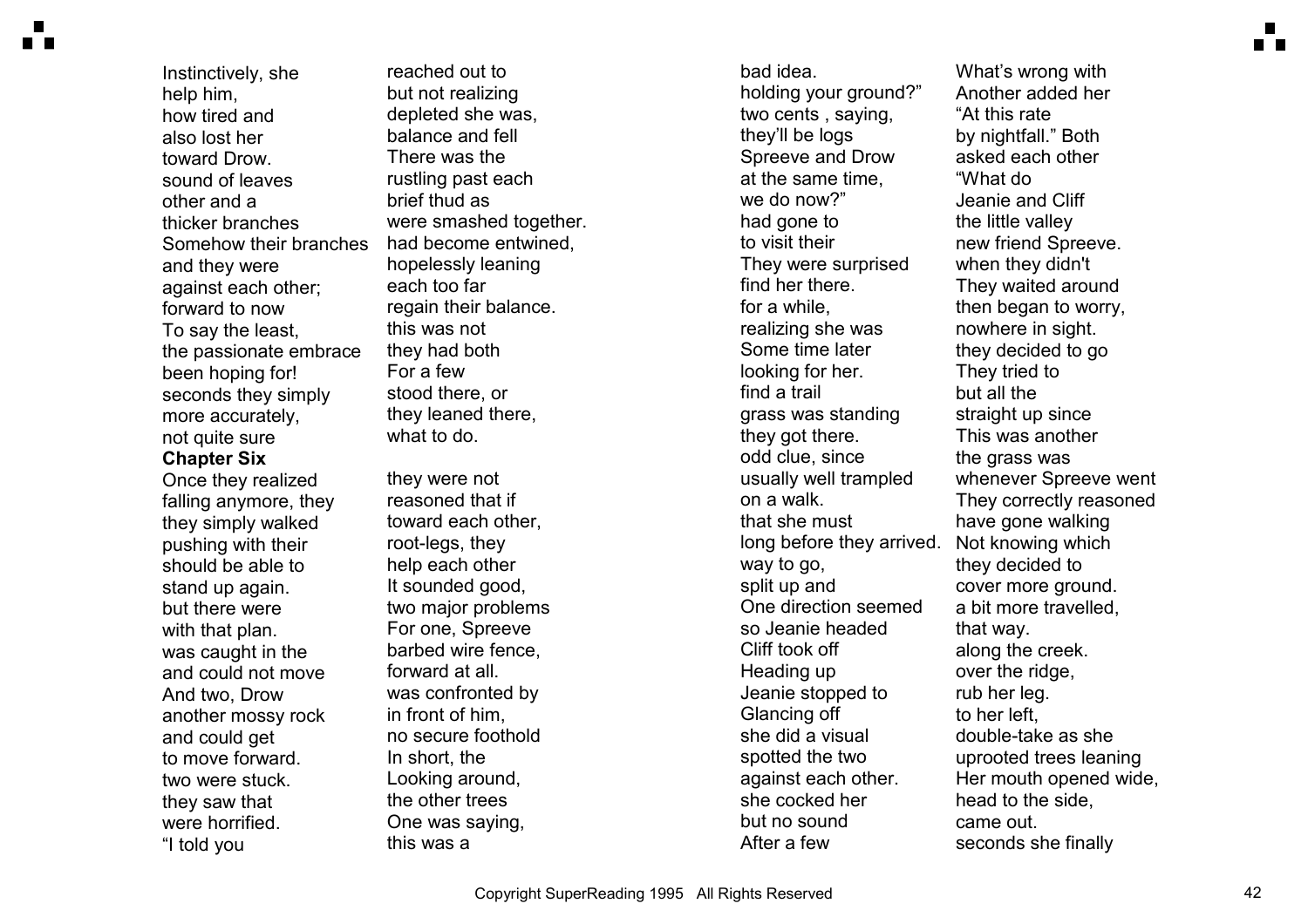**The Second**  $\blacksquare$ 

> whispered to herself, She took a the two trees, the stream and called she could to Cliff. was too loud for him to hear She hesitated, not go to Spreeve or She ran Within a minute a few yards She approached cautiously, her presence would Staring at them, sink in that two trees that around on legs. "Um, excuse me. as it looks?" "Oh, Jeanie! I'm so Drow and I awful mess. just awful. "Spreeve, how did what's a 'Drow?" You and Cliff always I wanted someone to be with. This is Drow. what I've done. Jeanie introduced herself, both how things that they'd get out Spreeve was calmer but soon the into her bark.

"What the heck..." few steps toward glanced down toward as loudly as The gurgling stream and too close her distant call. knowing whether to run for help. for the trees. she was only from the scene. not sure if startle the two. it began to there were now could walk She edged closer. Is this as bad Spreeve opened her eyes. glad you're here! are in an This is awful, Help us, please!" this happen? And "Oh, Jeanie. looked so happy together. I could be happy And this is him. But, oh, look Look what I've done!" started telling them would be all right, of this somehow. for a while, wire started cutting She was also

lack of food. he slipped on began to fall. Spreeve had but had put by doing so. Jeanie began removing About this time over the ridge. his tracks when scene before him. all he could manage As Jeanie he helped her from the rock. as it gave Drow By noon he had which was fortunate ready to collapse of food and the situation. to take their they do. requires fast thinking I'm so thankful here," said Spreeve. need a plan. get these two Everyone agreed. "I read in that the most solving a problem the problem solved. a clear picture of what the when it's all done,

becoming exhausted from lack of sleep and Drow explained how the moss and He explained how saved his life, herself in danger While he talked, moss from the flat rock. Cliff came running He stopped in he saw the "Holy canolly" was about for a while. filled him in, remove the moss That was helping, a better foothold. a good hold, because Spreeve was from the lack the strain of "Trees are supposed time in everything But this situation and fast action. that you two are Cliff said, "We We've got to untangled and upright." Jeanie remembered something. a book once important step in is first to see Once you get in your head situation looks like you can then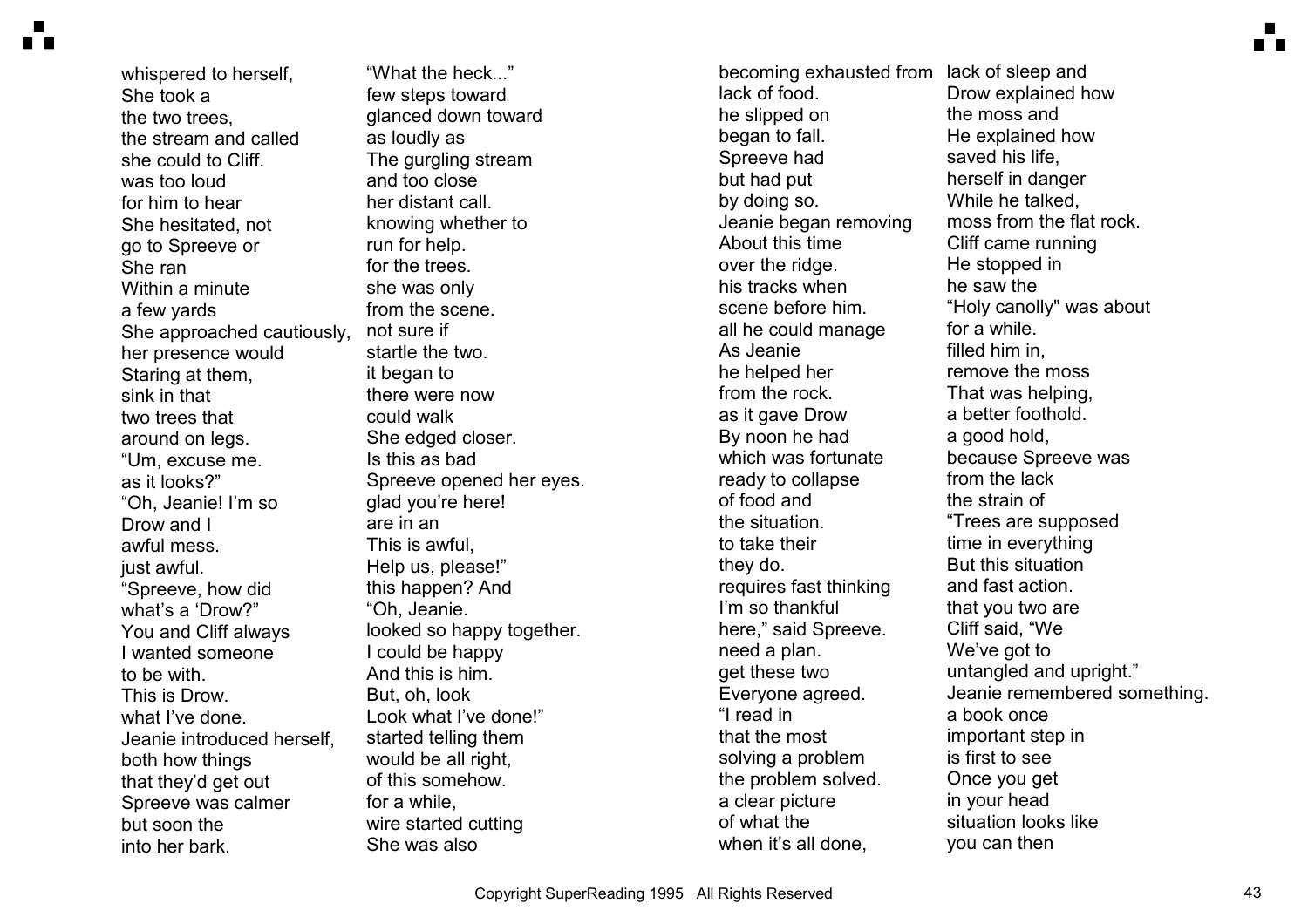П  $\blacksquare$ 

> figure out how Cliff felt and suggested a be the two straight with their ground, eating. good to the trees, brainstorming. too heavy for to push upright, could use ropes Cliff's friend had that would work. that he never drive it, and sure he could keep his about the trees. good short term keep the trees from falling any further. Cliff ran to his some rope. He another tree, while remaining rope to a large rock. what we need energy to get up straight. at it from maybe we can Jeanie's eyes "I think Let's get shovels around their roots. build up their just maybe, we together to get

to get there!" that made sense, good picture would trees standing up roots in the That sure sounded so they started The trees were Jeanie and Cliff but maybe they and a car. an off-road truck The problem was let anyone else they were not be trusted to big mouth shut They decided a step was to car and brought tied Drow to Jeanie used the tie Spreeve to "Simply put, said Cliff, is to expend these two back If we look that angle, find a solution." opened wide. I've got it! and pile dirt If they can strength, maybe, can all work them upright again!"

Cliff kissed her "That's brilliant!" did you ever "Well," replied Jeanie. kind of hungry myself, started thinking about two must be I thought of I remembered that little bit differently thinking," said Cliff. emergency shovel He began to went to the up better shovels She also picked some pulleys, and to get her stakes and mallet. And so were They had never seen What a wonderful be out there, Using the pulleys they were able of the pressure Cliff and Jeanie dirt onto the two wayward trees. Drow muttered, "This Grown trees being The others will live this down." at Drow. "Hey, You've done something the courage or You learned to walk!

on the forehead. he exclaimed. "How think of that?" "I was getting and I just how hungry these by now. When bringing them food, they eat a than us." "Good Cliff had an in the car. dig while Jeanie store to pick for this job. up more ropes, stopped at home father's horseshoe Cliff was impressed. Spreeve and Drow. such devices before. world it must they thought. and rope, to relieve some on the trees. worked hard shovelling roots of the At one point, is so embarrassing. spoon-fed by humans. never let me Jeanie looked up forget them! they didn't have persistence to do. You freed yourself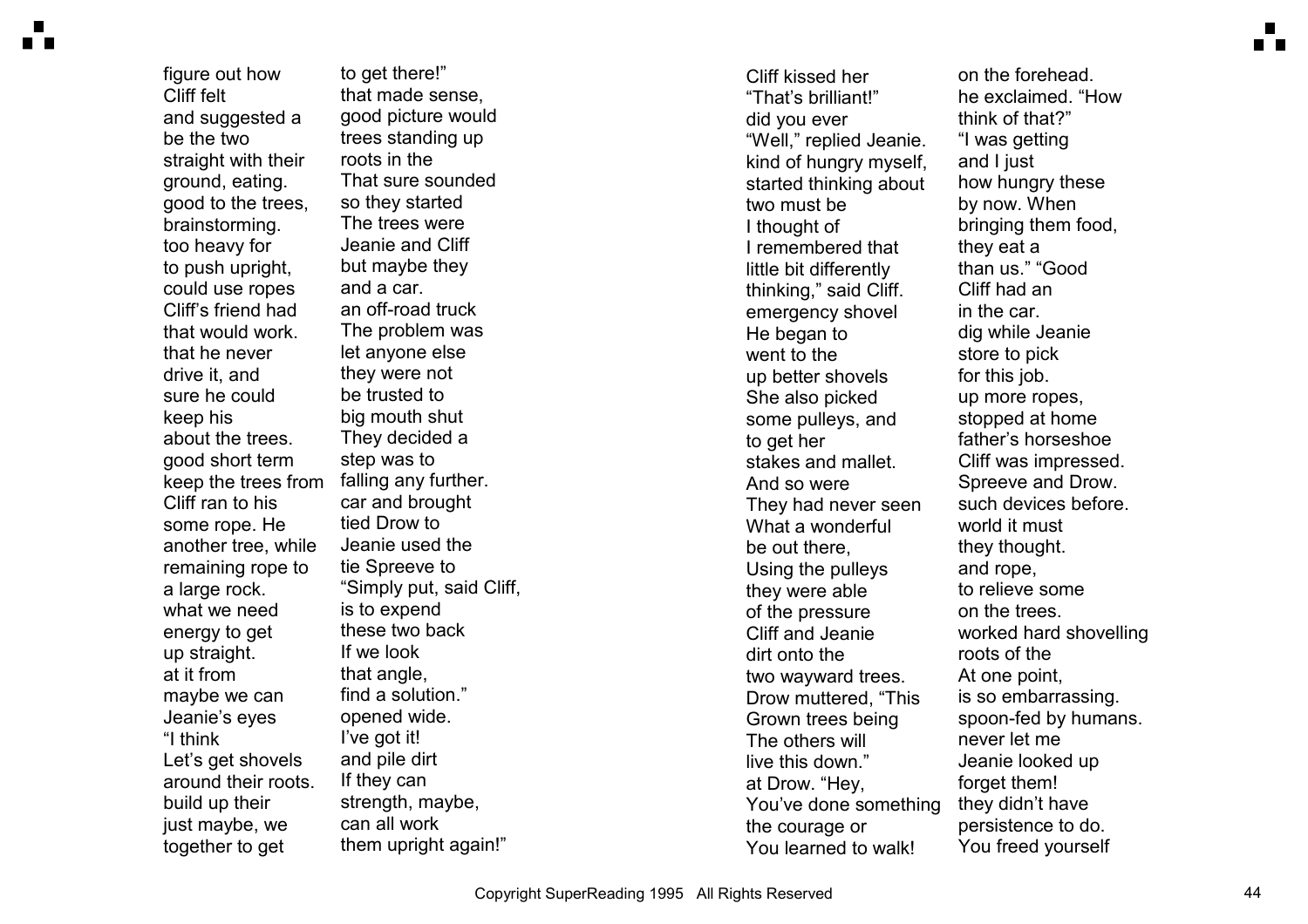very proud." up a bit. "Thanks. why my lovely humans so much. Jeanie smiled, muttered Chapter Seven As the shadows trees were in The barbed wire in so much, strong foothold, rest and much-needed nutrition. hat to bring for which they So far, so good. to leave them rest and regain Jeanie and Cliff next day with to help them the way up. situation was stabilized, had time to touch and get another better. arrived shortly after The trees awoke slowly, were at first. who was not anywhere other than always been growing. was in the branches and despite in the air, came over him.

from the ground.

П  $\blacksquare$ 

> You should be Drow lightened I see now Spreeve likes you You're good wood." "thanks", and kept digging.

grew longer, the much better spirits. was not digging Drow had a and they could take in some Cliff used his them some water, were very grateful. The plan was there overnight to their strength. would return the some great idea the rest of Now that the Spreeve and Drow enjoy each other's to know one Jeanie and Cliff sunrise next morning. not sure where they Especially Drow, used to being where he had Realizing that he of his true love, the brisk chill a warm feeling Cliff had managed

to borrow his friend's for the morning, flute as collateral. Cliff valued the instrument, that there was something The truck had the front that one of Drow's The plan was balance his weight as the winch away from Spreeve. slowly so Drow chance to react getting out of hand. had very little walking and balancing, to wait until warm them up, be as agile Both Jeanie and when Spreeve explained That information might difference between The two trees to soak up more This would be one way While they were waiting, where they were Would they be moving over to or finding an place to live. that they had of those possibilities Their first priority

off-road truck giving him his Knowing how much his friend understood important going on. a winch in Cliff tied to main branches. to have Drow to the sides pulled him back They would go would have a if things started Knowing that he experience with they also decided the sun could so he would as possible. Cliff were impressed about DNA transfer. just make the success and failure. used the time nutrients and water. quite a day, or the other. Jeanie asked them going to live. staying here, Spreeve's little valley, entirely new Spreeve told her not considered any as yet. had been simply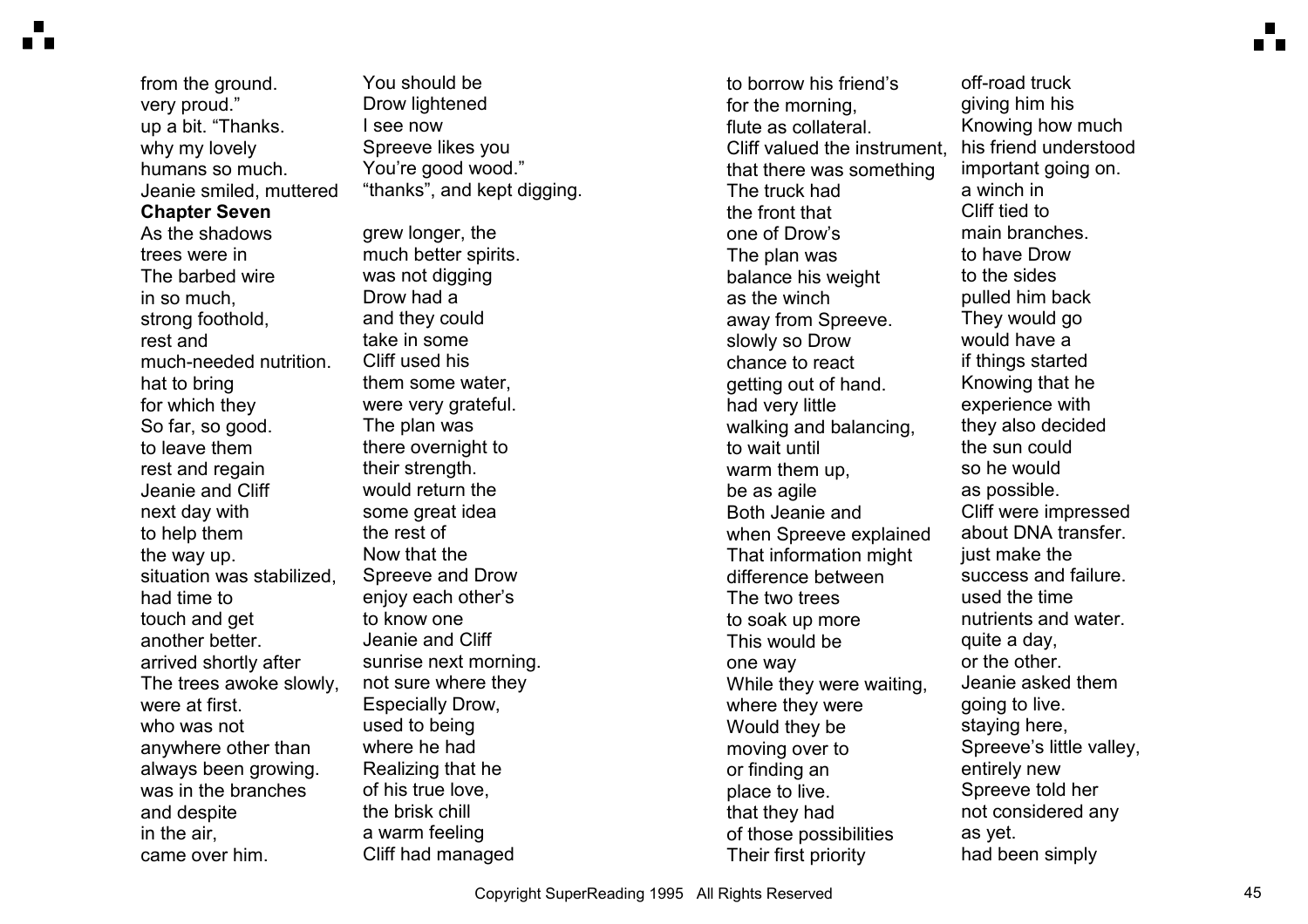> to get together. been accomplished, happened exactly as Then there was the Could they be down roots and There was so world to see. ideas to grasp. to experience. Jeanie The answer Spreeve somewhat surprising. or even thousands of Most never happen, on the wind, more than spores. and even grow nearby, little contact it's as family. Or, trees of the DNA in so the entire species And while all trees with one another, species can understand Spreeve was now that the old ways to her situation. Drow were to would undoubtedly walk as they This was radical Options presented been available for With trees having move around, the same again.

Although that had it had not they had planned. question of lifestyle. happy just putting staying put? much of the So many so many things asked about children. gave her was Trees produce hundreds potential new trees. they simply blow away never to be When they do take, there is so hardly thought of more to the point, same species share many ways that is a family. can communicate trees of the same each other best. sharing her thought may not apply If she and have offspring, they teach them to had learned. thinking for a tree. themselves that had never millions of generations. the ability to nothing would be Spreeve wondered what

it was that different from all Why after so she come along Jeanie wasn't sure. was certain of danger to from the rest What would happen thinking trees that to be living How would Would they be newly discovered or looked at curiosity of science tested and dissected. might they be threat to humans? destruction of the the use of might intelligent, be a threat? Spreeve and Drow, help wondering What would How do they think? to ask Spreeve when the tree "You know, Jeanie, about some of Once word of other trees will to walk as well. know what's happening think humans will Jeanie considered this

had made her the other trees. many millennia did at this time? One thing she was the possible Spreeve and Drow of the world. to two walking, were discovered in the world? they be treated? honoured as a form of life, with the cold and be inspected, Or even worse, seen as some With all the rain forests and wood in general, mobile trees in fact Jeanie trusted but she couldn't about other trees. they be like? She was about her opinion, started speaking. I was just thinking the bigger possibilities. this gets around, probably start trying Eventually people will How do you react to the news?" question for several

**The Co**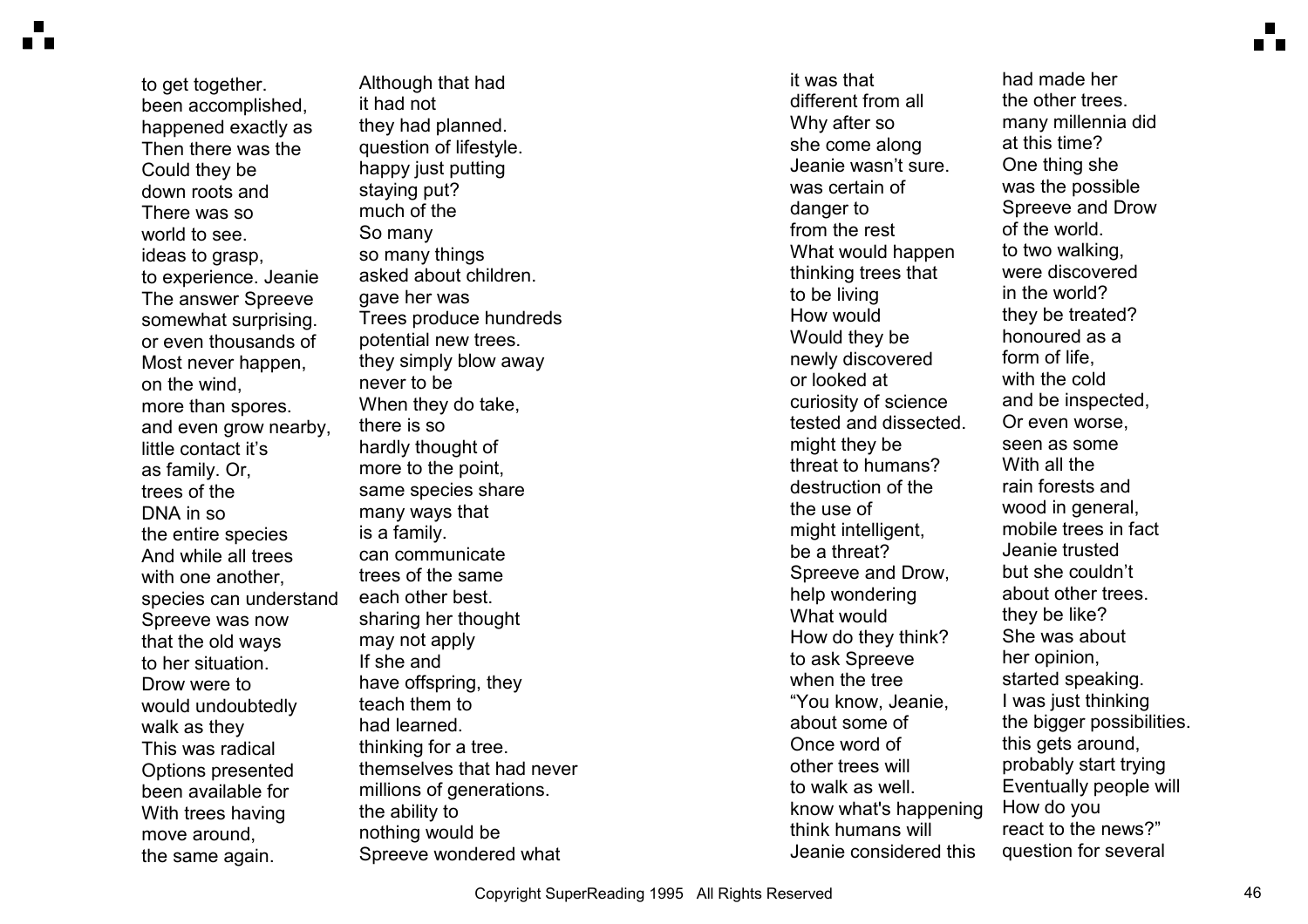very long seconds. throat and began. are many possibilities. very unpredictable. be many reactions. you as Cliff Some will fear you, a possible threat. to exploit you, for their gain. they would probably the circus and people to come run around I don't know... certainly be a scientific They would want to fact and detail. want to know of trees and any others who It would go You could never kind of privacy you As bad as for human celebrities, be kind of in a crowd." what Jeanie had said. thinking when I see two We can either to keep them society completely, chance and pick or person who can trust to

Finally she cleared her "Well Spreeve, there Human beings are There will actually Some will embrace as I have. seeing you as Others will want to use you Who knows, sell you to sell tickets for and watch you the centre ring. There would almost and government investigation. know every little They would probably about the intelligence if there are are like you. on and on. again have the have known here. it can be you guys would hard to lose Spreeve thought about She was still Cliff spoke up. possibilities right now. do our best hidden away from or take a some government agency we think we take care of them

in a decent way. people got a hold be disastrous." "I was thinking find one person who could help to a safe, they could live all they want. island somewhere, One thing is here will get sooner or later. growing in population will be hikers over these hills. step is to of this tangle It seemed to but finally it was time. the truck into position of time and rechecked the fittings even Drow was Drow thought "These humans they're always wanting so quickly. They and be more Then he thought about just thought about was no longer He had chosen different kind of and move quickly. the humans do.

If the wrong of this, it could Jeanie agreed. that we could we could trust take them secluded place where freely and romp around Maybe an or a private ranch. for sure; living them discovered This area is and soon there and campers all However, our first get them out they're in now." be taking forever, they all figured Cliff had backed two hours ahead had checked and so many times getting annoyed. to himself, are so impatient; to do things should slow down like us trees." what he had and realized that he like his fellow trees. to make a life for himself Move more like This thought did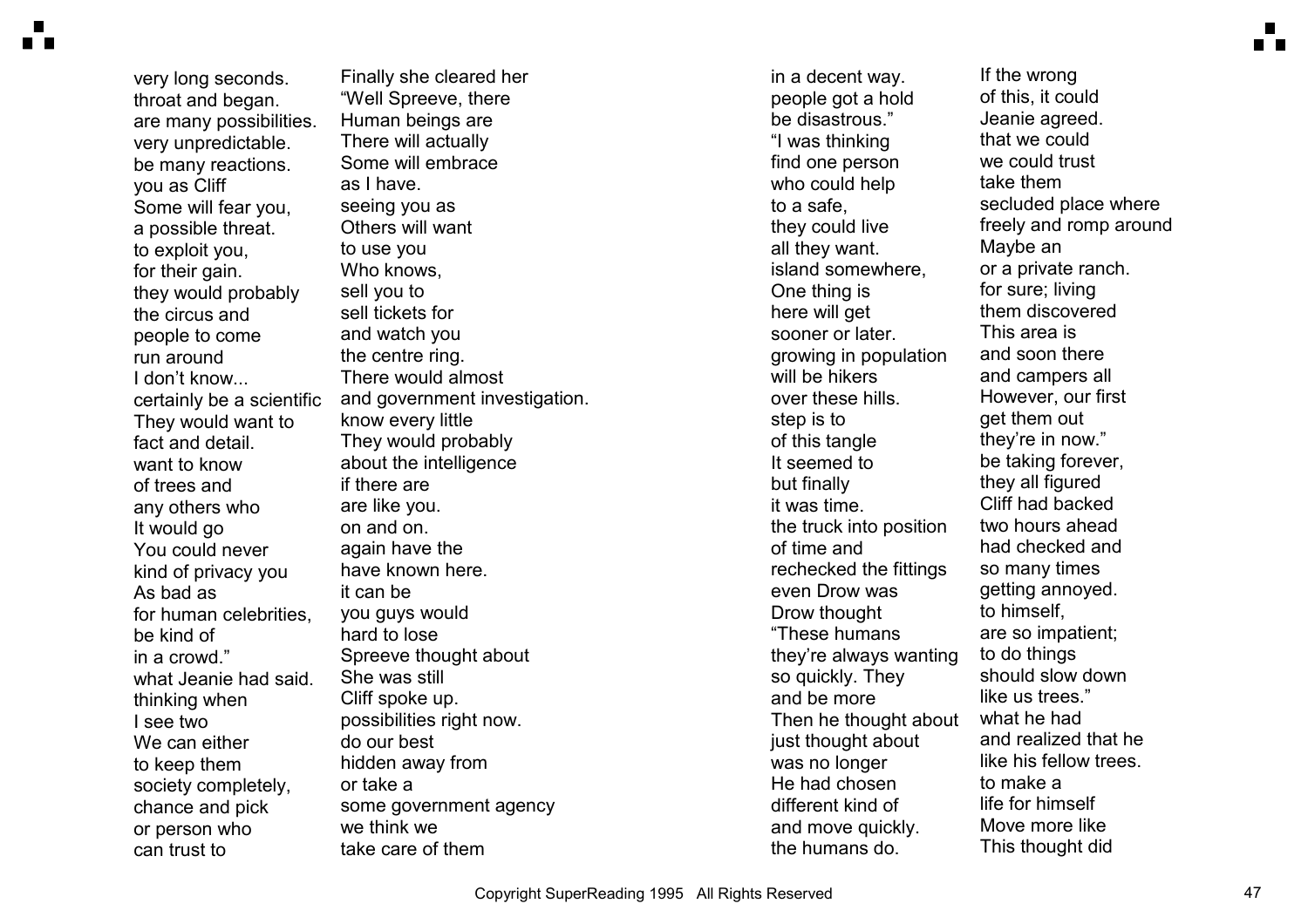> not please him it used to. to get doubts about He was feeling so sure he do with Being in direct contact, in to his feelings. of her branches that and he became aware Suddenly the fears and he remembered was doing this. desire to be he felt strong and He now thought, already had a any tree I've except of course Whatever happens and I'm ready!" patting his trunk, it was time. was ready, Spreeve was tied back from falling forward Drow was securely to the truck. The motor groaned did not start. on his face, Nothing. His eyes he discovered the lights pulled out. but he swallowed wanted to say. hands to his head

as much as He was beginning the whole idea. scared and not wanted anything to any of it. Spreeve began tuning She rustled some were touching him of her presence again. and doubts vanished clearly why he Energized by his with Spreeve. sure of himself. "Whatever happens, I've greater adventure than ever known, for Spreeve. now will happen, Just then Cliff was telling him that Drow said he willing and able. to prevent her any more, and attached by rope Cliff turned the key. a bit but With a frown Cliff tried again. went wide when switch for the His mouth opened the words he He put his and let his

head fall to "How could I incredibly stupid?" Then he yelled "How could I incredibly stupid?" over to the window. had happened. hand to her at the truck. gears? she asked. a moment to think. roll it down I'll pop the gets to the bottom! Let's untie Drow and Chapter Eight They told Drow how the lights from the battery, no longer strong start the engine. especially Spreeve, it was like all day using needing to replenish she could The idea of popping come as easily, their human friends time to soak up As Cliff untied the truck, he thinking about how had checked the never walked around the truck.

the steering wheel. have been so he thought. it out loud. have been so Jeanie came running He explained what She put her mouth and looked "Can we pop the It only took Cliff "Yes! We can the hill and clutch when it Great thinking, Jeanie. explain what happened."

and Spreeve about had drained energy until it was enough to They understood perfectly, who knew what to run around up energy and her reserves before 'get started' again. the clutch didn't but they trusted and used the more nutrients. the lines from couldn't help many times he ropes but had the front of If he had,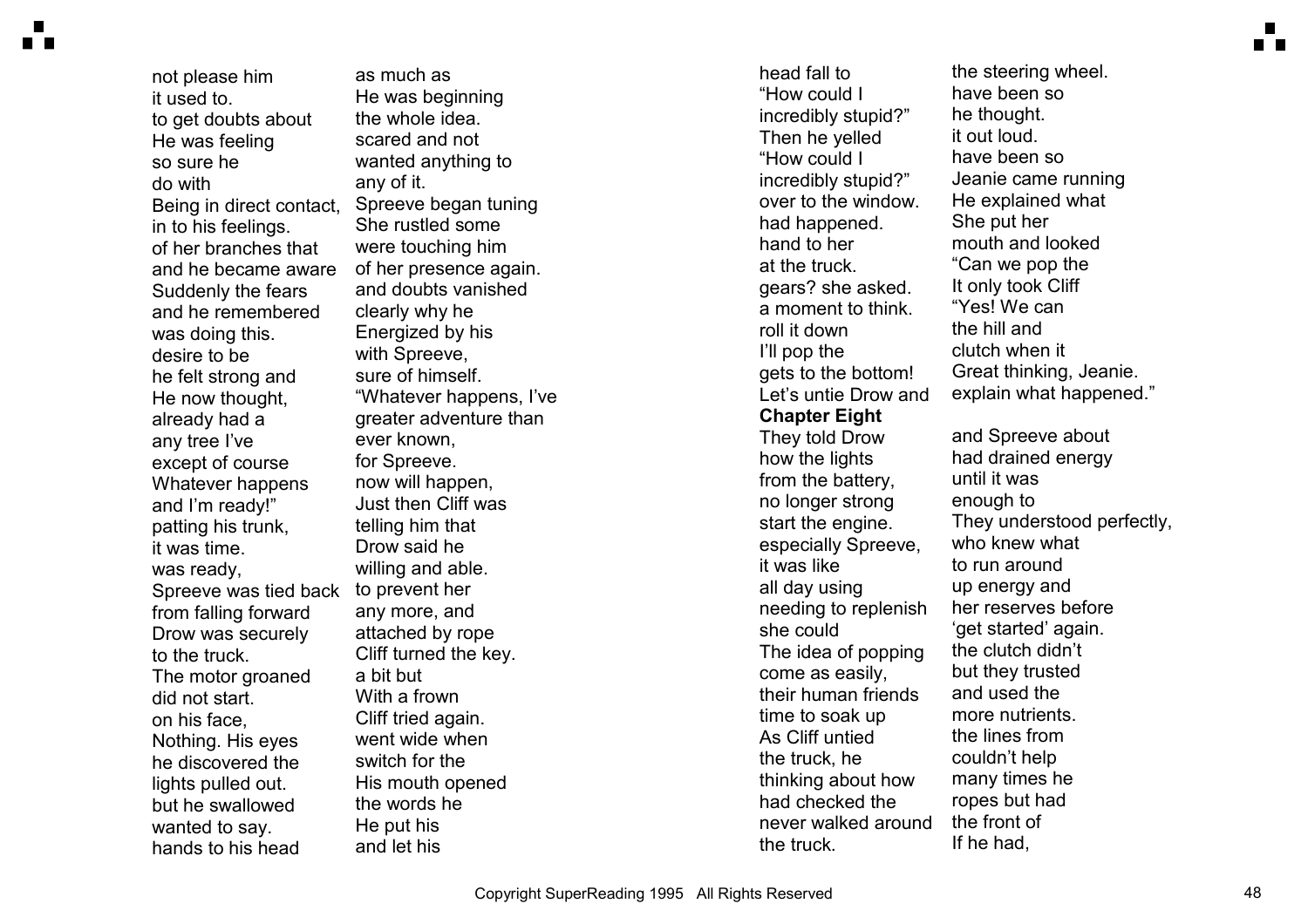> it would have the lights were wouldn't have to the good work earlier that morning. about it, another Why didn't they running lights on of the truck? incredibly unobservant, were not working. to check those they get the Okay, the lines were truck was free. to do was feet or so take a ride! Cliff should be pop the clutch, to his friend, to push. depressed the clutch, brake and gave Jeanie She pushed and pushed. moving but the Cliff yelled again go ahead and push. to call again her standing "I tried, Cliff, Cliff set the got out and "Well, we're aimed here and it truck has sunk in into the ground.

been obvious that on and they be undoing all they had done As he thought thought occurred to him. notice the red in the back Either they were or those lights Cliff told himself lights out when truck running again. untied and the All they had push it ten to the hill and Jeanie felt that the one to since it belonged so she volunteered Cliff got in, released the parking the go ahead. Her legs were truck did not. for her to He was about when he noticed by the door. but it won't budge!" parking brake, took a look. slightly uphill from looks like the about an inch We'll have to

push it together. need to get then hop in to the edge. any other way?" back and forth to the edge "Well, we could get it close, could hop in could push it it's closer?" plan," said Cliff. together and almost the parking brake. I put the parking He released it "This should be They put their truck and started After three rockings climbed out of and began moving Cliff turned to Jeanie, keep it going got it moving." they continued to It was slow, they were doing it. feet they both other and said, At that very moment, taking his last he made an which he would not He discovered that As his right

That means we it rolling and before it gets Do you see Jeanie looked from the truck of the hill. rock it and and then you and maybe I more easily when "Sounds like a They started pushing immediately Cliff remembered "Oh- hold on. brake on again." and came back. much easier now!" backs to the gently pushing. the truck easily its shallow hole toward the edge. saying "Let's just slowly while we've Jeanie agreed and walk steadily backwards. difficult walking, but After a few turned to each "That's probably good." as Cliff was step backward, interesting discovery understand until later. the truck leaked oil. foot came down,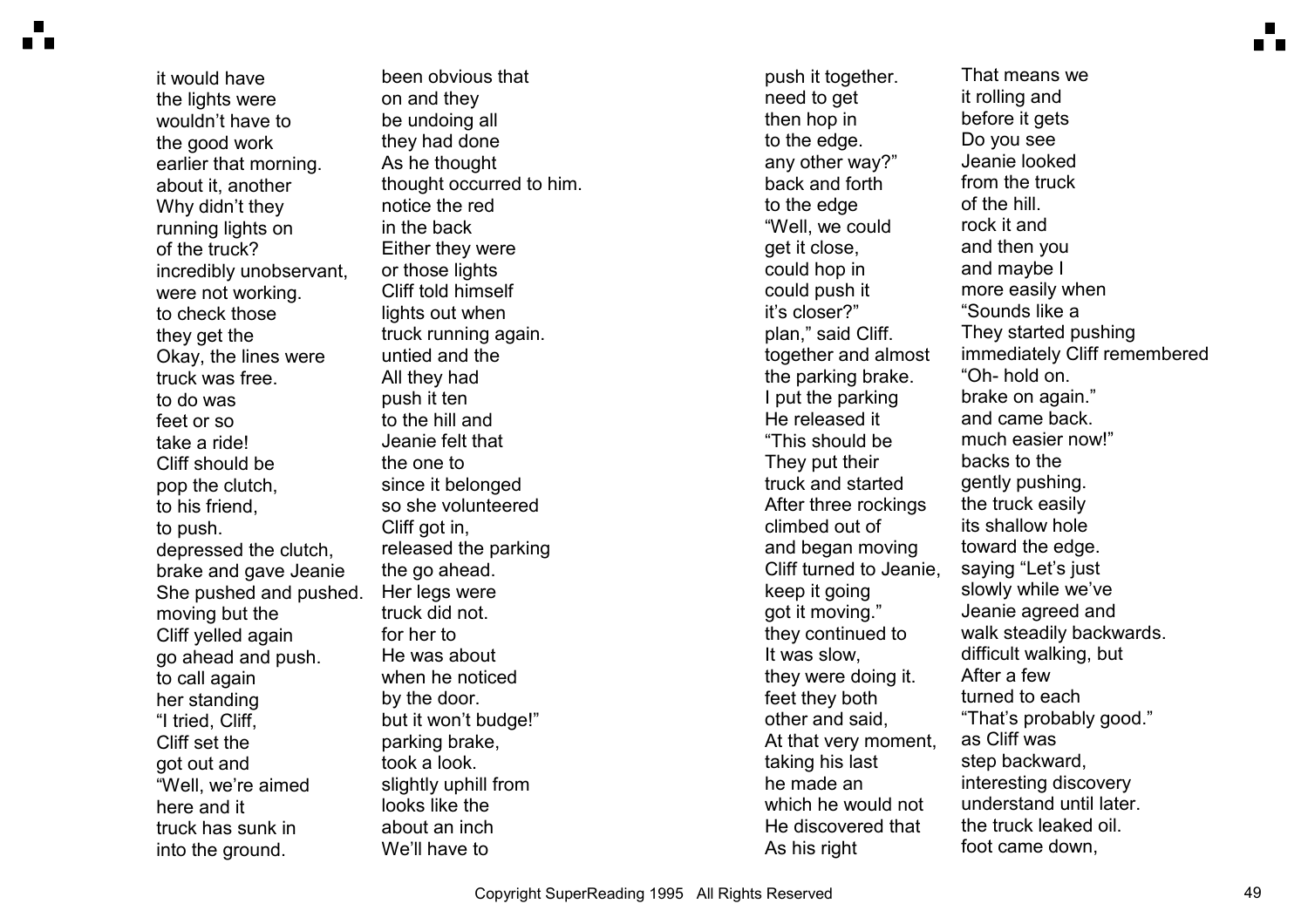> it went out and he came In fact, most interesting sound the rear bumper Jeanie had been the whole time, still moving truck. you all right?" to him in an instant, took her another that the truck toward the edge. Cliff's eyes opened turned to see for the hill. best to scramble slipped on the and landed right Jeanie had stood and pulled on get him moving. now had oil he was slipping the damp grass. took over and she She reached the hold of it. feel that the much momentum Knowing it was thing to do, the side to jump in. handle and The truck was

from under him down as well. his head made a when it contacted of the truck. totally focused on him ignoring the "Cliff! Are She was next on her knees and it only instant to realize was still moving "The truck!" wide as he the truck heading He did his up but he oil stain again on his face. up by now Cliff's sleeve to Both his feet on them and like crazy on Something within Jeanie sprang into action. bumper and grabbed Immediately she could truck had too to stop that way. a risky, stupid she raced around of the truck She grabbed the opened the door. starting to go

over the edge She was trying in but the up speed fast. on the door on the truck frame, in great leaps right moment to that would It was taking the truck was She lost her dragging along, truck as it down the hill. of adrenaline, she as she could, toward the seat. fell on the metal to the seat. the way in, she was off She quickly grabbed turning the truck That slammed the which didn't hurt, for a moment. more onto the the clutch handle. wriggled and more onto the seat, right leg was Grabbing the wheel she pulled As she started a driving position, hit a rock,

of the hill. desperately to get truck was picking With one hand and the other she was bounding waiting for the make the leap put her inside. too long and moving too fast! balance and was bouncing with the headed driver-less With a burst ran as quickly and pulled herself Her right knee floorboard next She wasn't all but at least the ground. the steering wheel, as she did. door against her legs, but distracted her She flung herself seat and grabbed She wiggled and or less got except that her folded under her. with both hands, her leg free. getting herself into the truck which bounced her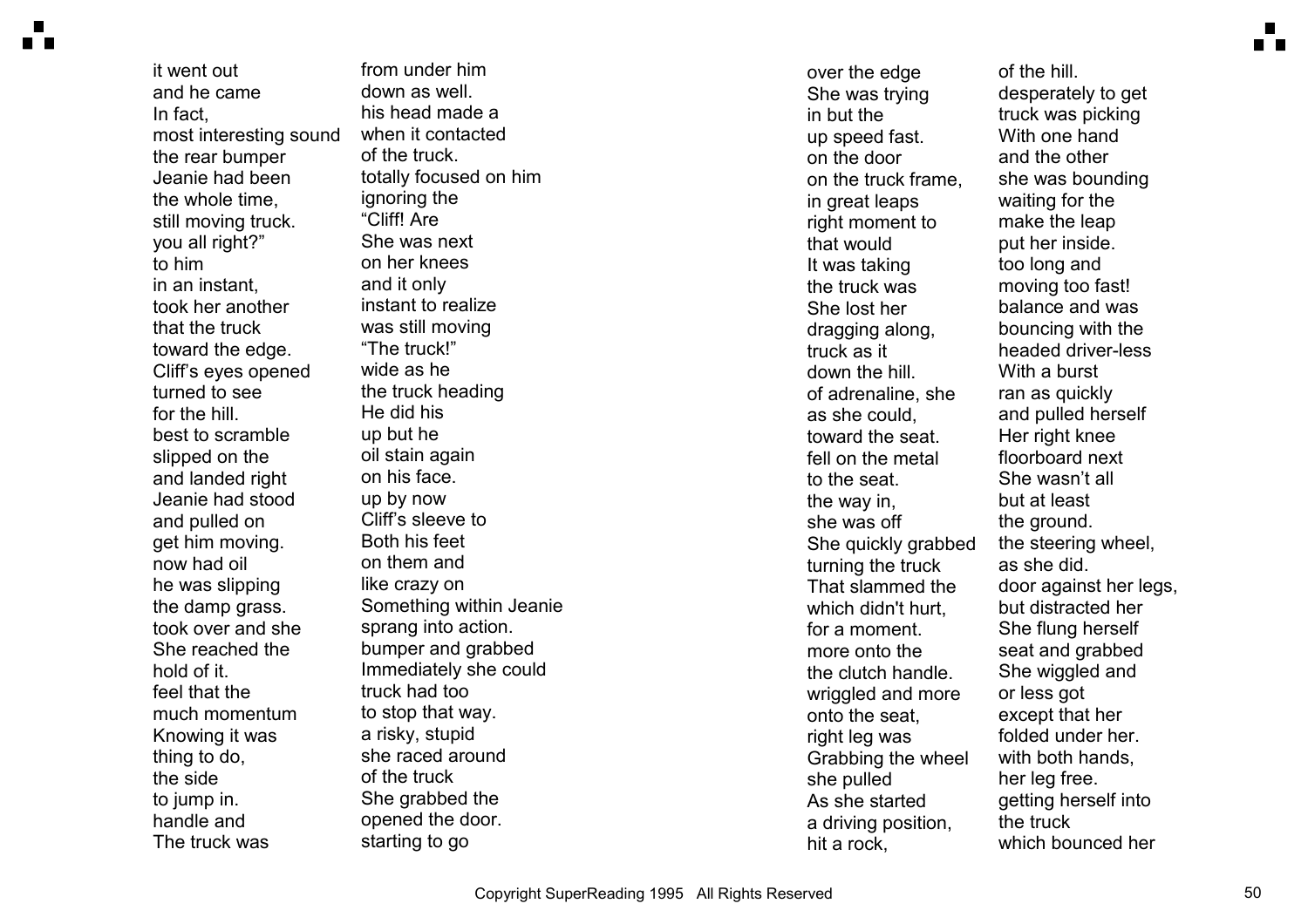toward the door. grip on the iron, and she **Whew!**  she was in ready to go. remained. She had a clutch before! but he managed the hill after her, as he went. that someone was It was Cliff, She steered on the hill, Cliff came clomping yelling to her She yelled back didn't know how. to push in She yelled back he was about to put the truck when he realized a bit too "Put the truck he called. "In second gear?" a "yes!" as he to the truck. to get out but as he he told Jeanie clutch out and She did so roared to life. he called out

By now, her wheel was like handled it well. She was in, position and Only one problem never actually popped Cliff was hurt, to scramble down slipping and sliding Jeanie became aware yelling something. calling to her. the truck sideways slowing it down. along behind it, to pop the clutch. that she He told her the clutch. an okay and to tell her in first gear, she was going fast for that. in second gear!" She screamed back Cliff called out was catching up He was starting of breath now, neared the truck to let the then hit the gas. and the truck As Cliff struggled along, a single word:

"neutral!" and slipped the as instructed. The but Jeanie instinctively it more gas. and she allowed as Cliff came panting "Wow!" said Cliff. bit of heroics. You can come any time you like!" I guess that although I was jumping into Cliff replied, "True, have just saved Spreeve and Drow. truck back over their branches out Cliff climbed in, truck into gear toward their friends. "That looked very Please be careful. horrible if something to you Jeanie thanked Spreeve and explained how things without Spreeve understood, a tree the impulsively was quite Trees were known Cliff put the position and secured "Next time I a checklist

Jeanie understood, gears into neutral engine almost died, knew to give It kept going, it to run up to her side. "That was some I'm really impressed. to the rescue "Thanks, Babe. was pretty good, sort of reckless a moving truck!" but you may the day for Let's get the there and pull of the fire." Jeanie put the and headed back Spreeve was concerned. dangerous, Jeanie. I would feel were to happen because of us." for her concern humans sometimes do thinking them through. yet although as idea of acting foreign to her. for their patience. truck back into the ropes again. think I'll make of everything I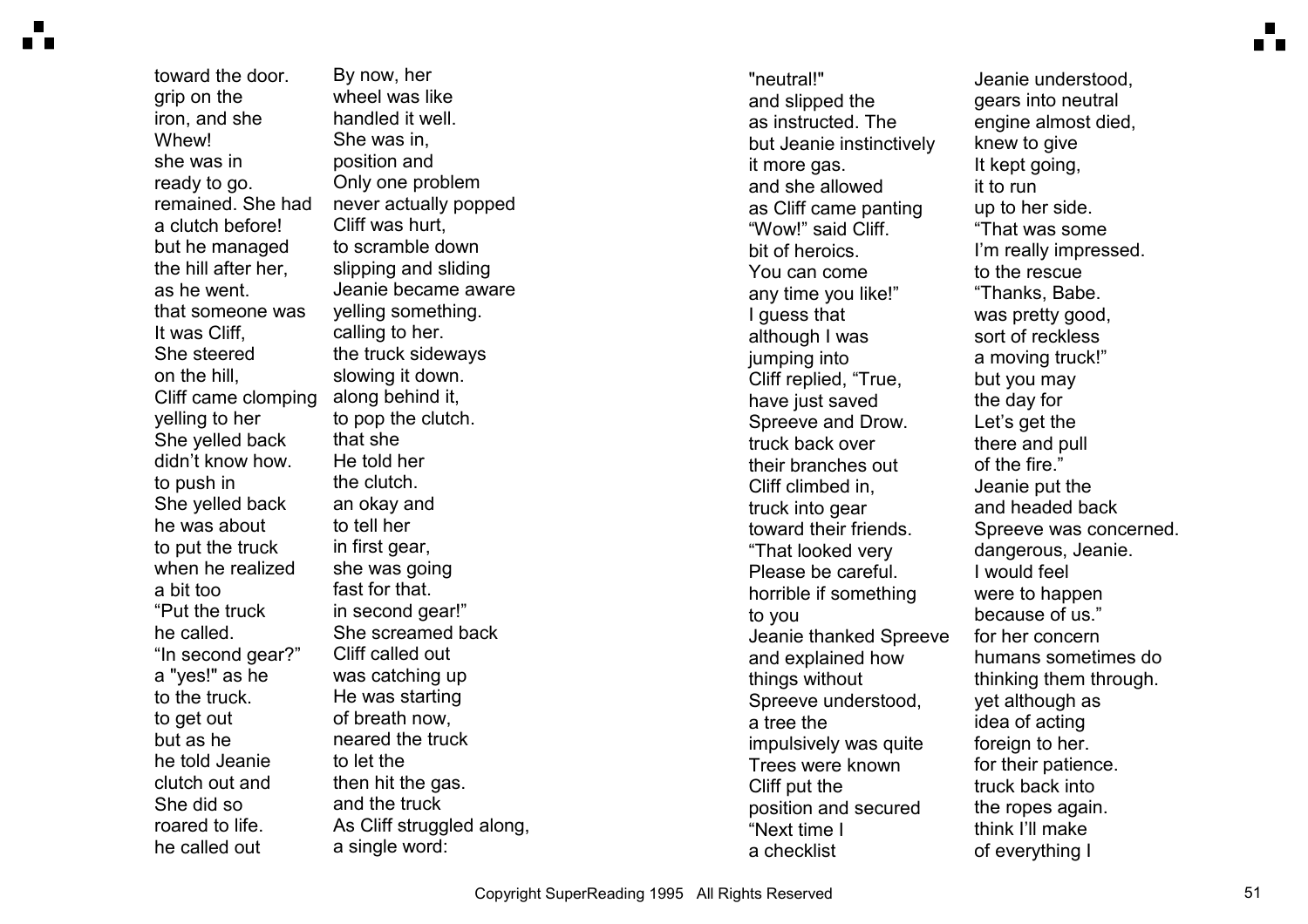П  $\blacksquare$ 

> can think of," Jeanie just deep in thought Everything was ready. the cab and into first gear. brake and slowly He wanted to the hill and rear view mirror. keep looking knowing that if Jeanie would The truck inched ropes tightened up. began to move. brushed past Spreeve's, do this again Spreeve smiled "Focus, my dear." advice and braced It was working. vertical when Jeanie Cliff to stop. on the brake Drow was nearly flexing his root-legs. the ropes holding to the boulder when shout of concern. starting to back up slacken the ropes, tires began to wet grass of Drow was being too far by "Cliff!" Jeanie shouted.

he remarked. nodded her head, about the situation. Cliff climbed into slipped the truck He released the let out the clutch. be watching both the trees in the He decided to back and forth, a problem arose, shout to him. forward and the Slowly Drow As his leaves he whispered, "Let's sometime" to her. and whispered back, Drow followed her himself for standing. He was nearly shouted for Cliff eased down pedal. Perfect. vertical and was Jeanie was untying his lower trunk she heard Drow's As Cliff was the truck to the badly worn slip on the the downhill slope. pulled over the top ropes. "Stop the truck!"

Cliff shouted back but the tires A light rain Drow was beginning he couldn't hold Jeanie shouted, Cliff shouted back, desperately applied Jeanie grabbed a swung viciously at The ax merely hitting her She realized she hit the rope where there was This worked better, not cut through "I can't... hold it..." "I'm sorry, Drow." she brought down the right next to Thump! Cliff looking frantically around to find something He threw his hands knocking the rear-view "Great." Now he moving downhill again. side view mirror, "Finally," he thought. truck in gear return to the When Jeanie the axe lodged He let out Jeanie's hands went Spreeve too let

that he was trying, weren't holding. began to fall. to strain, on much longer. "I'll cut the ropes!" "Hurry!" as he the brakes. small axe and the closest rope. bounced off, nearly in the forehead. would have to closer to Drow, greater tension. but still did the rope. squeaked Drow. said Jeanie as axe into a rope the tree's trunk. had been the cabin trying to help the situation. up in frustration, mirror off its mount. felt the truck He looked in the but saw nothing. He put the and prepared to top of the hill. cut the rope, in Drow's trunk. a scream and right to her mouth. out a yell,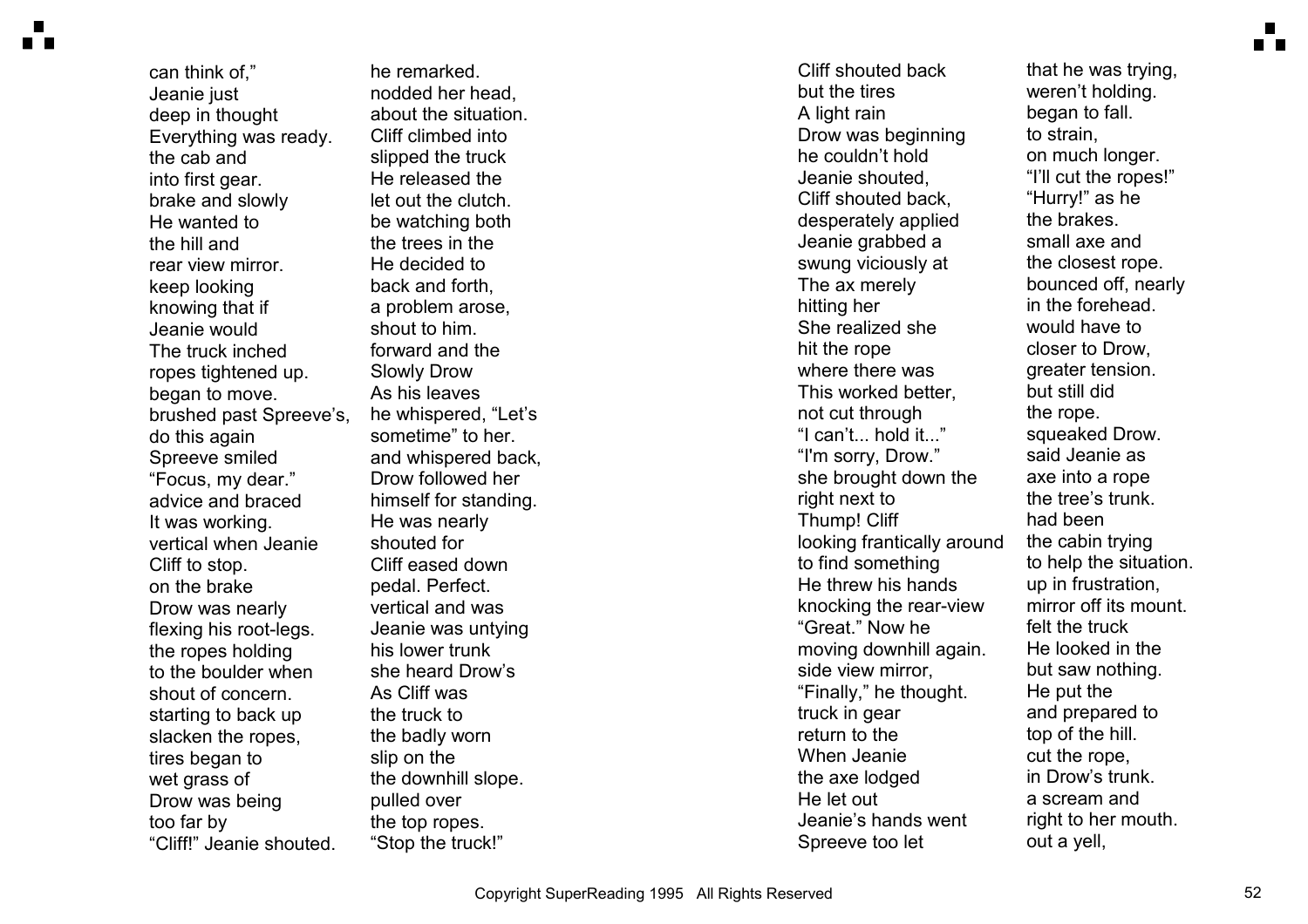still emotionally attached Jeanie spun around "Are you all right? Spreeve was about all she could "Oh...my... Chapter Nine Jeanie turned around Her mouth was right hand slowly at the most couldn't have imagined. her head near her mouth. blinking as she saw by the truck The amazing part was still standing. He was skiing. do was watch the big tree back and forth maintaining his balance She noticed the out of him snapped out of it. she yelled as she As she ran to intercept them, Cliff was speeding neared the bottom, the little stream. he doesn't know!" Jeanie came down leaps and bounds. as she cut the truck,

to her intended. to look at Spreeve. asked Jeanie. to answer when say was, Drow?"

and gasped. open and her began to point incredible scene she Words floated in but got nowhere She simply kept Drow being pulled down the hill. was that he Or, more accurately, All Jeanie could in fascination as moved his roots over the slick grass, as he went. axe still sticking and suddenly she "Hang on, Drow!" found her feet. down the hill Jeanie realized that up as he turning alongside "Oh my God, Adrenaline pumping, the hill in Waving her arms in front of Cliff instinctively

hit the brakes. much better here. waving at Jeanie. skid to a looking behind the Whipping around Cliff saw Drow the back of "What the!" was manage before the the rear bumper. Leaves and truck Cliff bounced around bit but was By some miracle, although quite shaken Chapter Ten They later learned watched the scene and realized what was she sent out for help to in the vicinity. focused strength to feeling of standing Their combined vision him to coordinate pull it off. emotionally exhausted. shovels and piled root-legs regenerate himself. they righted Spreeve barbed wire fence. healed relatively quickly, longer for Drow the axe blow.

The traction was He was smiling and He saw her stop herself, truck in horror. in his seat, heading right for the truck. all he could big tree smashed into Boom! went flying. the cabin a generally okay. Drow remained standing, by the experience.

that as Spreeve take place, about to happen, a powerful call all the trees They all sent Drow and the straight and tall. and energy helped himself enough to Still, he was The kids brought dirt around his so he could Using the winch, from the The cut marks though it took to heal from He forgave Jeanie